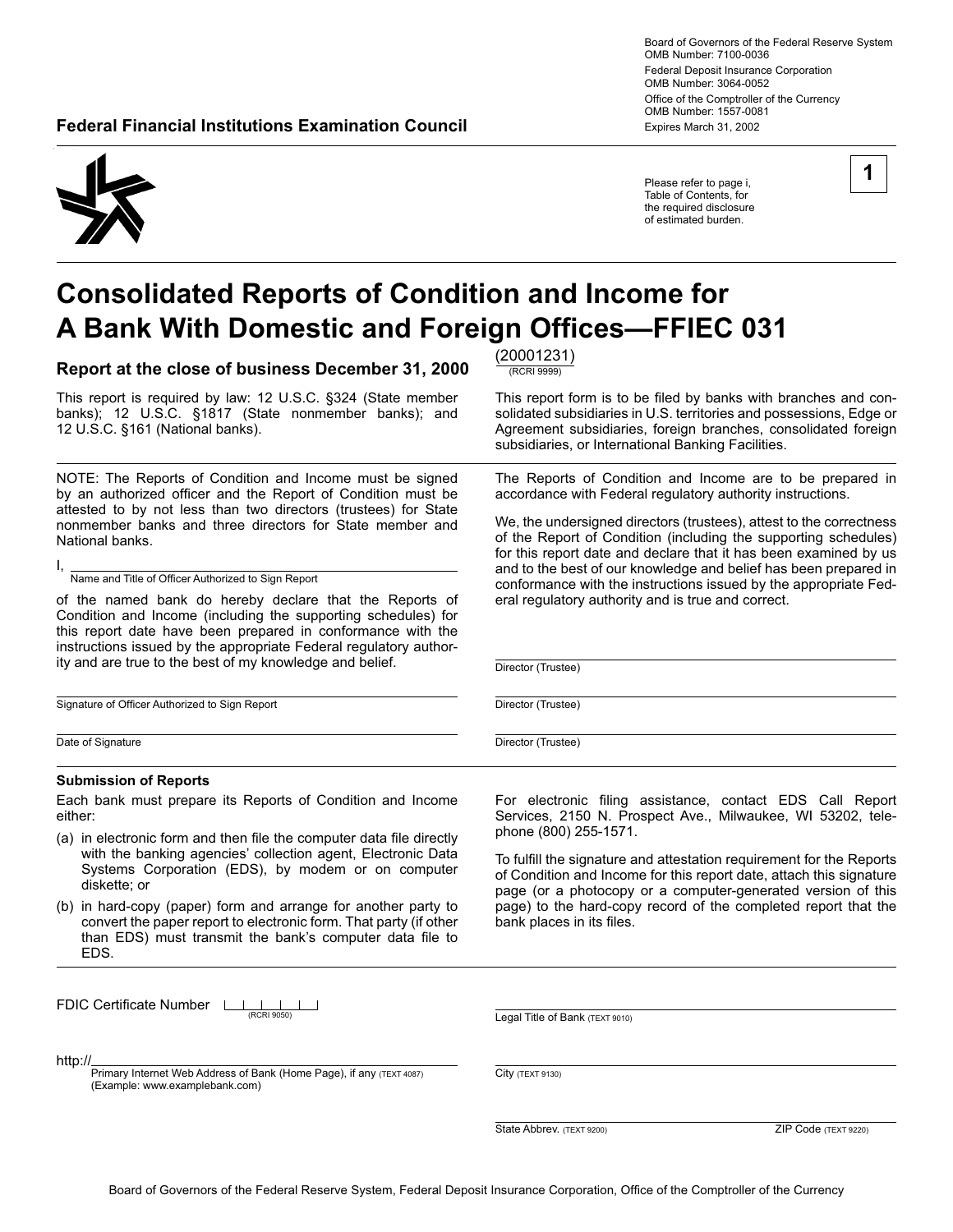#### Consolidated Reports of Condition and Income for A Bank With Domestic and Foreign Offices

#### **Table of Contents**

#### **Signature Page** Cover

| <b>Report of Income</b>                                                                  |
|------------------------------------------------------------------------------------------|
| Schedule RI-Income StatementRI-1, 2, 3                                                   |
| Schedule RI-A-Changes in Equity Capital RI-4                                             |
| Schedule RI-B-Charge-offs and Recoveries on<br>Loans and Leases and Changes in Allowance |
| Schedule RI-D-Income from                                                                |
|                                                                                          |

#### **Disclosure of Estimated Burden**

The estimated average burden associated with this information collection is 34.1 hours per respondent and is estimated to vary from 15 to 400 hours per response, depending on individual circumstances. Burden estimates include the time for reviewing instructions, gathering and maintaining data in the required form, and completing the information collection, but exclude the time for compiling and maintaining business records in the normal course of a respondent's activities. A Federal agency may not conduct or sponsor, and an organization (or a person) is not required to respond to a collection of information, unless it displays a currently valid OMB control number. Comments concerning the accuracy of this burden estimate and suggestions for reducing this burden should be directed to the Office of Information and Regulatory Affairs, Office of Management and Budget, Washington, D.C. 20503, and to one of the following:

**Secretary** Board of Governors of the Federal Reserve System Washington, D.C. 20551

Legislative and Regulatory Analysis Division Office of the Comptroller of the Currency Washington, D.C. 20219

Assistant Executive Secretary Federal Deposit Insurance Corporation Washington, D.C. 20429

#### **Report of Condition**

| Schedule RC-Balance Sheet  RC-1, 2                                                                                                                                                                                                                       |
|----------------------------------------------------------------------------------------------------------------------------------------------------------------------------------------------------------------------------------------------------------|
| Schedule RC-A-Cash and Balances Due<br>From Depository Institutions  RC-3                                                                                                                                                                                |
| Schedule RC-B-Securities  RC-3, 4, 5                                                                                                                                                                                                                     |
| Schedule RC-C-Loans and Lease Financing<br>Receivables:<br>Part I. Loans and Leases RC-6, 7, 8<br>Part II. Loans to Small Businesses and<br>Small Farms (to be completed for the<br>June report only; not included in the<br>forms for the September and |
| Schedule RC-D-Trading Assets and Liabilities<br>(to be completed only by selected banks)RC-8                                                                                                                                                             |
| Schedule RC-E-Deposit Liabilities  RC-9, 10, 11                                                                                                                                                                                                          |
|                                                                                                                                                                                                                                                          |
| Schedule RC-G-Other Liabilities RC-11                                                                                                                                                                                                                    |
| Schedule RC-H-Selected Balance Sheet Items                                                                                                                                                                                                               |
| Schedule RC-I-Selected Assets and Liabilities                                                                                                                                                                                                            |
| Schedule RC-K-Quarterly Averages  RC-13                                                                                                                                                                                                                  |
| Schedule RC-L-Off-Balance Sheet                                                                                                                                                                                                                          |
| Schedule RC-M-Memoranda RC-17, 18                                                                                                                                                                                                                        |
| Schedule RC-N-Past Due and Nonaccrual<br>Loans, Leases, and Other Assets RC-19, 20                                                                                                                                                                       |
| Schedule RC-O-Other Data for Deposit<br>Insurance and FICO AssessmentsRC-21, 22                                                                                                                                                                          |
| Schedule RC-R-Regulatory Capital  RC-23, 24                                                                                                                                                                                                              |
| <b>Optional Narrative Statement Concerning</b><br>the Amounts Reported in the Reports                                                                                                                                                                    |
| Special Report (to be completed by all banks)                                                                                                                                                                                                            |

For information or assistance, National and State nonmember banks should contact the FDIC's Reports Analysis and Quality Control Section, 550 17th Street, NW, Washington, D.C. 20429, toll free on (800) 688-FDIC(3342), Monday through Friday between 8:00 a.m. and 5:00 p.m., Eastern time. State member banks should contact their Federal Reserve District Bank.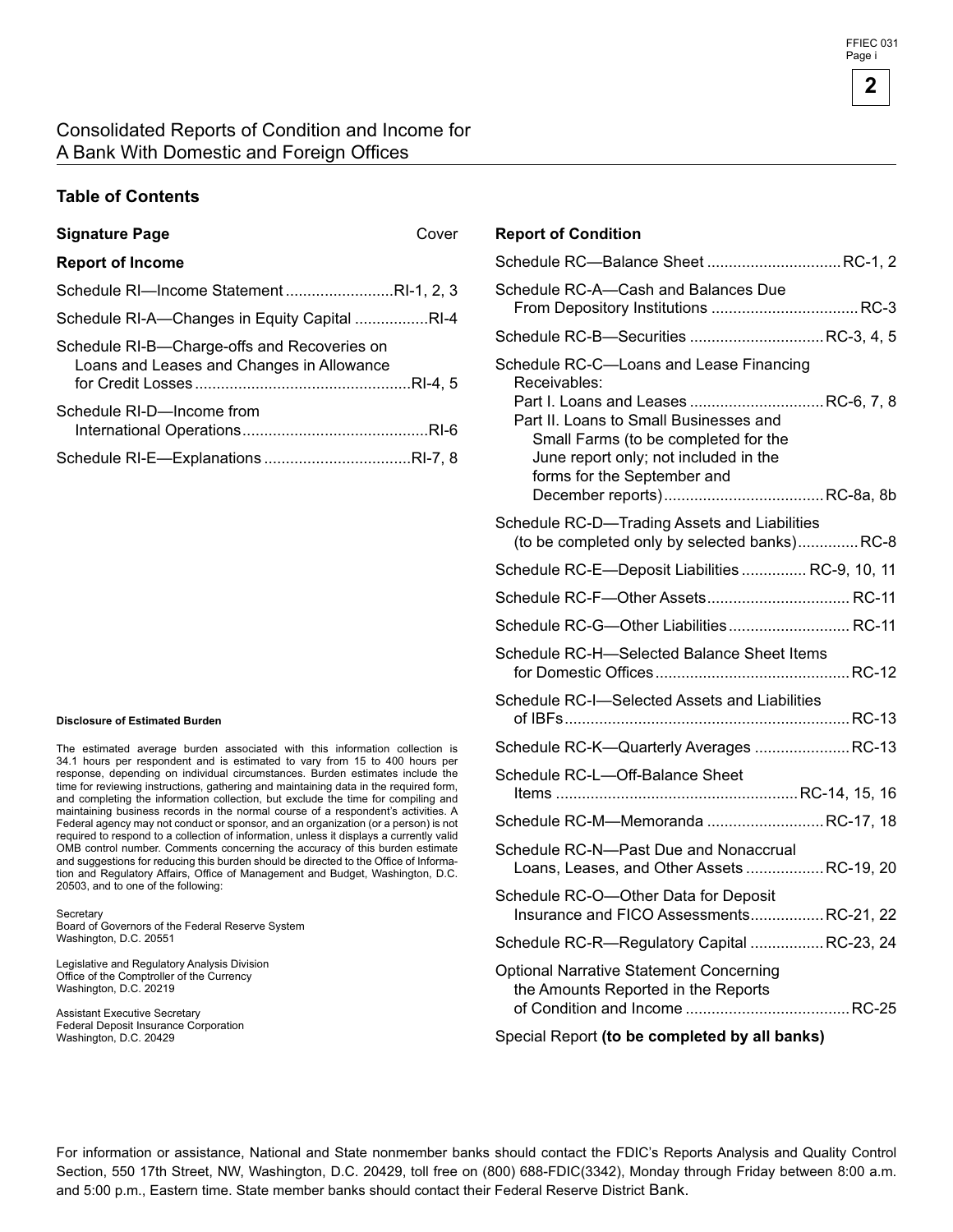| FFIEC 031 |  |
|-----------|--|
| Page RI-1 |  |

**I480** 

 $\Gamma$ 

◄

| Legal Title of Bank |          |
|---------------------|----------|
| City                |          |
| State               | Zip Code |
|                     |          |

FDIC Certificate Number LILILI

### Consolidated Report of Income for the period January 1, 2000–December 31, 2000

**All Report of Income schedules are to be reported on a calendar year-to-date basis in thousands of dollars.** 

### Schedule RI—Income Statement

|                                                                                                         |                      |     | 148U |      |               |
|---------------------------------------------------------------------------------------------------------|----------------------|-----|------|------|---------------|
| Dollar Amounts in Thousands                                                                             |                      | Bil | Mil  | Thou |               |
| 1. Interest income:                                                                                     |                      |     |      |      |               |
| a. Interest and fee income on loans:                                                                    |                      |     |      |      |               |
| (1) In domestic offices:                                                                                |                      |     |      |      |               |
|                                                                                                         | <b>RIAD</b><br>4011  |     |      |      | 1.a.(1)(a)    |
|                                                                                                         | <b>RIAD</b><br>4019  |     |      |      | 1.a.(1)(b)    |
|                                                                                                         | <b>RIAD</b><br>4024  |     |      |      | 1.a.(1)(c)    |
|                                                                                                         | RIAD<br>4012         |     |      |      | 1.a.(1)(d)    |
|                                                                                                         | RIAD<br>4026         |     |      |      | 1.a.(1)(e)    |
| (f) Loans to individuals for household, family, and other personal expenditures:                        |                      |     |      |      |               |
|                                                                                                         | <b>RIAD</b><br>4054  |     |      |      | 1.a.(1)(f)(1) |
|                                                                                                         | <b>RIAD</b><br>4055  |     |      |      | 1.a.(1)(f)(2) |
|                                                                                                         | <b>RIAD</b><br>4056  |     |      |      | 1.a.(1)(g)    |
| (h) Obligations (other than securities and leases) of states and political subdivisions in<br>the U.S.: |                      |     |      |      |               |
|                                                                                                         | RIAD<br>4503         |     |      |      |               |
|                                                                                                         | <b>RIAD</b>          |     |      |      | 1.a.(1)(h)(1) |
|                                                                                                         | 4504<br>RIAD<br>4058 |     |      |      | 1.a.(1)(h)(2) |
|                                                                                                         | RIAD<br>4059         |     |      |      | 1.a.(1)(i)    |
|                                                                                                         |                      |     |      |      | 1.a.(2)       |
| b. Income from lease financing receivables:                                                             | RIAD<br>4505         |     |      |      |               |
|                                                                                                         | <b>RIAD</b>          |     |      |      | 1.b.(1)       |
|                                                                                                         | 4307                 |     |      |      | 1.b.(2)       |
| c. Interest income on balances due from depository institutions <sup>1</sup> :                          | <b>RIAD</b>          |     |      |      |               |
|                                                                                                         | 4105<br>RIAD<br>4106 |     |      |      | 1.c.(1)       |
|                                                                                                         |                      |     |      |      | 1.c.(2)       |
| d. Interest and dividend income on securities:                                                          |                      |     |      |      |               |
| (1) U.S. Treasury securities and U.S. Government agency obligations (including                          | RIAD<br>4027         |     |      |      |               |
| mortgage-backed securities issued or guaranteed by FNMA, FHLMC, or GNMA)                                |                      |     |      |      | 1.d.(1)       |
| (2) Securities issued by states and political subdivisions in the U.S.:                                 | <b>RIAD</b>          |     |      |      |               |
|                                                                                                         | 4506                 |     |      |      | 1.d.(2)(a)    |
|                                                                                                         | RIAD<br>4507         |     |      |      | 1.d.(2)(b)    |
| (3) Other domestic debt securities (including mortgage-backed securities not issued                     |                      |     |      |      |               |
|                                                                                                         | RIAD<br>3657         |     |      |      | 1.d.(3)       |
|                                                                                                         | RIAD<br>3658         |     |      |      | 1.d.(4)       |
|                                                                                                         | RIAD<br>3659         |     |      |      | 1.d.(5)       |
|                                                                                                         | RIAD<br>4069         |     |      |      | 1.e.          |

<sup>1</sup> Includes interest income on time certificates of deposit not held for trading.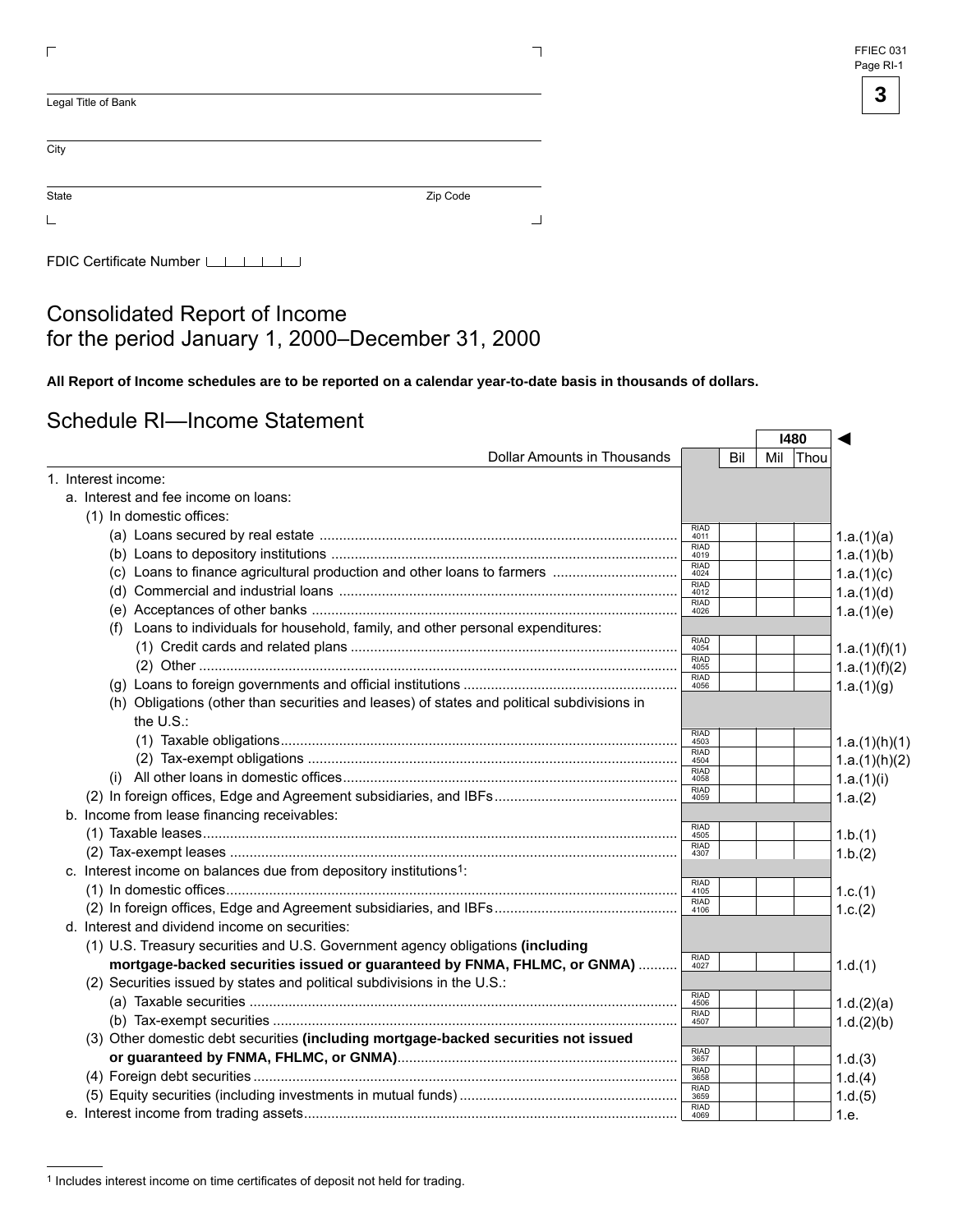### Schedule RI-Continued

**4** 

|                                                                           |                     | Year-to-date |                             |                 |
|---------------------------------------------------------------------------|---------------------|--------------|-----------------------------|-----------------|
| <b>Dollar Amounts in Thousands</b>                                        | Bil                 | Mil<br> Thou |                             |                 |
| 1. Interest income (continued):                                           |                     |              |                             |                 |
| f. Interest income on federal funds sold and securities purchased         | <b>RIAD</b>         |              |                             |                 |
|                                                                           | 4020<br><b>RIAD</b> |              | 1.f.                        |                 |
| g. Total interest income (sum of items 1.a through 1.f)                   | 4107                |              | 1.g.                        |                 |
| 2. Interest expense:                                                      |                     |              |                             |                 |
| a. Interest on deposits:                                                  |                     |              |                             |                 |
| (1) Interest on deposits in domestic offices:                             |                     |              |                             |                 |
| (a) Transaction accounts (NOW accounts, ATS accounts, and                 |                     |              |                             |                 |
| telephone and preauthorized transfer accounts)                            | RIAD<br>4508        |              | 2.a.(1)(a)                  |                 |
| (b) Nontransaction accounts:                                              |                     |              |                             |                 |
|                                                                           | RIAD<br>4509        |              | 2.a.(1)(b)(1)               |                 |
|                                                                           | <b>RIAD</b><br>4511 |              | 2.a.(1)(b)(2)               |                 |
|                                                                           | RIAD<br>A517        |              | 2.a.(1)(b)(3)               |                 |
|                                                                           | <b>RIAD</b><br>A518 |              | 2.a.(1)(b)(4)               |                 |
| (2) Interest on deposits in foreign offices, Edge and Agreement           |                     |              |                             |                 |
|                                                                           | RIAD<br>4172        |              | 2.a.(2)                     |                 |
| b. Expense of federal funds purchased and securities sold under           |                     |              |                             |                 |
|                                                                           | RIAD<br>4180        |              | 2.b.                        |                 |
| c. Interest on demand notes issued to the U.S. Treasury, trading          |                     |              |                             |                 |
|                                                                           | RIAD<br>4185        |              | 2.c.                        |                 |
| d. Not applicable                                                         |                     |              |                             |                 |
|                                                                           | RIAD<br>4200        |              | 2.e.                        |                 |
|                                                                           | RIAD<br>4073        |              | 2.f.                        |                 |
|                                                                           |                     |              | RIAD<br>4074                |                 |
| 4. Provisions:                                                            |                     |              |                             | 3.              |
|                                                                           |                     |              | RIAD<br>4230                |                 |
|                                                                           |                     |              | <b>RIAD</b>                 | 4.a.<br>$4.b$ . |
|                                                                           |                     |              | 4243                        |                 |
| 5. Noninterest income:                                                    | RIAD<br>4070        |              |                             |                 |
|                                                                           | <b>RIAD</b>         |              | 5.a.                        |                 |
| b. Service charges on deposit accounts in domestic offices                | 4080                |              | 5.b.                        |                 |
| c. Trading revenue (must equal Schedule RI, sum of Memorandum             | RIAD<br>A220        |              |                             |                 |
|                                                                           |                     |              | 5.c.                        |                 |
| d.-e. Not applicable                                                      |                     |              |                             |                 |
| f. Other noninterest income:                                              | <b>RIAD</b>         |              |                             |                 |
|                                                                           | 5407                |              | 5.f.(1)                     |                 |
|                                                                           | RIAD<br>5408        |              | 5.f.(2)                     |                 |
| g. Total noninterest income (sum of items 5.a through 5.f)                |                     |              | RIAD<br>4079                | 5.g.            |
| 6. a. Realized gains (losses) on held-to-maturity securities              |                     |              | RIAD<br>3521<br><b>RIAD</b> | 6.a.            |
| b. Realized gains (losses) on available-for-sale securities               |                     |              | 3196                        | 6.b.            |
| 7. Noninterest expense:                                                   |                     |              |                             |                 |
|                                                                           | RIAD<br>4135        |              | 7.a.                        |                 |
| b. Expenses of premises and fixed assets (net of rental income)           |                     |              |                             |                 |
| (excluding salaries and employee benefits and mortgage interest)          | RIAD<br>4217        |              | 7.b.                        |                 |
|                                                                           | <b>RIAD</b>         |              | <u>7.c.</u>                 |                 |
| d. Total noninterest expense (sum of items 7.a through 7.c)               |                     |              | RIAD<br>4093                | 7.d.            |
| 8. Income (loss) before income taxes and extraordinary items and other    |                     |              |                             |                 |
| adjustments (item 3 plus or minus items 4.a, 4.b, 5.g, 6.a, 6.b, and 7.d) |                     |              | <b>RIAD</b><br>4301         | 8.              |
|                                                                           |                     |              | <b>RIAD</b><br>4302         | 9.              |
| 10. Income (loss) before extraordinary items and other adjustments        |                     |              |                             |                 |
|                                                                           |                     |              | RIAD<br>4300                | 10.             |
| 11. Extraordinary items and other adjustments, net of income taxes*       |                     |              | <b>RIAD</b><br>4320         | 11.             |
|                                                                           |                     |              | <b>RIAD</b><br>4340         | 12.             |
|                                                                           |                     |              |                             |                 |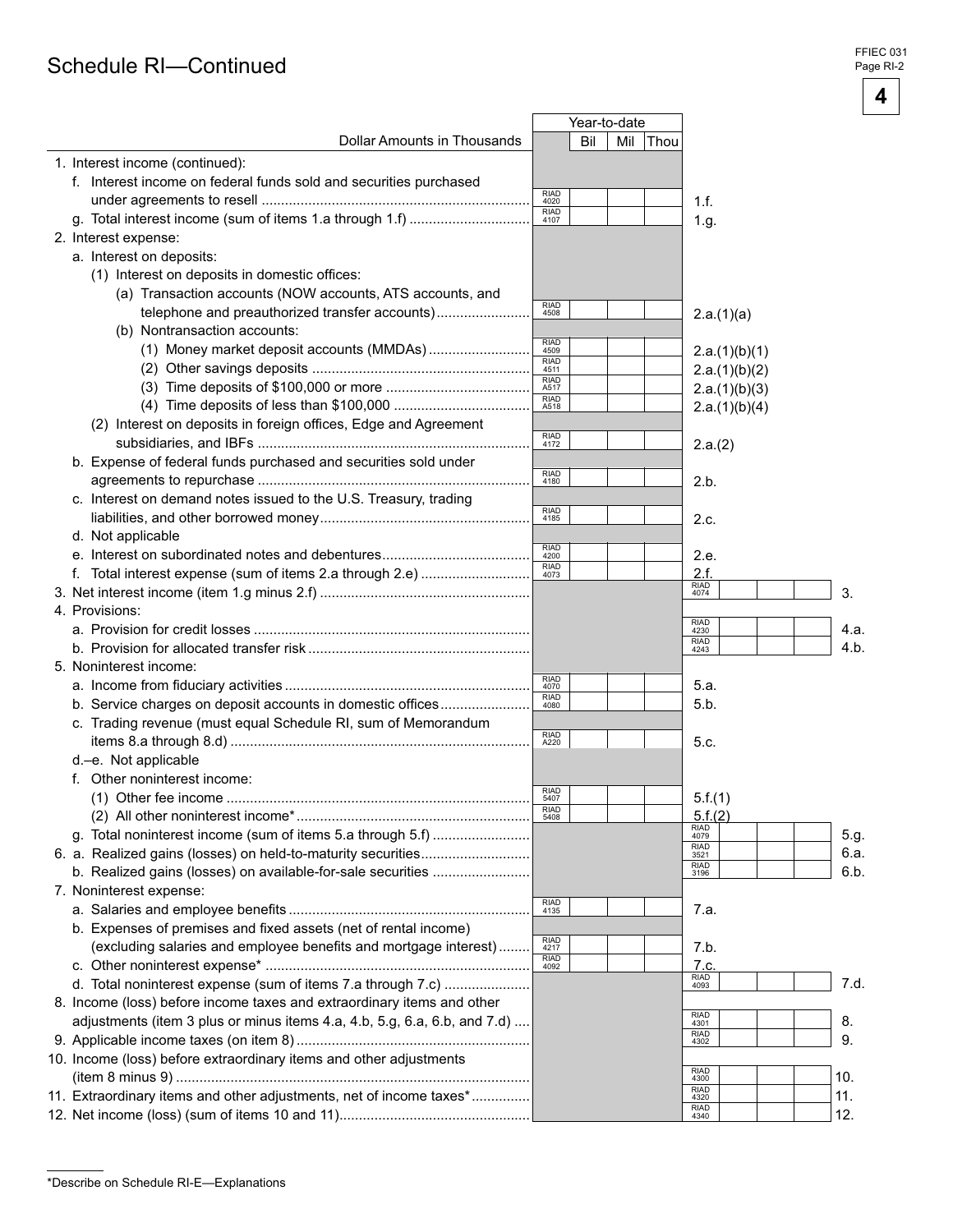FDIC Certificate Number

### Schedule RI—Continued

|                                                                                                   |                     | 1481                |              |        |           |         |
|---------------------------------------------------------------------------------------------------|---------------------|---------------------|--------------|--------|-----------|---------|
| Memoranda                                                                                         |                     |                     | Year-to-date |        |           |         |
| Dollar Amounts in Thousands                                                                       |                     |                     | Bil          | Mil    | Thou      |         |
| 1. Interest expense incurred to carry tax-exempt securities, loans, and leases acquired           |                     |                     |              |        |           |         |
| after August 7, 1986, that is not deductible for federal income tax purposes                      |                     | <b>RIAD</b><br>4513 |              |        |           | M.1.    |
| 2. Income from the sale and servicing of mutual funds and annuities in domestic offices (included |                     |                     |              |        |           |         |
|                                                                                                   |                     | <b>RIAD</b><br>8431 |              |        |           | $M.2$ . |
| 3.-4. Not applicable                                                                              |                     |                     |              |        |           |         |
| 5. Number of full-time equivalent employees at end of current period (round to nearest            |                     |                     |              | Number |           |         |
|                                                                                                   |                     | <b>RIAD</b><br>4150 |              |        |           | M.5.    |
| 6. Not applicable                                                                                 |                     |                     |              |        |           |         |
| 7. If the reporting bank has restated its balance sheet as a result of applying push down         |                     | <b>CC</b>           | YY           | MM     | <b>DD</b> |         |
|                                                                                                   | <b>RIAD</b><br>9106 |                     |              |        |           | $M.7$ . |
| 8. Trading revenue (from cash instruments and off-balance sheet derivative instruments)           |                     |                     |              |        |           |         |
| (sum of Memorandum items 8.a through 8.d must equal Schedule RI, item 5.c):                       |                     |                     | Bil          | Mil    | Thou      |         |
|                                                                                                   |                     | <b>RIAD</b><br>8757 |              |        |           | M.8.a.  |
|                                                                                                   |                     | <b>RIAD</b><br>8758 |              |        |           | M.8.b.  |
|                                                                                                   |                     | <b>RIAD</b><br>8759 |              |        |           | M.8.c.  |
|                                                                                                   |                     | RIAD<br>8760        |              |        |           | M.8.d.  |
| 9. Impact on income of off-balance sheet derivatives held for purposes other than trading:        |                     |                     |              |        |           |         |
|                                                                                                   |                     | <b>RIAD</b><br>8761 |              |        |           | M.9.a.  |
|                                                                                                   |                     | <b>RIAD</b><br>8762 |              |        |           | M.9.b.  |
|                                                                                                   |                     | <b>RIAD</b><br>8763 |              |        |           | M.9.c.  |
|                                                                                                   |                     | <b>RIAD</b><br>A251 |              |        |           | M.10.   |
|                                                                                                   |                     |                     |              |        |           |         |
| 11. Does the reporting bank have a Subchapter S election in effect for federal income             |                     | <b>RIAD</b>         | <b>YES</b>   |        | NO.       |         |
|                                                                                                   |                     | A530                |              |        |           | M.11.   |
| 12. Deferred portion of total applicable income taxes included in Schedule RI, items 9 and 11     |                     | <b>RIAD</b>         | Bil          | Mil    | Thou      |         |
|                                                                                                   |                     | 4772                |              |        |           | M.12.   |

<sup>1</sup> For example, a bank acquired on June 1, 1997, would report 19970601.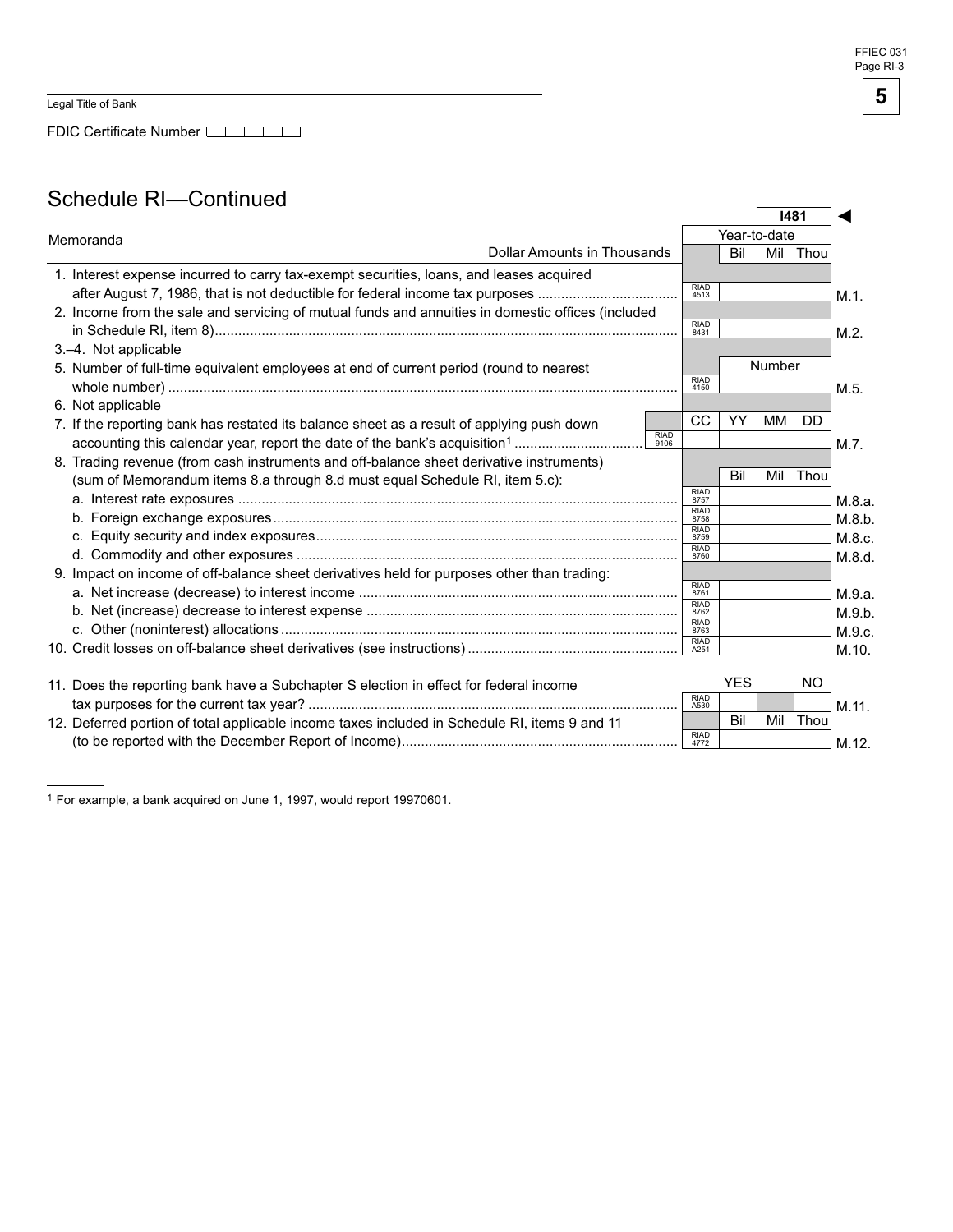### Schedule RI-A—Changes in Equity Capital

| Indicate decreases and losses in parentheses.                                                        |                             |                     |     | 1483 |      |  |
|------------------------------------------------------------------------------------------------------|-----------------------------|---------------------|-----|------|------|--|
|                                                                                                      | Dollar Amounts in Thousands |                     | Bil | Mil  | Thou |  |
| 1. Total equity capital originally reported in the December 31, 1999, Reports of Condition           |                             |                     |     |      |      |  |
|                                                                                                      |                             | <b>RIAD</b><br>3215 |     |      |      |  |
|                                                                                                      |                             | <b>RIAD</b><br>3216 |     |      |      |  |
|                                                                                                      |                             | <b>RIAD</b><br>3217 |     |      |      |  |
|                                                                                                      |                             | <b>RIAD</b><br>4340 |     |      |      |  |
|                                                                                                      |                             | <b>RIAD</b><br>4346 |     |      |      |  |
|                                                                                                      |                             | <b>RIAD</b><br>4356 |     |      |      |  |
|                                                                                                      |                             | <b>RIAD</b><br>4470 |     |      |      |  |
|                                                                                                      |                             | <b>RIAD</b><br>4460 |     |      |      |  |
| 9. Cumulative effect of changes in accounting principles from prior years* (see instructions         |                             |                     |     |      |      |  |
|                                                                                                      |                             | <b>RIAD</b><br>4411 |     |      |      |  |
| 10. Corrections of material accounting errors from prior years* (see instructions for this schedule) |                             | <b>RIAD</b><br>4412 |     |      |      |  |
| 11. a. Change in net unrealized holding gains (losses) on available-for-sale securities              |                             | <b>RIAD</b><br>8433 |     |      |      |  |
|                                                                                                      |                             | <b>RIAD</b><br>4574 |     |      |      |  |
|                                                                                                      |                             | <b>RIAD</b>         |     |      |      |  |
|                                                                                                      |                             | 4414<br><b>RIAD</b> |     |      |      |  |
| 13. Other transactions with parent holding company* (not included in items 5, 7, or 8 above)         |                             | 4415                |     |      |      |  |
| 14. Total equity capital end of current period (sum of items 3 through 13) (must equal               |                             | <b>RIAD</b>         |     |      |      |  |
|                                                                                                      |                             | 3210                |     |      |      |  |

\*Describe on Schedule RI-E—Explanations.

### Schedule RI-B— Charge-offs and Recoveries on Loans and Leases and Changes in Allowance for Credit Losses

| Part I. Charge-offs and Recoveries on Loans and Leases                 |                     |             |  |                       |                     |            |            | 1486     |
|------------------------------------------------------------------------|---------------------|-------------|--|-----------------------|---------------------|------------|------------|----------|
| (Column A)                                                             |                     |             |  |                       |                     |            | (Column B) |          |
| Part I excludes charge-offs and recoveries through                     |                     | Charge-offs |  |                       |                     | Recoveries |            |          |
| the allocated transfer risk reserve.                                   |                     |             |  | Calendar year-to-date |                     |            |            |          |
| <b>Dollar Amounts in Thousands</b>                                     |                     | Bil         |  | Mil Thou              |                     | Bil        | Mil        | $ $ Thou |
| 1. Loans secured by real estate:                                       |                     |             |  |                       |                     |            |            |          |
|                                                                        | <b>RIAD</b><br>4651 |             |  |                       | <b>RIAD</b><br>4661 |            |            |          |
|                                                                        | RIAD<br>4652        |             |  |                       | <b>RIAD</b><br>4662 |            |            |          |
| 2. Loans to depository institutions and acceptances of other banks:    |                     |             |  |                       |                     |            |            |          |
|                                                                        | <b>RIAD</b><br>4653 |             |  |                       | <b>RIAD</b><br>4663 |            |            |          |
|                                                                        | <b>RIAD</b><br>4654 |             |  |                       | <b>RIAD</b><br>4664 |            |            |          |
| 3. Loans to finance agricultural production and other loans to farmers | RIAD<br>4655        |             |  |                       | <b>RIAD</b><br>4665 |            |            |          |
| 4. Commercial and industrial loans:                                    |                     |             |  |                       |                     |            |            |          |
|                                                                        | <b>RIAD</b><br>4645 |             |  |                       | <b>RIAD</b><br>4617 |            |            |          |
|                                                                        | <b>RIAD</b><br>4646 |             |  |                       | <b>RIAD</b><br>4618 |            |            |          |
| 5. Loans to individuals for household, family, and other personal      |                     |             |  |                       |                     |            |            |          |
| expenditures:                                                          |                     |             |  |                       |                     |            |            |          |
|                                                                        | <b>RIAD</b><br>4656 |             |  |                       | <b>RIAD</b><br>4666 |            |            |          |
| b. Other (includes single payment, installment, and all student loans) | <b>RIAD</b><br>4657 |             |  |                       | <b>RIAD</b><br>4667 |            |            |          |
|                                                                        | <b>RIAD</b><br>4643 |             |  |                       | <b>RIAD</b><br>4627 |            |            |          |
|                                                                        | <b>RIAD</b><br>4644 |             |  |                       | <b>RIAD</b><br>4628 |            |            |          |
| 8. Lease financing receivables:                                        |                     |             |  |                       |                     |            |            |          |
|                                                                        | <b>RIAD</b><br>4658 |             |  |                       | <b>RIAD</b><br>4668 |            |            |          |
|                                                                        | <b>RIAD</b><br>4659 |             |  |                       | <b>RIAD</b><br>4669 |            |            |          |
|                                                                        | <b>RIAD</b><br>4635 |             |  |                       | <b>RIAD</b><br>4605 |            |            |          |

**6**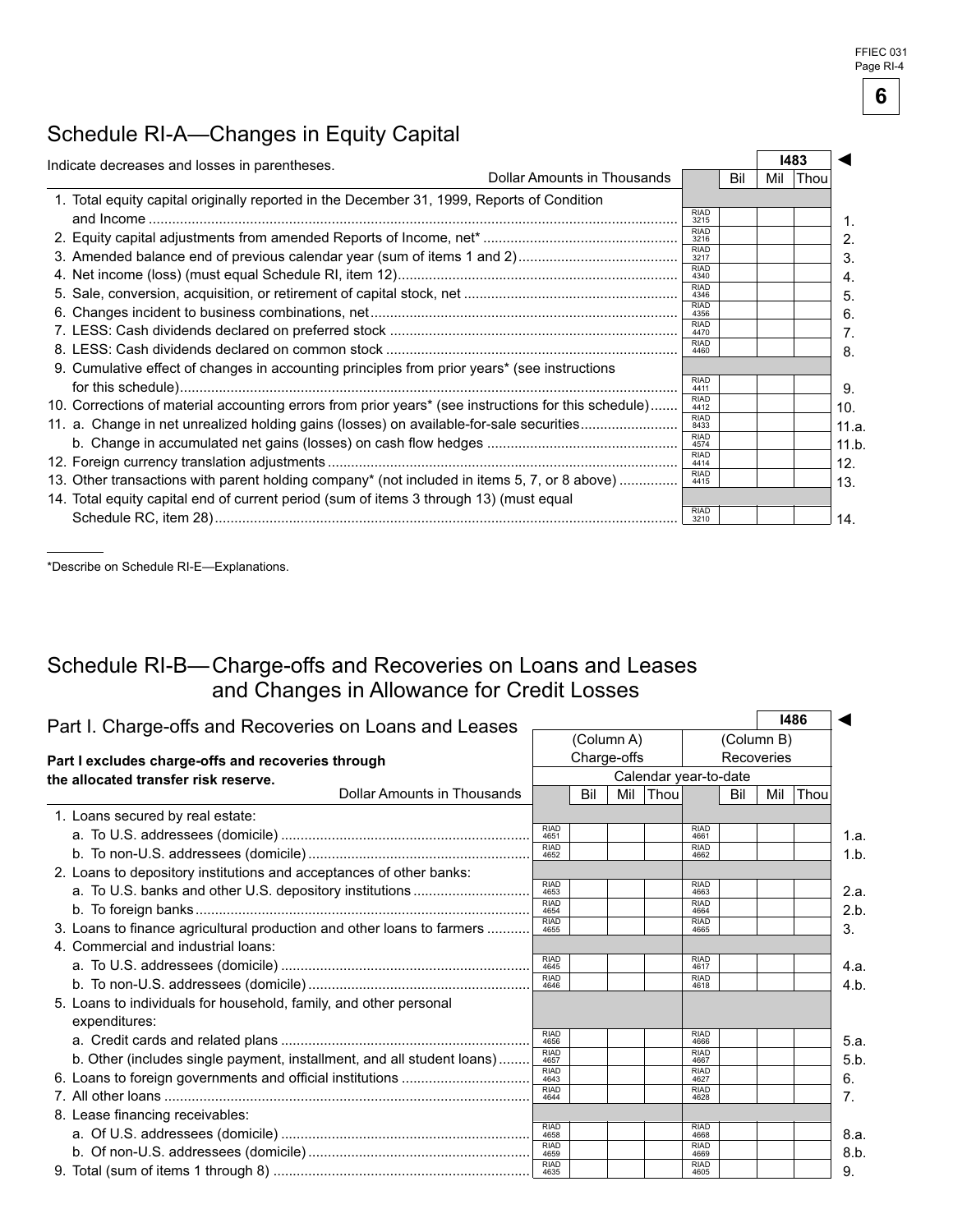Legal Title of Bank

FDIC Certificate Number

### Schedule RI-B—Continued

### Part I. Continued

|                                                                    |                     |     | (Column A)  |                       |                     | (Column B) |     |             |           |
|--------------------------------------------------------------------|---------------------|-----|-------------|-----------------------|---------------------|------------|-----|-------------|-----------|
| Memoranda                                                          |                     |     | Charge-offs |                       |                     | Recoveries |     |             |           |
|                                                                    |                     |     |             | Calendar year-to-date |                     |            |     |             |           |
| Dollar Amounts in Thousands                                        |                     | Bil | Mil         | <b>Thou</b>           |                     | Bil        | Mil | <b>Thou</b> |           |
| 1.-3. Not applicable                                               |                     |     |             |                       |                     |            |     |             |           |
| 4. Loans to finance commercial real estate, construction, and land |                     |     |             |                       |                     |            |     |             |           |
| development activities (not secured by real estate) included in    |                     |     |             |                       |                     |            |     |             |           |
|                                                                    | <b>RIAD</b><br>5409 |     |             |                       | <b>RIAD</b><br>5410 |            |     |             | $M.4$ .   |
| 5. Loans secured by real estate in domestic offices (included in   |                     |     |             |                       |                     |            |     |             |           |
| Schedule RI-B, part I, item 1, above):                             |                     |     |             |                       |                     |            |     |             |           |
|                                                                    | <b>RIAD</b><br>3582 |     |             |                       | <b>RIAD</b><br>3583 |            |     |             | M.5.a.    |
|                                                                    | <b>RIAD</b><br>3584 |     |             |                       | <b>RIAD</b><br>3585 |            |     |             | M.5.b.    |
| c. Secured by 1–4 family residential properties:                   |                     |     |             |                       |                     |            |     |             |           |
| (1) Revolving, open-end loans secured by 1–4 family residential    |                     |     |             |                       |                     |            |     |             |           |
| properties and extended under lines of credit                      | <b>RIAD</b><br>5411 |     |             |                       | <b>RIAD</b><br>5412 |            |     |             | M.5.c.(1) |
| (2) All other loans secured by 1–4 family residential properties   | <b>RIAD</b><br>5413 |     |             |                       | <b>RIAD</b><br>5414 |            |     |             | M.5.c.(2) |
|                                                                    | <b>RIAD</b><br>3588 |     |             |                       | <b>RIAD</b><br>3589 |            |     |             | M.5.d.    |
|                                                                    | <b>RIAD</b><br>3590 |     |             |                       | <b>RIAD</b><br>3591 |            |     |             | M.5.e.    |

### Part II. Changes in Allowance for Credit Losses

| Dollar Amounts in Thousands                                                              |                     | Bil | Mil | Thou         |
|------------------------------------------------------------------------------------------|---------------------|-----|-----|--------------|
| 1. Balance originally reported in the December 31, 1999, Reports of Condition and Income | <b>RIAD</b><br>3124 |     |     |              |
|                                                                                          | <b>RIAD</b><br>2419 |     |     | $^{\circ}$ 2 |
|                                                                                          | <b>RIAD</b><br>2432 |     |     |              |
|                                                                                          | <b>RIAD</b><br>4230 |     |     |              |
|                                                                                          | <b>RIAD</b><br>4815 |     |     |              |
| 6. Balance end of current period (sum of items 1 through 5) (must equal or exceed        |                     |     |     |              |
|                                                                                          | <b>RIAD</b><br>A512 |     |     |              |

\*Describe on Schedule RI-E—Explanations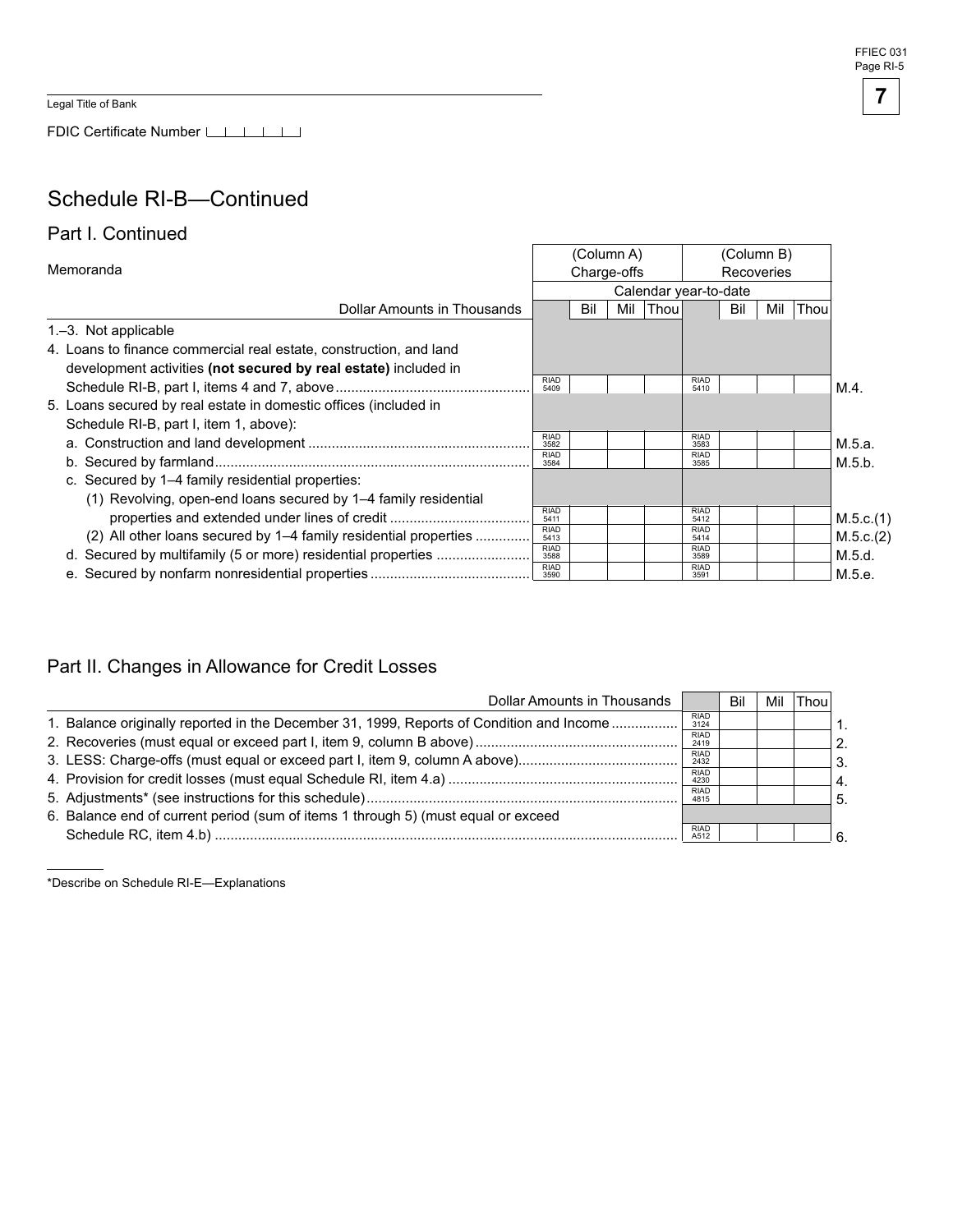### Schedule RI-D—Income from International Operations

#### For all banks with foreign offices, Edge or Agreement subsidiaries, or IBFs where international operations account for more than 10 percent of total revenues, total assets, or net income.

### Part I. Estimated Income from International Operations **International Server 2016**

|                                                                                                         |                     |     | Year-to-date |      |                  |
|---------------------------------------------------------------------------------------------------------|---------------------|-----|--------------|------|------------------|
| Dollar Amounts in Thousands                                                                             |                     | Bil | Mil          | Thou |                  |
| 1. Interest income and expense booked at foreign offices, Edge and Agreement subsidiaries,<br>and IBFs: |                     |     |              |      |                  |
|                                                                                                         | <b>RIAD</b><br>4837 |     |              |      | 1.a.             |
|                                                                                                         | <b>RIAD</b><br>4838 |     |              |      | $1.b$ .          |
| c. Net interest income booked at foreign offices, Edge and Agreement subsidiaries, and                  | <b>RIAD</b><br>4839 |     |              |      | 1.c.             |
| 2. Adjustments for booking location of international operations:                                        |                     |     |              |      |                  |
| a. Net interest income attributable to international operations booked at domestic offices              | <b>RIAD</b><br>4840 |     |              |      | 2.a.             |
| b. Net interest income attributable to domestic business booked at foreign offices                      | <b>RIAD</b><br>4841 |     |              |      | 2.b.             |
|                                                                                                         | <b>RIAD</b><br>4842 |     |              |      | 2.c.             |
| 3. Noninterest income and expense attributable to international operations:                             |                     |     |              |      |                  |
|                                                                                                         | <b>RIAD</b><br>4097 |     |              |      | 3.a.             |
| b. Provision for loan and lease losses attributable to international operations                         | <b>RIAD</b><br>4235 |     |              |      | 3.b.             |
|                                                                                                         | <b>RIAD</b><br>4239 |     |              |      | 3.c.             |
| d. Net noninterest income (expense) attributable to international operations (item 3.a minus            | <b>RIAD</b>         |     |              |      |                  |
|                                                                                                         | 4843                |     |              |      | 3.d.             |
| 4. Estimated pretax income attributable to international operations before capital allocation           | <b>RIAD</b>         |     |              |      |                  |
|                                                                                                         | 4844                |     |              |      | $\overline{4}$ . |
| 5. Adjustment to pretax income for internal allocations to international operations to reflect          |                     |     |              |      |                  |
|                                                                                                         | <b>RIAD</b><br>4845 |     |              |      | 5.               |
| 6. Estimated pretax income attributable to international operations after capital allocation adjustment |                     |     |              |      |                  |
|                                                                                                         | <b>RIAD</b><br>4846 |     |              |      | 6.               |
| 7. Income taxes attributable to income from international operations as estimated in item 6             | <b>RIAD</b><br>4797 |     |              |      | 7.               |
|                                                                                                         | <b>RIAD</b><br>4341 |     |              |      | 8.               |

# Memoranda Dollar Amounts in Thousands Bil Mil Thou RIAD 1. Intracompany interest income included in item 1.a above................................................................... 4 47 M.1. RIAD 2. Intracompany interest expense included in item 1.b above................................................................. 4 4 M.2.

### Part II. Supplementary Details on Income from International Operations Required by the Departments of Commerce and Treasury for Purposes of the U.S. International Accounts and the U.S. National Income and Product Accounts

| Dollar Amounts in Thousands                                                               |                     | Year-to-date |     |      |      |
|-------------------------------------------------------------------------------------------|---------------------|--------------|-----|------|------|
|                                                                                           |                     | Bil          | Mil | Thou |      |
|                                                                                           | <b>RIAD</b><br>4849 |              |     |      |      |
|                                                                                           | <b>RIAD</b><br>4850 |              |     |      | ົ    |
| 3. Noninterest income attributable to international operations booked at domestic offices |                     |              |     |      |      |
| (excluding IBFs):                                                                         |                     |              |     |      |      |
|                                                                                           | <b>RIAD</b><br>5491 |              |     |      | 3.a. |
|                                                                                           | <b>RIAD</b><br>5492 |              |     |      | 3.b. |
| 4. Provision for loan and lease losses attributable to international operations booked at |                     |              |     |      |      |
|                                                                                           | <b>RIAD</b><br>4852 |              |     |      | 4.   |
| 5. Other noninterest expense attributable to international operations booked at domestic  |                     |              |     |      |      |
|                                                                                           | <b>RIAD</b><br>4853 |              |     |      | 5    |



◄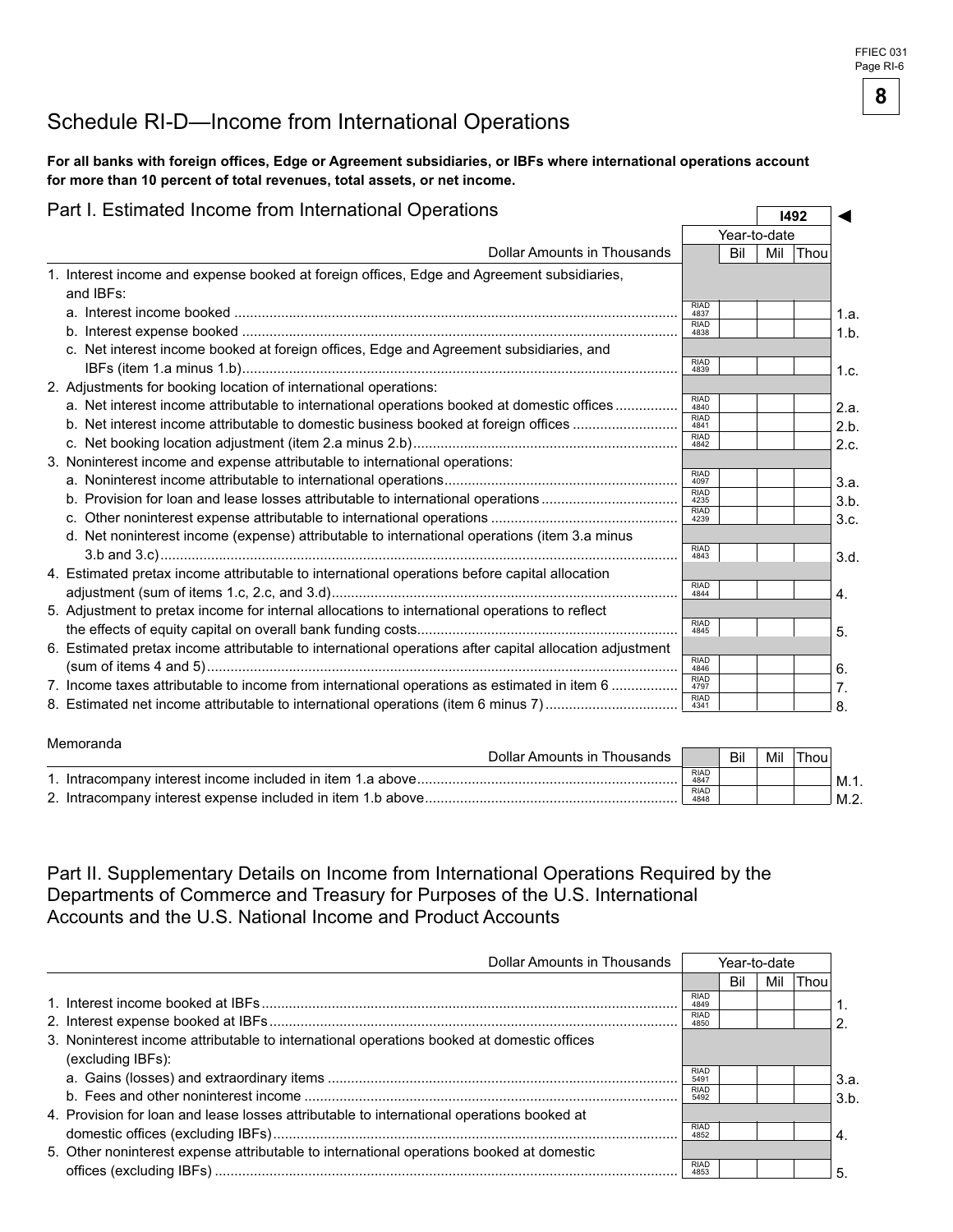FDIC Certificate Number

### Schedule RI-E—Explanations

#### Schedule RI-E is to be completed each quarter on a calendar year-to-date basis.

Detail all adjustments in Schedule RI-A and RI-B, all extraordinary items and other adjustments in Schedule RI, and all significant items of other noninterest income and other noninterest expense in Schedule RI. (See instructions for details.)

|    |                                                                                                                                                                         |                     | 1495<br>Year-to-date |     |             |         |
|----|-------------------------------------------------------------------------------------------------------------------------------------------------------------------------|---------------------|----------------------|-----|-------------|---------|
|    |                                                                                                                                                                         |                     |                      |     |             |         |
|    | <b>Dollar Amounts in Thousands</b>                                                                                                                                      |                     | Bil                  | Mil | <b>Thou</b> |         |
|    | 1. All other noninterest income (from Schedule RI, item 5.f.(2))                                                                                                        |                     |                      |     |             |         |
|    | Report amounts that exceed 10% of Schedule RI, item 5.f.(2):                                                                                                            |                     |                      |     |             |         |
|    |                                                                                                                                                                         | <b>RIAD</b><br>5415 |                      |     |             | 1.a.    |
|    |                                                                                                                                                                         | <b>RIAD</b><br>5416 |                      |     |             | 1.b.    |
|    |                                                                                                                                                                         | <b>RIAD</b><br>5417 |                      |     |             | 1.c.    |
|    | Itemize and describe the three largest other amounts that exceed 10% of Schedule RI,                                                                                    |                     |                      |     |             |         |
|    | item $5.f.(2)$ :                                                                                                                                                        |                     |                      |     |             |         |
|    | <b>TEXT</b><br>4461<br>d.                                                                                                                                               | <b>RIAD</b><br>4461 |                      |     |             | 1.d.    |
|    | <b>TEXT</b><br>e.<br>4462                                                                                                                                               | <b>RIAD</b><br>4462 |                      |     |             | 1.e.    |
| f. | TEXT<br>4463                                                                                                                                                            | <b>RIAD</b><br>4463 |                      |     |             | 1.f.    |
|    | 2. Other noninterest expense (from Schedule RI, item 7.c):                                                                                                              |                     |                      |     |             |         |
|    |                                                                                                                                                                         | <b>RIAD</b><br>4531 |                      |     |             | 2.a.    |
|    | Report amounts that exceed 10% of Schedule RI, item 7.c:                                                                                                                |                     |                      |     |             |         |
|    |                                                                                                                                                                         | <b>RIAD</b><br>5418 |                      |     |             | 2.b.    |
|    |                                                                                                                                                                         | <b>RIAD</b><br>5419 |                      |     |             | 2.c.    |
|    |                                                                                                                                                                         | <b>RIAD</b>         |                      |     |             | 2.d.    |
|    |                                                                                                                                                                         | 5420                |                      |     |             |         |
|    | Itemize and describe the three largest other amounts that exceed 10% of Schedule RI, item 7.c:<br><b>TEXT</b>                                                           | <b>RIAD</b>         |                      |     |             | 2.e.    |
|    | e.<br>4464<br><b>TEXT</b>                                                                                                                                               | 4464<br><b>RIAD</b> |                      |     |             |         |
| f. | 4467<br><b>TEXT</b>                                                                                                                                                     | 4467<br><b>RIAD</b> |                      |     |             | 2.f.    |
|    | g.<br>4468                                                                                                                                                              | 4468                |                      |     |             | 2.g.    |
|    | 3. Extraordinary items and other adjustments and applicable income tax effect (from Schedule RI,                                                                        |                     |                      |     |             |         |
|    | item 11) (itemize and describe all extraordinary items and other adjustments):                                                                                          | <b>RIAD</b>         |                      |     |             |         |
|    | <b>a.</b> (1) $\begin{array}{c} 7EXT \\ 6373 \end{array}$<br>Effect of adopting FAS 133, "Accounting for Derivative Instruments and Hedging Activities"<br>RIAD<br>4486 | 6373                |                      |     |             | 3.a.(1) |
|    | (2) Applicable income tax effect                                                                                                                                        |                     |                      |     |             | 3.a.(2) |
|    | TEXT<br>4487<br>b. (1)<br><b>RIAD</b>                                                                                                                                   | RIAD<br>4487        |                      |     |             | 3.b.(1) |
|    | (2) Applicable income tax effect<br>4488                                                                                                                                | <b>RIAD</b>         |                      |     |             | 3.b.(2) |
|    | c. (1) $\frac{1}{4489}$<br><b>RIAD</b>                                                                                                                                  | 4489                |                      |     |             | 3.c.(1) |
|    | (2) Applicable income tax effect<br>4491                                                                                                                                |                     |                      |     |             | 3.c.(2) |
|    | 4. Equity capital adjustments from amended Reports of Income (from Schedule RI-A, item 2)                                                                               |                     |                      |     |             |         |
|    | (itemize and describe all adjustments):<br>TEXT                                                                                                                         | <b>RIAD</b>         |                      |     |             |         |
|    | a.<br>4492<br><b>TEXT</b>                                                                                                                                               | 4492<br><b>RIAD</b> |                      |     |             | 4.a.    |
|    | b.<br>4493                                                                                                                                                              | 4493                |                      |     |             | 4.b.    |
|    | 5. Cumulative effect of changes in accounting principles from prior years                                                                                               |                     |                      |     |             |         |
|    | (from Schedule RI-A, item 9) (itemize and describe all changes in accounting principles):                                                                               |                     |                      |     |             |         |
|    | <b>TEXT</b><br>4494                                                                                                                                                     | <b>RIAD</b><br>4494 |                      |     |             | 5.a.    |
| a. |                                                                                                                                                                         |                     |                      |     |             |         |
|    | <b>TEXT</b><br>b.<br>4495                                                                                                                                               | <b>RIAD</b><br>4495 |                      |     |             | 5.b.    |
|    | 6. Corrections of material accounting errors from prior years (from Schedule RI-A, item 10)                                                                             |                     |                      |     |             |         |
|    | (itemize and describe all corrections):                                                                                                                                 |                     |                      |     |             |         |
|    | <b>TEXT</b><br>a.<br>4496                                                                                                                                               | <b>RIAD</b><br>4496 |                      |     |             | 6.a.    |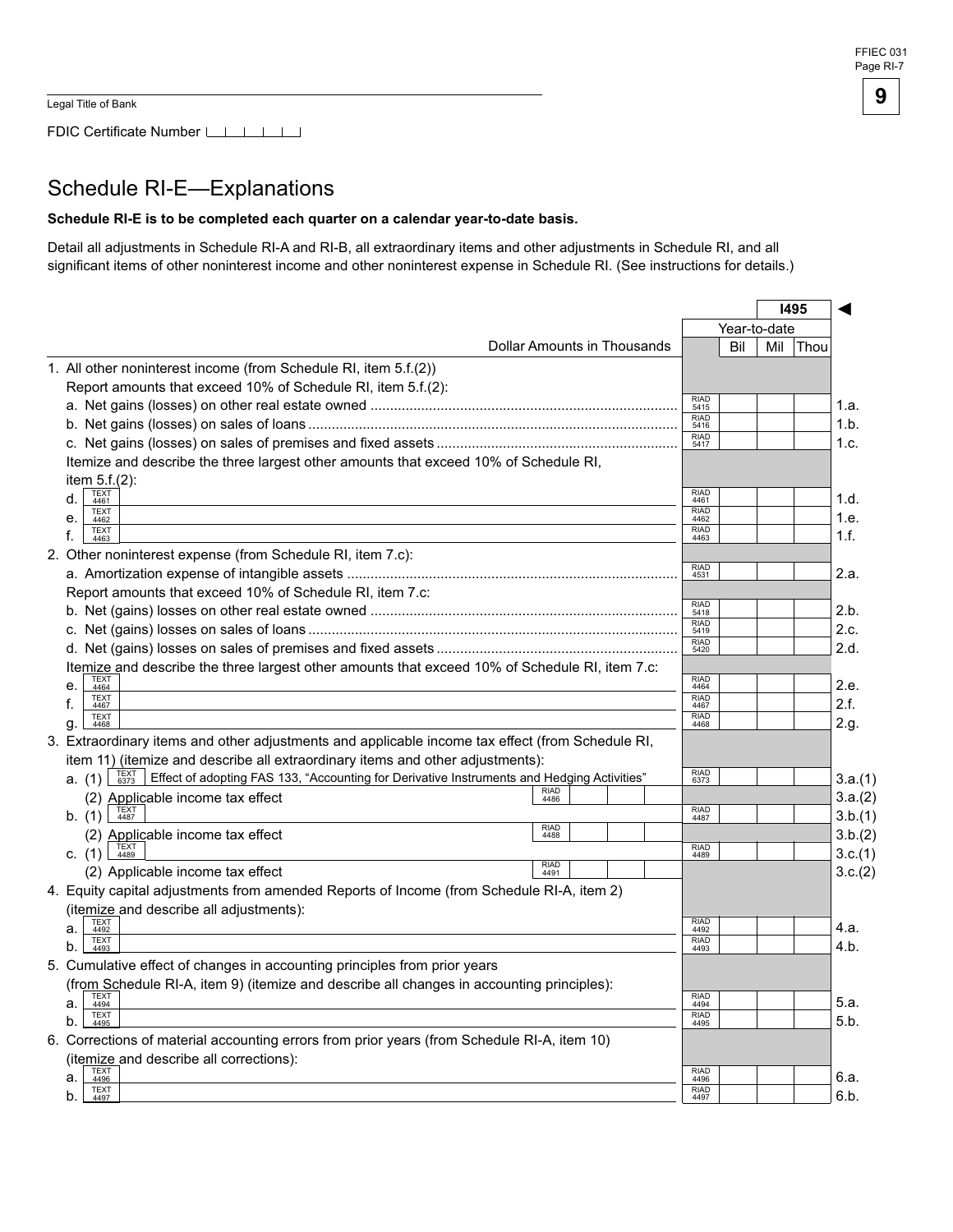### Schedule RI-E—Continued

|                                                                                             |                     | Year-to-date |     |      |      |
|---------------------------------------------------------------------------------------------|---------------------|--------------|-----|------|------|
| Dollar Amounts in Thousands                                                                 |                     | Bil          | Mil | Thou |      |
| 7. Other transactions with parent holding company (from Schedule RI-A, item 13)             |                     |              |     |      |      |
| (itemize and describe all such transactions):                                               |                     |              |     |      |      |
| <b>TEXT</b><br>a.<br>4498                                                                   | <b>RIAD</b><br>4498 |              |     |      | 7.a. |
| <b>TEXT</b><br>b.<br>4499                                                                   | <b>RIAD</b><br>4499 |              |     |      | 7.b. |
| 8. Adjustments to allowance for credit losses (from Schedule RI-B, part II, item 5)         |                     |              |     |      |      |
| (itemize and describe all adjustments):                                                     |                     |              |     |      |      |
| <b>TEXT</b><br>a.<br>4521                                                                   | <b>RIAD</b><br>4521 |              |     |      | 8.a. |
| <b>TEXT</b><br>b.<br>4522                                                                   | <b>RIAD</b><br>4522 |              |     |      | 8.b. |
| 9. Other explanations (the space below is provided for the bank to briefly describe, at its | 1498                |              |     | 1499 |      |
| option, any other significant items affecting the Report of Income):                        |                     |              |     |      |      |

No comment  $\Box$  (RIAD 4769)

Other explanations (please type or print clearly):

 $(TEXT 4769)$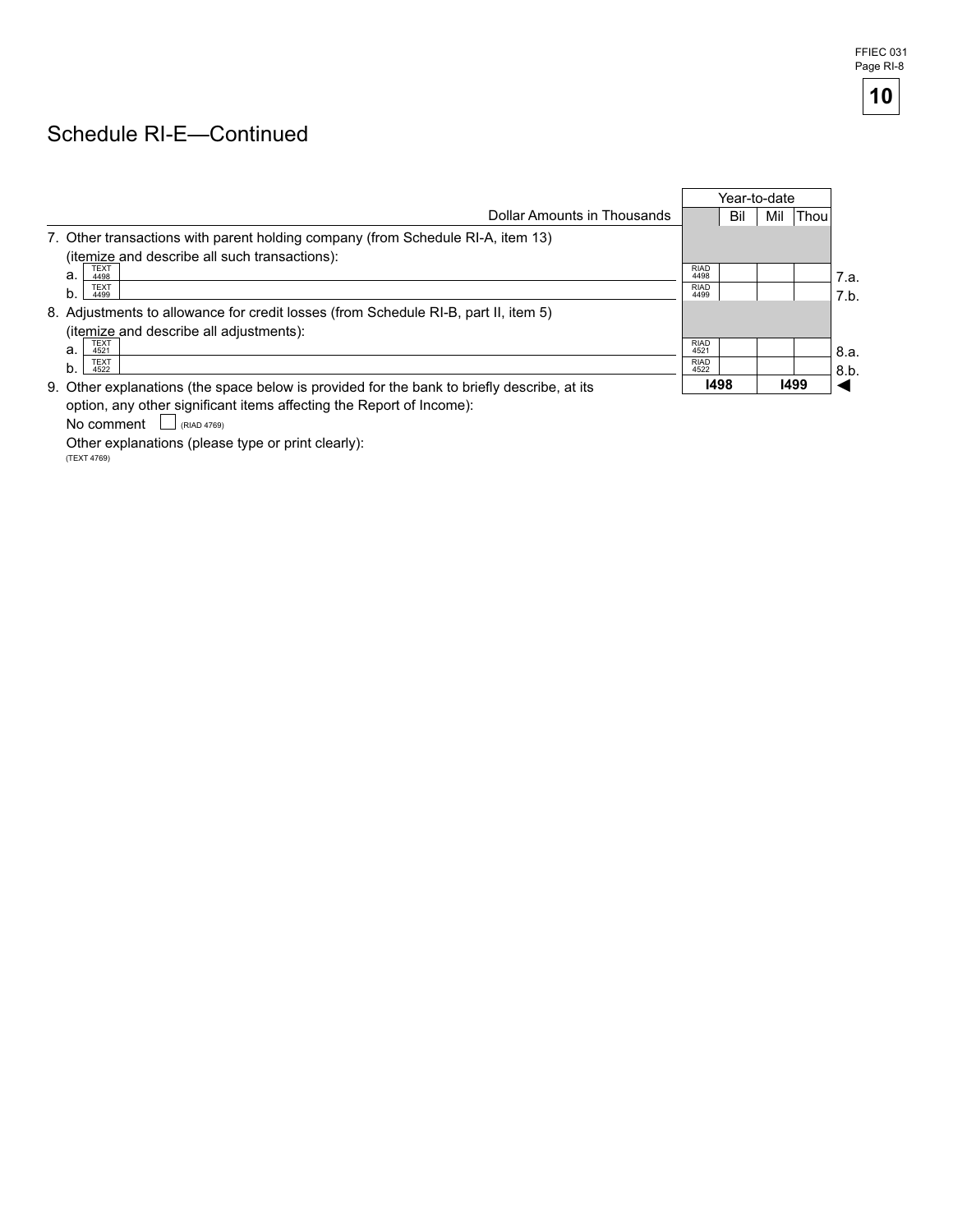| FFIEC 031 |  |
|-----------|--|
| Page RC-1 |  |

| Zip Code |
|----------|
|          |
|          |

### Consolidated Report of Condition for Insured Commercial and State-Chartered Savings Banks for December 31, 2000

All schedules are to be reported in thousands of dollars. Unless otherwise indicated, report the amount outstanding as of the last business day of the quarter.

### Schedule RC—Balance Sheet

|                                                                                                        |                                    |     | C400 |             |
|--------------------------------------------------------------------------------------------------------|------------------------------------|-----|------|-------------|
| Dollar Amounts in Thousands                                                                            |                                    | Bil | Mil  | <b>Thou</b> |
| ASSETS                                                                                                 |                                    |     |      |             |
| 1. Cash and balances due from depository institutions (from Schedule RC-A):                            |                                    |     |      |             |
|                                                                                                        | <b>RCFD</b><br>0081                |     |      |             |
|                                                                                                        | <b>RCFD</b><br>0071                |     |      |             |
| 2. Securities:                                                                                         |                                    |     |      |             |
|                                                                                                        | <b>RCFD</b><br>1754                |     |      |             |
|                                                                                                        | <b>RCFD</b><br>1773<br><b>RCFD</b> |     |      |             |
|                                                                                                        | 1350                               |     |      |             |
| 4. Loans and lease financing receivables:                                                              |                                    |     |      |             |
| <b>RCFD</b><br>a. Loans and leases, net of unearned income (from Schedule RC-C)<br>2122<br><b>RCFD</b> |                                    |     |      |             |
| 3123<br><b>RCFD</b>                                                                                    |                                    |     |      |             |
| 3128                                                                                                   |                                    |     |      |             |
| d. Loans and leases, net of unearned income,                                                           | <b>RCFD</b>                        |     |      |             |
|                                                                                                        | 2125<br><b>RCFD</b>                |     |      |             |
|                                                                                                        | 3545<br><b>RCFD</b>                |     |      |             |
|                                                                                                        | 2145<br><b>RCFD</b>                |     |      |             |
|                                                                                                        | 2150                               |     |      |             |
| 8. Investments in unconsolidated subsidiaries and associated companies (from Schedule RC-M)            | <b>RCFD</b><br>2130                |     |      |             |
|                                                                                                        | RCFD<br>2155                       |     |      |             |
|                                                                                                        | <b>RCFD</b><br>2143                |     |      |             |
|                                                                                                        | <b>RCFD</b><br>2160                |     |      |             |
|                                                                                                        | <b>RCFD</b>                        |     |      |             |

<sup>1</sup> Includes cash items in process of collection and unposted debits.

<sup>2</sup> Includes time certificates of deposit not held for trading.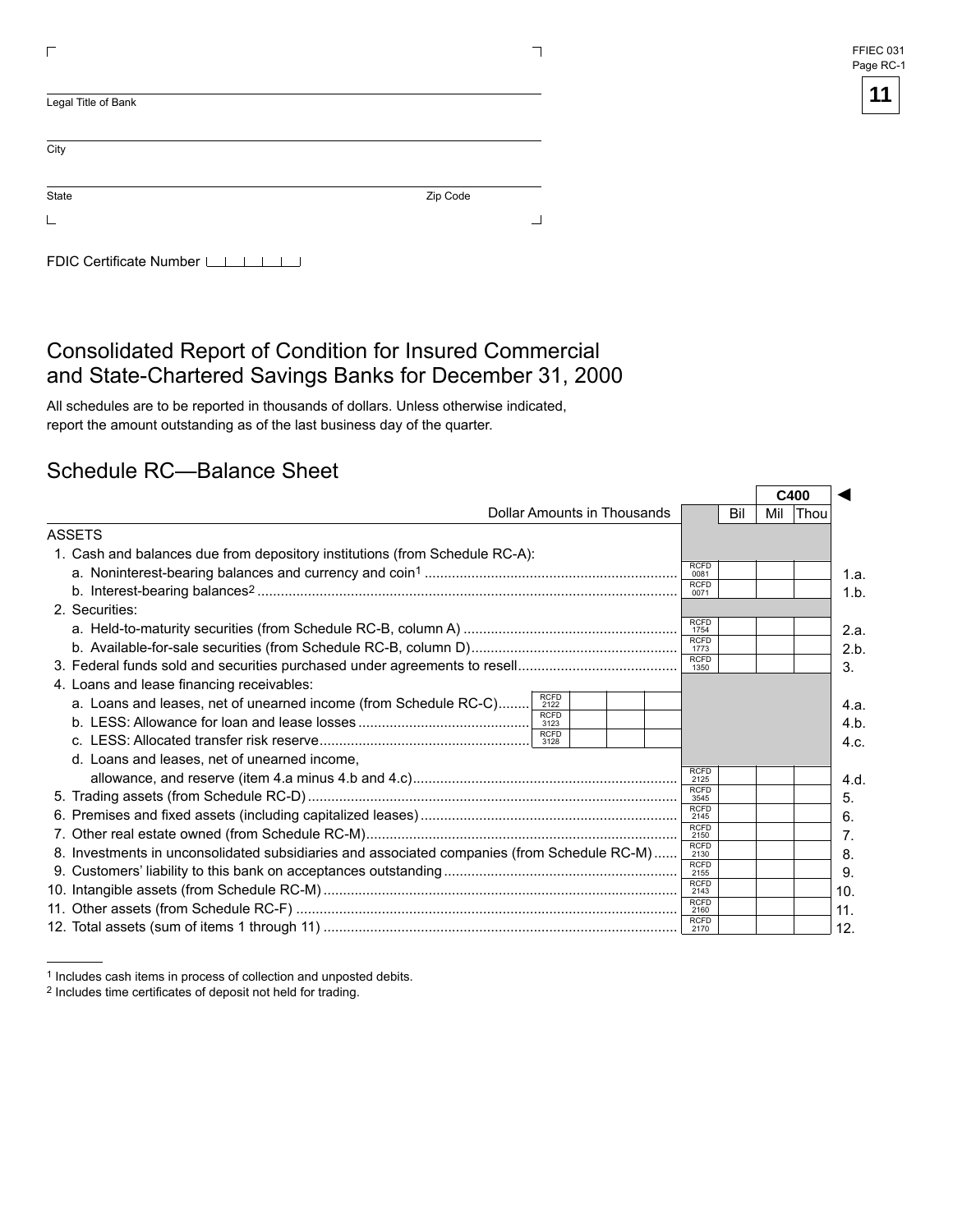#### FFIEC 031 Page RC-2

### Schedule RC—Continued

| <b>Dollar Amounts in Thousands</b>                                                    |                     |  |                     | Bil | Mil Thou |          |
|---------------------------------------------------------------------------------------|---------------------|--|---------------------|-----|----------|----------|
| <b>LIABILITIES</b>                                                                    |                     |  |                     |     |          |          |
| 13. Deposits:                                                                         |                     |  |                     |     |          |          |
| a. In domestic offices (sum of totals of columns A and C from Schedule RC-E,          |                     |  |                     |     |          |          |
|                                                                                       |                     |  | <b>RCON</b><br>2200 |     |          | 13.a.    |
|                                                                                       | <b>RCON</b>         |  |                     |     |          | 13.a.(1) |
|                                                                                       | <b>RCON</b><br>6636 |  |                     |     |          | 13.a.(2) |
| b. In foreign offices, Edge and Agreement subsidiaries, and IBFs (from Schedule RC-E, |                     |  |                     |     |          |          |
|                                                                                       |                     |  | <b>RCFN</b><br>2200 |     |          | 13.b.    |
|                                                                                       |                     |  |                     |     |          | 13.b.(1) |
|                                                                                       | <b>RCFN</b>         |  |                     |     |          | 13.b.(2) |
| 14. Federal funds purchased and securities sold under agreements to repurchase        |                     |  | <b>RCFD</b><br>2800 |     |          | 14.      |
|                                                                                       |                     |  | <b>RCON</b><br>2840 |     |          | 15.a.    |
|                                                                                       |                     |  | <b>RCFD</b><br>3548 |     |          | 15.b.    |
| 16. Other borrowed money (includes mortgage indebtedness and obligations under        |                     |  |                     |     |          |          |
| capitalized leases):                                                                  |                     |  |                     |     |          |          |
|                                                                                       |                     |  | <b>RCFD</b><br>2332 |     |          | 16.a.    |
|                                                                                       |                     |  | <b>RCFD</b><br>A547 |     |          | 16.b.    |
|                                                                                       |                     |  | <b>RCFD</b><br>A548 |     |          | 16.c.    |
| 17. Not applicable                                                                    |                     |  |                     |     |          |          |
|                                                                                       |                     |  | <b>RCFD</b><br>2920 |     |          | 18.      |
|                                                                                       |                     |  | <b>RCFD</b><br>3200 |     |          | 19.      |
|                                                                                       |                     |  | RCFD<br>2930        |     |          | 20.      |
|                                                                                       |                     |  | <b>RCFD</b><br>2948 |     |          | 21.      |
| 22. Not applicable                                                                    |                     |  |                     |     |          |          |
| <b>EQUITY CAPITAL</b>                                                                 |                     |  |                     |     |          |          |
|                                                                                       |                     |  | <b>RCFD</b><br>3838 |     |          | 23.      |
|                                                                                       |                     |  | <b>RCFD</b><br>3230 |     |          | 24.      |
|                                                                                       |                     |  | <b>RCFD</b><br>3839 |     |          | 25.      |
|                                                                                       |                     |  | <b>RCFD</b><br>3632 |     |          | 26.a.    |
|                                                                                       |                     |  | RCFD<br>8434        |     |          | 26.b.    |
|                                                                                       |                     |  | <b>RCFD</b><br>4336 |     |          | 26.c.    |
|                                                                                       |                     |  | <b>RCFD</b><br>3284 |     |          | 27.      |
|                                                                                       |                     |  | <b>RCFD</b><br>3210 |     |          | 28.      |
|                                                                                       |                     |  | <b>RCFD</b><br>3300 |     |          | 29.      |

#### Memorandum

#### To be reported with the March Report of Condition.

| 1. Indicate in the box at the right the number of the statement below that best describes the |              |        |      |
|-----------------------------------------------------------------------------------------------|--------------|--------|------|
| most comprehensive level of auditing work performed for the bank by independent external      |              | Number |      |
| auditors as of any date during 1999                                                           | RCFD<br>6724 |        | M.1. |

- generally accepted auditing standards by a certified public auditors (may be required by state chartering authority)
- ducted in accordance with generally accepted auditing standards auditors by a certified public accounting firm which submits a report on the  $7 =$  Other audit procedures (excluding tax preparation work) consolidated holding company (but not on the bank separately)  $8 = No$  external audit work
- 3 = Directors' examination of the bank conducted in accordance with generally accepted auditing standards by a certified public accounting firm (may be required by state chartering authority)
- 1 = Independent audit of the bank conducted in accordance with 4 = Directors' examination of the bank performed by other external
	- accounting firm which submits a report on the bank 5 = Review of the bank's financial statements by external auditors
- $2 =$  Independent audit of the bank's parent holding company con- $6 =$  Compilation of the bank's financial statements by external
	-
	-

**12** 

<sup>1</sup>Includes total demand deposits and noninterest-bearing time and savings deposits. 2Includes limited-life preferred stock and related surplus.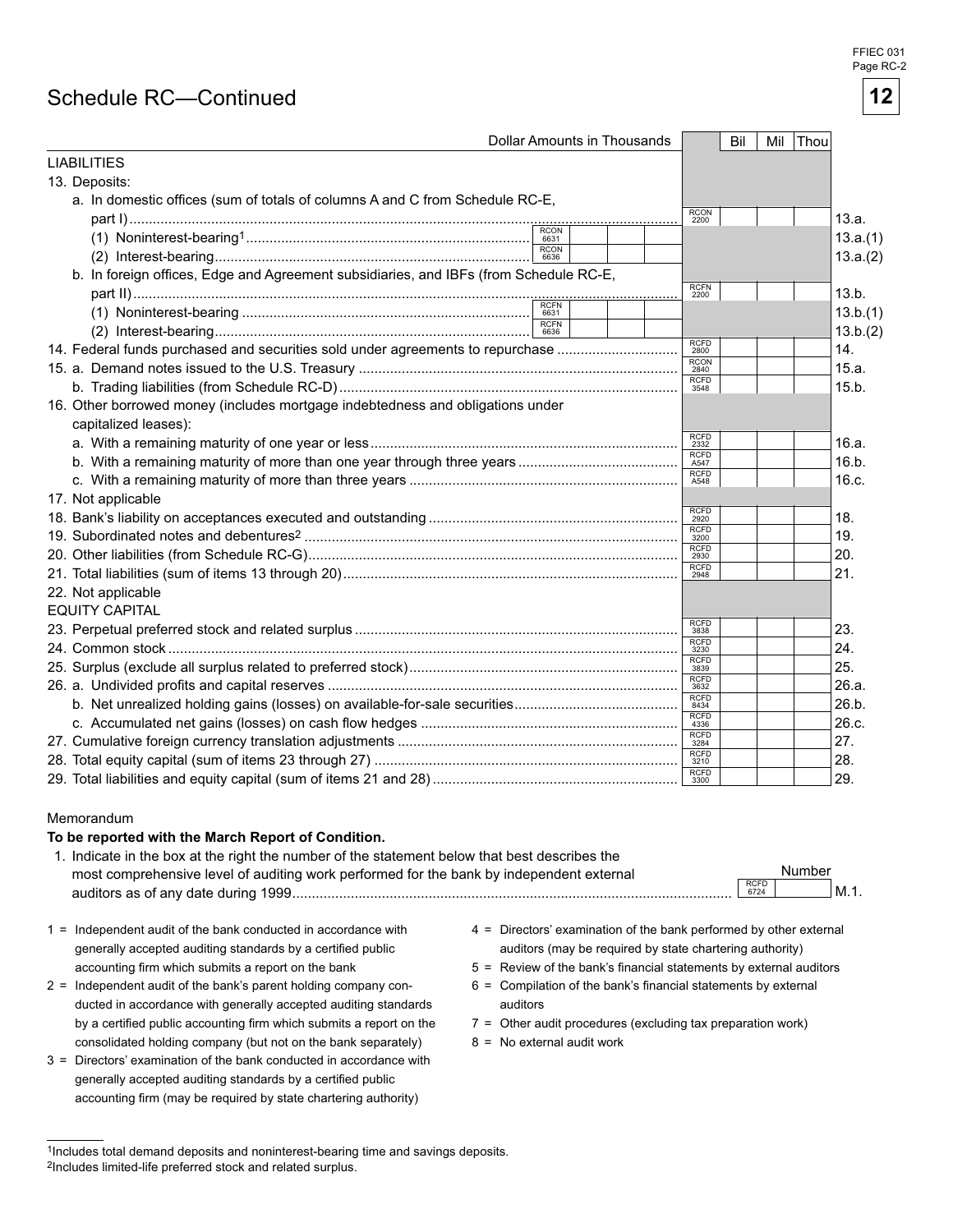FFIEC 031 Page RC-3

**13**

Legal Title of Bank

Memorandum

FDIC Certificate Number LAGO LAGO LAGO

### Schedule RC-A—Cash and Balances Due From Depository Institutions

◄ Exclude assets held for trading. **C405**

|                             | (Column A)<br>Consolidated                                                                                                                                                                                                                                                                                                                                                  |     |      |                     |                                           |     |                     |            |
|-----------------------------|-----------------------------------------------------------------------------------------------------------------------------------------------------------------------------------------------------------------------------------------------------------------------------------------------------------------------------------------------------------------------------|-----|------|---------------------|-------------------------------------------|-----|---------------------|------------|
|                             |                                                                                                                                                                                                                                                                                                                                                                             |     |      |                     |                                           |     |                     |            |
|                             | Bil                                                                                                                                                                                                                                                                                                                                                                         | Mil | Thou |                     | Bil                                       | Mil | Thou                |            |
|                             |                                                                                                                                                                                                                                                                                                                                                                             |     |      |                     |                                           |     |                     |            |
| 0022                        |                                                                                                                                                                                                                                                                                                                                                                             |     |      |                     |                                           |     |                     |            |
|                             |                                                                                                                                                                                                                                                                                                                                                                             |     |      | <b>RCON</b><br>0020 |                                           |     |                     | 1.a.       |
|                             |                                                                                                                                                                                                                                                                                                                                                                             |     |      | 0080                |                                           |     |                     | 1.b.       |
|                             |                                                                                                                                                                                                                                                                                                                                                                             |     |      | <b>RCON</b><br>0082 |                                           |     |                     | 2.         |
| 0083                        |                                                                                                                                                                                                                                                                                                                                                                             |     |      |                     |                                           |     |                     | 2.a.       |
|                             |                                                                                                                                                                                                                                                                                                                                                                             |     |      |                     |                                           |     |                     |            |
| 0085                        |                                                                                                                                                                                                                                                                                                                                                                             |     |      |                     |                                           |     |                     | 2.b.       |
|                             |                                                                                                                                                                                                                                                                                                                                                                             |     |      | 0070                |                                           |     |                     | 3.         |
| 0073                        |                                                                                                                                                                                                                                                                                                                                                                             |     |      |                     |                                           |     |                     | 3.a.       |
| <b>RCFD</b><br>0074         |                                                                                                                                                                                                                                                                                                                                                                             |     |      |                     |                                           |     |                     | 3.b.       |
| 0090                        |                                                                                                                                                                                                                                                                                                                                                                             |     |      | <b>RCON</b><br>0090 |                                           |     |                     | 4.         |
|                             |                                                                                                                                                                                                                                                                                                                                                                             |     |      |                     |                                           |     |                     |            |
| 0010                        |                                                                                                                                                                                                                                                                                                                                                                             |     |      | 0010                |                                           |     |                     | 5.         |
| Dollar Amounts in Thousands | <b>RCFD</b><br>a. Cash items in process of collection and unposted debits<br><b>RCFD</b><br>a. U.S. branches and agencies of foreign banks (including their IBFs)<br><b>RCFD</b><br>3. Balances due from banks in foreign countries and foreign central banks<br><b>RCFD</b><br>b. Other banks in foreign countries and foreign central banks<br><b>RCFD</b><br><b>RCFD</b> |     | Bank |                     | <b>RCON</b><br><b>RCON</b><br><b>RCON</b> |     | Domestic<br>Offices | (Column B) |

| <u>Menoranuum</u><br>Dollar Amounts in Thousands                                           |                     | Bil | Mil | Thou |     |
|--------------------------------------------------------------------------------------------|---------------------|-----|-----|------|-----|
| 1. Noninterest-bearing balances due from commercial banks in the U.S. (included in item 2, |                     |     |     |      |     |
| column B above).                                                                           | <b>RCON</b><br>0050 |     |     |      | M.1 |

### Schedule RC-B—Securities

| Exclude assets held for trading.                                                     |                     |                       |            |                  |                     |     |                                 |       |                     |                                     |     |                    |                     |     |                                       | C410 |      |
|--------------------------------------------------------------------------------------|---------------------|-----------------------|------------|------------------|---------------------|-----|---------------------------------|-------|---------------------|-------------------------------------|-----|--------------------|---------------------|-----|---------------------------------------|------|------|
|                                                                                      |                     |                       |            | Held-to-maturity |                     |     |                                 |       |                     |                                     |     | Available-for-sale |                     |     |                                       |      |      |
|                                                                                      |                     | <b>Amortized Cost</b> | (Column A) |                  |                     |     | (Column B)<br><b>Fair Value</b> |       |                     | (Column C)<br><b>Amortized Cost</b> |     |                    |                     |     | (Column D)<br>Fair Value <sup>1</sup> |      |      |
| Dollar Amounts in Thousands                                                          |                     | Bil                   | Mil        | Thoul            |                     | Bil | Mil                             | Thoul |                     | Bil                                 | Mil | Thou               |                     | Bil | Mil                                   | Thou |      |
| 1. U.S. Treasury securities                                                          | <b>RCFD</b><br>0211 |                       |            |                  | <b>RCFD</b><br>0213 |     |                                 |       | <b>RCFD</b><br>1286 |                                     |     |                    | <b>RCFD</b><br>1287 |     |                                       |      |      |
| 2. U.S. Government agency<br>obligations (exclude<br>mortgage-backed<br>securities): |                     |                       |            |                  |                     |     |                                 |       |                     |                                     |     |                    |                     |     |                                       |      |      |
| a. Issued by U.S. Govern-<br>ment agencies $2$                                       | <b>RCFD</b><br>1289 |                       |            |                  | <b>RCFD</b><br>1290 |     |                                 |       | <b>RCFD</b><br>1291 |                                     |     |                    | <b>RCFD</b><br>1293 |     |                                       |      | 2.a. |
| b. Issued by U.S.<br>Government-sponsored                                            |                     |                       |            |                  |                     |     |                                 |       |                     |                                     |     |                    |                     |     |                                       |      |      |
| agencies $3$                                                                         | <b>RCFD</b><br>1294 |                       |            |                  | <b>RCFD</b><br>1295 |     |                                 |       | <b>RCFD</b><br>1297 |                                     |     |                    | <b>RCFD</b><br>1298 |     |                                       |      | 2.b. |

1 Includes equity securities without readily determinable fair values at historical cost in item 6.b, column D.

Includes Small Business Administration "Guaranteed Loan Pool Certificates," U.S. Maritime Administration obligations, and Export-Import Bank participation certificates.

<sup>&</sup>lt;sup>3</sup> Includes obligations (other than mortgage-backed securities) issued by the Farm Credit System, the Federal Home Loan Bank System, the Federal Home Loan Mortgage Corporation, the Federal National Mortgage Association, the Financing Corporation, Resolution Funding Corporation, the Student Loan Marketing Association, and the Tennessee Valley Authority.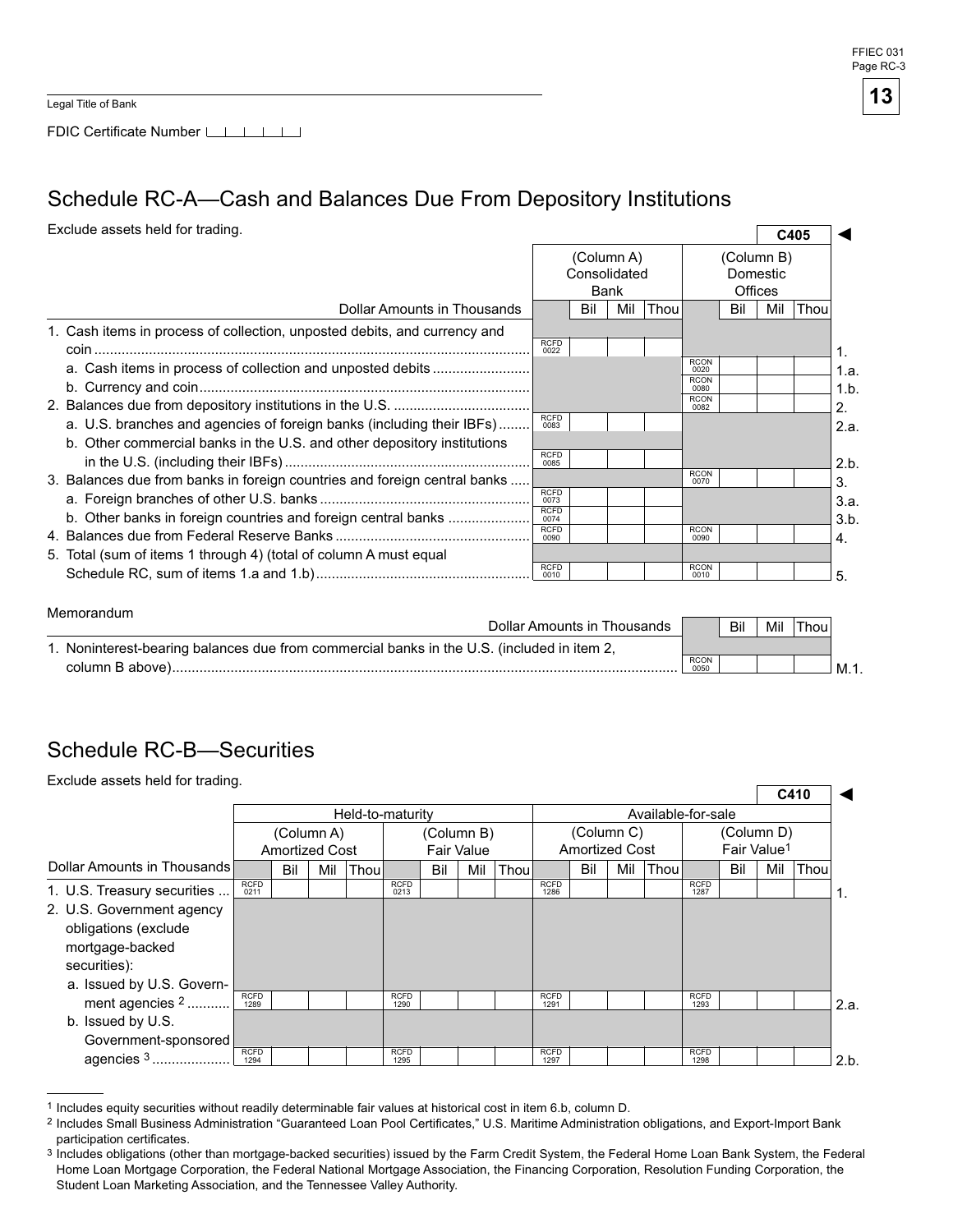#### FFIEC 031 Page RC-4

**14**

### Schedule RC-B—Continued

|                                    | Held-to-maturity            |                       |            |      |                     |     |            | Available-for-sale |                     |                       |     |      |                             |     |                         |      |         |
|------------------------------------|-----------------------------|-----------------------|------------|------|---------------------|-----|------------|--------------------|---------------------|-----------------------|-----|------|-----------------------------|-----|-------------------------|------|---------|
|                                    |                             |                       | (Column A) |      |                     |     | (Column B) |                    |                     | (Column C)            |     |      |                             |     | (Column D)              |      |         |
|                                    |                             | <b>Amortized Cost</b> |            |      |                     |     | Fair Value |                    |                     | <b>Amortized Cost</b> |     |      |                             |     | Fair Value <sup>1</sup> |      |         |
| <b>Dollar Amounts in Thousands</b> |                             | Bil                   | Mil        | Thou |                     | Bil | Mil        | Thou               |                     | Bil                   | Mil | Thou |                             | Bil | Mil                     | Thou |         |
| 3. Securities issued by            |                             |                       |            |      |                     |     |            |                    |                     |                       |     |      |                             |     |                         |      |         |
| states and political sub-          |                             |                       |            |      |                     |     |            |                    |                     |                       |     |      |                             |     |                         |      |         |
| divisions in the U.S.:             |                             |                       |            |      | <b>RCFD</b>         |     |            |                    |                     |                       |     |      |                             |     |                         |      |         |
| a. General obligations             | RCFD<br>1676<br><b>RCFD</b> |                       |            |      | 1677<br><b>RCFD</b> |     |            |                    | RCFD<br>1678        |                       |     |      | RCFD<br>1679<br><b>RCFD</b> |     |                         |      | 3.a.    |
| b. Revenue obligations             | 1681                        |                       |            |      | 1686                |     |            |                    | <b>RCFD</b><br>1690 |                       |     |      | 1691                        |     |                         |      | 3.b.    |
| c. Industrial development          |                             |                       |            |      |                     |     |            |                    |                     |                       |     |      |                             |     |                         |      |         |
| and similar obligations.           | RCFD<br>1694                |                       |            |      | RCFD<br>1695        |     |            |                    | <b>RCFD</b><br>1696 |                       |     |      | RCFD<br>1697                |     |                         |      | 3.c.    |
| 4. Mortgage-backed                 |                             |                       |            |      |                     |     |            |                    |                     |                       |     |      |                             |     |                         |      |         |
| securities (MBS):                  |                             |                       |            |      |                     |     |            |                    |                     |                       |     |      |                             |     |                         |      |         |
| a. Pass-through                    |                             |                       |            |      |                     |     |            |                    |                     |                       |     |      |                             |     |                         |      |         |
| securities:                        |                             |                       |            |      |                     |     |            |                    |                     |                       |     |      |                             |     |                         |      |         |
| (1) Guaranteed by                  |                             |                       |            |      |                     |     |            |                    |                     |                       |     |      |                             |     |                         |      |         |
| GNMA                               | <b>RCFD</b><br>1698         |                       |            |      | <b>RCFD</b><br>1699 |     |            |                    | <b>RCFD</b><br>1701 |                       |     |      | RCFD<br>1702                |     |                         |      | 4.a.(1) |
| (2) Issued by FNMA                 |                             |                       |            |      |                     |     |            |                    |                     |                       |     |      |                             |     |                         |      |         |
| and FHLMC                          | RCFD<br>1703                |                       |            |      | RCFD<br>1705        |     |            |                    | <b>RCFD</b><br>1706 |                       |     |      | RCFD<br>1707                |     |                         |      | 4.a.(2) |
| (3) Other pass-through             |                             |                       |            |      |                     |     |            |                    |                     |                       |     |      |                             |     |                         |      |         |
| securities                         | RCFD<br>1709                |                       |            |      | RCFD<br>1710        |     |            |                    | <b>RCFD</b><br>1711 |                       |     |      | RCFD<br>1713                |     |                         |      | 4.a.(3) |
| b. Other mortgage-backed           |                             |                       |            |      |                     |     |            |                    |                     |                       |     |      |                             |     |                         |      |         |
| securities (include                |                             |                       |            |      |                     |     |            |                    |                     |                       |     |      |                             |     |                         |      |         |
| CMOs, REMICs, and                  |                             |                       |            |      |                     |     |            |                    |                     |                       |     |      |                             |     |                         |      |         |
| stripped MBS):                     |                             |                       |            |      |                     |     |            |                    |                     |                       |     |      |                             |     |                         |      |         |
| (1) Issued or guar-                |                             |                       |            |      |                     |     |            |                    |                     |                       |     |      |                             |     |                         |      |         |
| anteed by FNMA,                    |                             |                       |            |      |                     |     |            |                    |                     |                       |     |      |                             |     |                         |      |         |
| FHLMC, or                          |                             |                       |            |      |                     |     |            |                    |                     |                       |     |      |                             |     |                         |      |         |
| GNMA                               | RCFD<br>1714                |                       |            |      | RCFD<br>1715        |     |            |                    | <b>RCFD</b><br>1716 |                       |     |      | RCFD<br>1717                |     |                         |      | 4.b.(1) |
| (2) Collateralized by              |                             |                       |            |      |                     |     |            |                    |                     |                       |     |      |                             |     |                         |      |         |
| MBS issued or                      |                             |                       |            |      |                     |     |            |                    |                     |                       |     |      |                             |     |                         |      |         |
| guaranteed by                      |                             |                       |            |      |                     |     |            |                    |                     |                       |     |      |                             |     |                         |      |         |
| FNMA, FHLMC, or                    |                             |                       |            |      |                     |     |            |                    |                     |                       |     |      |                             |     |                         |      |         |
| GNMA                               | <b>RCFD</b><br>1718         |                       |            |      | RCFD<br>1719        |     |            |                    | <b>RCFD</b><br>1731 |                       |     |      | RCFD<br>1732                |     |                         |      | 4.b.(2) |
| (3) All other mortgage-            |                             |                       |            |      |                     |     |            |                    |                     |                       |     |      |                             |     |                         |      |         |
| backed securities                  | <b>RCFD</b><br>1733         |                       |            |      | <b>RCFD</b><br>1734 |     |            |                    | <b>RCFD</b><br>1735 |                       |     |      | RCFD<br>1736                |     |                         |      | 4.b.(3) |
| 5. Other debt securities:          |                             |                       |            |      |                     |     |            |                    |                     |                       |     |      |                             |     |                         |      |         |
| a. Other domestic debt             |                             |                       |            |      |                     |     |            |                    |                     |                       |     |      |                             |     |                         |      |         |
| securities                         | RCFD<br>1737                |                       |            |      | <b>RCFD</b><br>1738 |     |            |                    | RCFD<br>1739        |                       |     |      | RCFD<br>1741                |     |                         |      | 5.a.    |
| b. Foreign debt securities         | RCFD<br>1742                |                       |            |      | <b>RCFD</b><br>1743 |     |            |                    | RCFD<br>1744        |                       |     |      | RCFD<br>1746                |     |                         |      | 5.b.    |
| 6. Equity securities:              |                             |                       |            |      |                     |     |            |                    |                     |                       |     |      |                             |     |                         |      |         |
| a. Investments in mutual           |                             |                       |            |      |                     |     |            |                    |                     |                       |     |      |                             |     |                         |      |         |
| funds and other equity             |                             |                       |            |      |                     |     |            |                    |                     |                       |     |      |                             |     |                         |      |         |
| securities with readily            |                             |                       |            |      |                     |     |            |                    |                     |                       |     |      |                             |     |                         |      |         |
| determinable fair                  |                             |                       |            |      |                     |     |            |                    | <b>RCFD</b>         |                       |     |      |                             |     |                         |      |         |
| values                             |                             |                       |            |      |                     |     |            |                    | A510                |                       |     |      | RCFD<br>A511                |     |                         |      | 6.a.    |
| b. All other equity                |                             |                       |            |      |                     |     |            |                    |                     |                       |     |      | RCFD                        |     |                         |      |         |
| securities <sup>1</sup>            |                             |                       |            |      |                     |     |            |                    | RCFD<br>1752        |                       |     |      | 1753                        |     |                         |      | 6.b.    |
| 7. Total (sum of items 1           |                             |                       |            |      |                     |     |            |                    |                     |                       |     |      |                             |     |                         |      |         |
| through 6) (total of               |                             |                       |            |      |                     |     |            |                    |                     |                       |     |      |                             |     |                         |      |         |
| column A must equal                |                             |                       |            |      |                     |     |            |                    |                     |                       |     |      |                             |     |                         |      |         |
| Schedule RC, item 2.a)             |                             |                       |            |      |                     |     |            |                    |                     |                       |     |      |                             |     |                         |      |         |
| (total of column D must            |                             |                       |            |      |                     |     |            |                    |                     |                       |     |      |                             |     |                         |      |         |
| equal Schedule RC,                 |                             |                       |            |      |                     |     |            |                    |                     |                       |     |      |                             |     |                         |      |         |
|                                    | $RCFD$<br>1754              |                       |            |      | RCFD<br>1771        |     |            |                    | RCFD<br>1772        |                       |     |      | RCFD<br>1773                |     |                         |      | 7.      |

1 Includes equity securities without readily determinable fair values at historical cost in item 6.b, column D.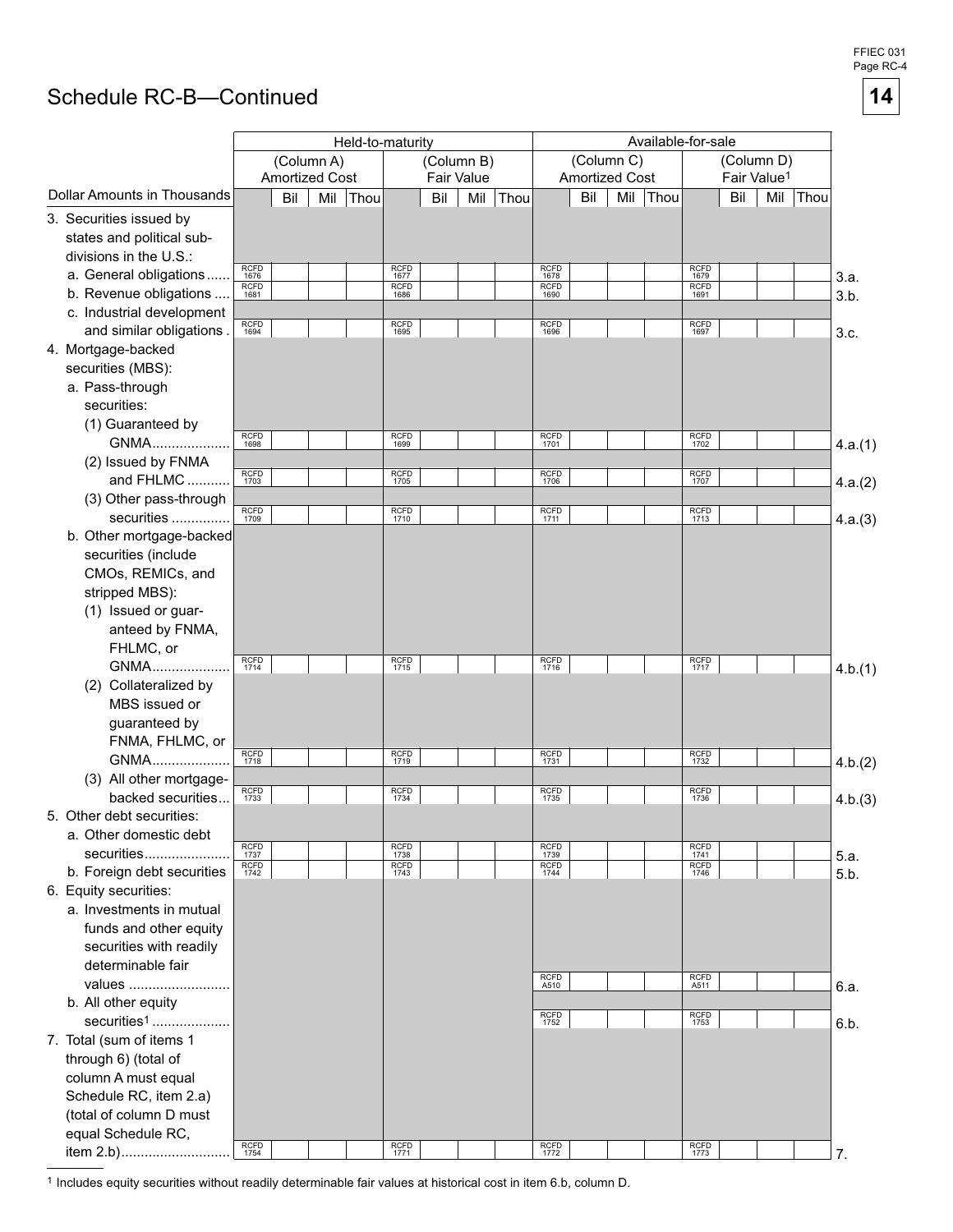FDIC Certificate Number LILLI

### Schedule RC-B—Continued

| Memoranda                                                                                                         | C412                |     |     |      |           |
|-------------------------------------------------------------------------------------------------------------------|---------------------|-----|-----|------|-----------|
| <b>Dollar Amounts in Thousands</b>                                                                                |                     | Bil | Mil | Thou |           |
|                                                                                                                   | <b>RCFD</b><br>0416 |     |     |      | M.1.      |
| 2. Maturity and repricing data for <b>debt</b> securities <sup>1, 2</sup> (excluding those in nonaccrual status): |                     |     |     |      |           |
| a. Securities issued by the U.S. Treasury, U.S. Government agencies, and states and political                     |                     |     |     |      |           |
| subdivisions in the U.S.; other non-mortgage debt securities; and mortgage pass-through                           |                     |     |     |      |           |
| securities other than those backed by closed-end first lien 1-4 family residential mortgages                      |                     |     |     |      |           |
| with a remaining maturity or repricing frequency of: 3, 4                                                         |                     |     |     |      |           |
|                                                                                                                   | <b>RCFD</b><br>A549 |     |     |      | M.2.a.(1) |
|                                                                                                                   | <b>RCFD</b><br>A550 |     |     |      | M.2.a.(2) |
|                                                                                                                   | <b>RCFD</b><br>A551 |     |     |      | M.2.a.(3) |
|                                                                                                                   | RCFD<br>A552        |     |     |      | M.2.a.(4) |
|                                                                                                                   | <b>RCFD</b><br>A553 |     |     |      | M.2.a.(5) |
|                                                                                                                   | <b>RCFD</b><br>A554 |     |     |      | M.2.a.(6) |
| b. Mortgage pass-through securities backed by closed-end first lien 1-4 family residential                        |                     |     |     |      |           |
| mortgages with a remaining maturity or repricing frequency of: 3, 5                                               |                     |     |     |      |           |
|                                                                                                                   | <b>RCFD</b><br>A555 |     |     |      | M.2.b.(1) |
|                                                                                                                   | <b>RCFD</b><br>A556 |     |     |      | M.2.b.(2) |
|                                                                                                                   | <b>RCFD</b><br>A557 |     |     |      | M.2.b.(3) |
|                                                                                                                   | <b>RCFD</b><br>A558 |     |     |      | M.2.b.(4) |
|                                                                                                                   | <b>RCFD</b><br>A559 |     |     |      | M.2.b.(5) |
|                                                                                                                   | <b>RCFD</b><br>A560 |     |     |      | M.2.b.(6) |
| c. Other mortgage-backed securities (include CMOs, REMICs, and stripped MBS; exclude                              |                     |     |     |      |           |
| mortgage pass-through securities) with an expected average life of: 6                                             |                     |     |     |      |           |
|                                                                                                                   | <b>RCFD</b><br>A561 |     |     |      | M.2.c.(1) |
|                                                                                                                   | <b>RCFD</b><br>A562 |     |     |      | M.2.c.(2) |
| d. Debt securities with a REMAINING MATURITY of one year or less (included in                                     |                     |     |     |      |           |
|                                                                                                                   | <b>RCFD</b><br>A248 |     |     |      | M.2.d.    |
| 3.-6. Not applicable                                                                                              |                     |     |     |      |           |
| 7. Amortized cost of held-to-maturity securities sold or transferred to available-for-sale or trading             |                     |     |     |      |           |
| securities during the calendar year-to-date (report the amortized cost at date of sale or transfer)               | <b>RCFD</b><br>1778 |     |     |      | M.7.      |
| 8. Not applicable                                                                                                 |                     |     |     |      |           |
| 9. Structured notes (included in the held-to-maturity and available-for-sale accounts in                          |                     |     |     |      |           |
| Schedule RC-B, items 2, 3, and 5):                                                                                |                     |     |     |      |           |
|                                                                                                                   | <b>RCFD</b><br>8782 |     |     |      | M.9.a.    |
|                                                                                                                   | <b>RCFD</b><br>8783 |     |     |      | M.9.b.    |

<sup>1</sup> Includes held-to-maturity securities at amortized cost and available-for-sale securities at fair value.

Exclude equity securities, e.g., investments in mutual funds, Federal Reserve stock, common stock, and preferred stock.

<sup>&</sup>lt;sup>3</sup> Report fixed rate debt securities by remaining maturity and floating rate debt securities by repricing frequency.

<sup>4</sup> Sum of Memorandum items 2.a.(1) through 2.a.(6) plus any nonaccrual debt securities in the categories of debt securities reported in Memorandum item 2.a that are included in Schedule RC-N, item 9, column C, must equal Schedule RC-B, sum of items 1, 2, 3, and 5, columns A and D, plus mortgage pass-through securities other than those backed by closed-end first lien 1–4 family residential mortgages included in Schedule RC-B, item 4.a, columns A and D.

 $5$  Sum of Memorandum items  $2.b.(1)$  through  $2.b.(6)$  plus any nonaccrual mortgage pass-through securities backed by closed-end first lien 1–4 family residential mortgages included in Schedule RC-N, item 9, column C, must equal Schedule RC-B, item 4.a, sum of columns A and D, less the amount of mortgage pass-through securities other than those backed by closed-end first lien 1–4 family residential mortgages included in Schedule RC-B, item 4.a, columns A and D.

<sup>6</sup> Sum of Memorandum items 2.c.(1) and 2.c.(2) plus any nonaccrual "Other mortgage-backed securities" included in Schedule RC-N, item 9, column C, must equal Schedule RC-B, item 4.b, sum of columns A and D.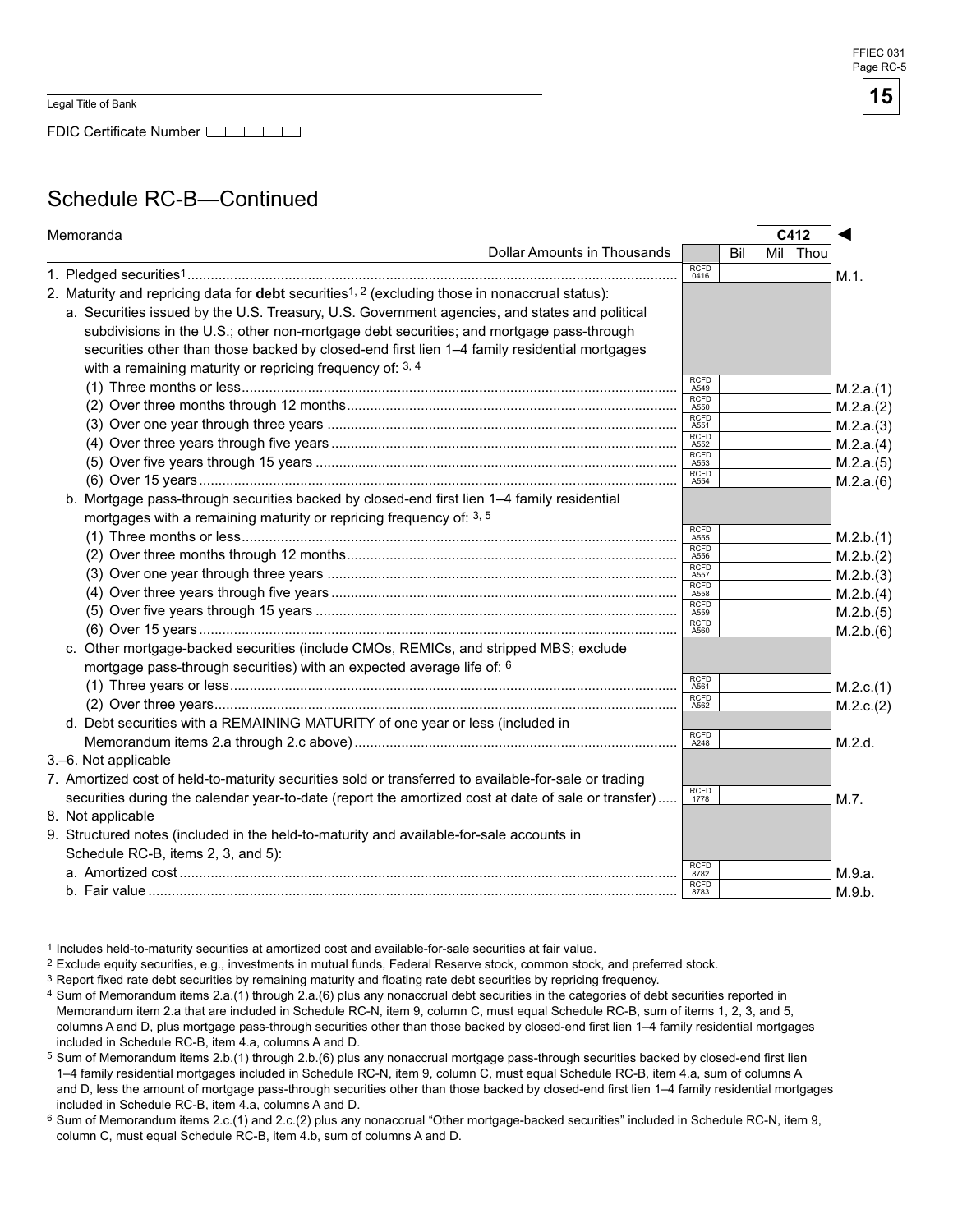## Schedule RC-C—Loans and Lease Financing Receivables

### Part I. Loans and Leases

| Do not deduct the allowance for loan and lease losses from amounts           |                             |     |              |      |                     |            |          | C415 |                 |
|------------------------------------------------------------------------------|-----------------------------|-----|--------------|------|---------------------|------------|----------|------|-----------------|
| reported in this schedule. Report total loans and leases, net of unearned    |                             |     | (Column A)   |      |                     | (Column B) |          |      |                 |
| income. Exclude assets held for trading and commercial paper.                |                             |     | Consolidated |      |                     |            |          |      |                 |
|                                                                              |                             |     | <b>Bank</b>  |      |                     | Offices    | Domestic |      |                 |
| Dollar Amounts in Thousands                                                  |                             | Bil | Mil          | Thou |                     | Bil        | Mil      | Thou |                 |
|                                                                              | <b>RCFD</b><br>1410         |     |              |      |                     |            |          |      | 1.              |
|                                                                              |                             |     |              |      | <b>RCON</b><br>1415 |            |          |      | 1.a.            |
| b. Secured by farmland (including farm residential and other                 |                             |     |              |      |                     |            |          |      |                 |
|                                                                              |                             |     |              |      | <b>RCON</b><br>1420 |            |          |      | 1.b.            |
| c. Secured by 1-4 family residential properties:                             |                             |     |              |      |                     |            |          |      |                 |
| (1) Revolving, open-end loans secured by 1-4 family residential              |                             |     |              |      |                     |            |          |      |                 |
| properties and extended under lines of credit                                |                             |     |              |      | <b>RCON</b><br>1797 |            |          |      | 1.c.(1)         |
| (2) All other loans secured by 1-4 family residential properties:            |                             |     |              |      |                     |            |          |      |                 |
|                                                                              |                             |     |              |      | <b>RCON</b><br>5367 |            |          |      | 1.c.(2)(a)      |
|                                                                              |                             |     |              |      | <b>RCON</b><br>5368 |            |          |      | 1.c.(2)(b)      |
| d. Secured by multifamily (5 or more) residential properties                 |                             |     |              |      | <b>RCON</b><br>1460 |            |          |      | 1.d.            |
|                                                                              |                             |     |              |      | <b>RCON</b><br>1480 |            |          |      | 1.e.            |
| 2. Loans to depository institutions:                                         |                             |     |              |      |                     |            |          |      |                 |
|                                                                              |                             |     |              |      | <b>RCON</b><br>1505 |            |          |      | 2.a.            |
| (1) To U.S. branches and agencies of foreign banks                           | <b>RCFD</b><br>1506         |     |              |      |                     |            |          |      |                 |
|                                                                              | <b>RCFD</b><br>1507         |     |              |      |                     |            |          |      | 2.a.(1)         |
|                                                                              | <b>RCFD</b><br>1517         |     |              |      | <b>RCON</b><br>1517 |            |          |      | 2.a.(2)<br>2.b. |
|                                                                              |                             |     |              |      | <b>RCON</b><br>1510 |            |          |      | 2.c.            |
|                                                                              | <b>RCFD</b><br>1513         |     |              |      |                     |            |          |      |                 |
|                                                                              | <b>RCFD</b>                 |     |              |      |                     |            |          |      | 2.c.(1)         |
| 3. Loans to finance agricultural production and other loans to farmers       | 1516<br><b>RCFD</b><br>1590 |     |              |      | <b>RCON</b>         |            |          |      | 2.c.(2)         |
| 4. Commercial and industrial loans:                                          |                             |     |              |      | 1590                |            |          |      | 3.              |
|                                                                              | <b>RCFD</b>                 |     |              |      | <b>RCON</b>         |            |          |      |                 |
|                                                                              | 1763<br><b>RCFD</b>         |     |              |      | 1763<br><b>RCON</b> |            |          |      | 4.a.            |
|                                                                              | 1764                        |     |              |      | 1764                |            |          |      | 4.b.            |
| 5. Acceptances of other banks:                                               | <b>RCFD</b>                 |     |              |      | <b>RCON</b>         |            |          |      |                 |
|                                                                              | 1756<br><b>RCFD</b>         |     |              |      | 1756<br><b>RCON</b> |            |          |      | 5.a.            |
|                                                                              | 1757                        |     |              |      | 1757                |            |          |      | 5.b.            |
| 6. Loans to individuals for household, family, and other personal expen-     |                             |     |              |      | <b>RCON</b>         |            |          |      |                 |
| ditures (i.e., consumer loans) (includes purchased paper)                    |                             |     |              |      | 1975                |            |          |      | 6.              |
| a. Credit cards and related plans (includes check credit and other           | RCFD<br>2008                |     |              |      |                     |            |          |      |                 |
|                                                                              | <b>RCFD</b>                 |     |              |      |                     |            |          |      | 6.a.            |
| b. Other (includes single payment, installment, and all student loans)       | 2011                        |     |              |      |                     |            |          |      | 6.b             |
| 7. Loans to foreign governments and official institutions (including foreign | <b>RCFD</b>                 |     |              |      | RCON<br>2081        |            |          |      |                 |
|                                                                              | 2081                        |     |              |      |                     |            |          |      | 7.              |
| 8. Obligations (other than securities and leases) of states and political    | <b>RCFD</b>                 |     |              |      | RCON<br>2107        |            |          |      |                 |
|                                                                              | 2107<br><b>RCFD</b>         |     |              |      |                     |            |          |      | 8.              |
|                                                                              | 1563                        |     |              |      | <b>RCON</b>         |            |          |      | 9.              |
| a. Loans for purchasing or carrying securities (secured and unsecured)       |                             |     |              |      | 1545<br><b>RCON</b> |            |          |      | 9.a.            |
|                                                                              |                             |     |              |      | 1564<br>RCON        |            |          |      | 9.b.            |
| 10. Lease financing receivables (net of unearned income)                     | RCFD                        |     |              |      | 2165                |            |          |      | 10.             |
|                                                                              | 2182<br><b>RCFD</b>         |     |              |      |                     |            |          |      | 10.a.           |
|                                                                              | 2183<br><b>RCFD</b>         |     |              |      | RCON<br>2123        |            |          |      | 10.b.           |
| 11. LESS: Any unearned income on loans reflected in items 1-9 above          | 2123                        |     |              |      |                     |            |          |      | 11.             |
| 12. Total loans and leases, net of unearned income (sum of items 1           |                             |     |              |      |                     |            |          |      |                 |
| through 10 minus item 11) (total of column A must equal                      | <b>RCFD</b>                 |     |              |      |                     |            |          |      |                 |
|                                                                              | 2122                        |     |              |      | RCON<br>2122        |            |          |      | 12.             |

FFIEC 031 Page RC-6

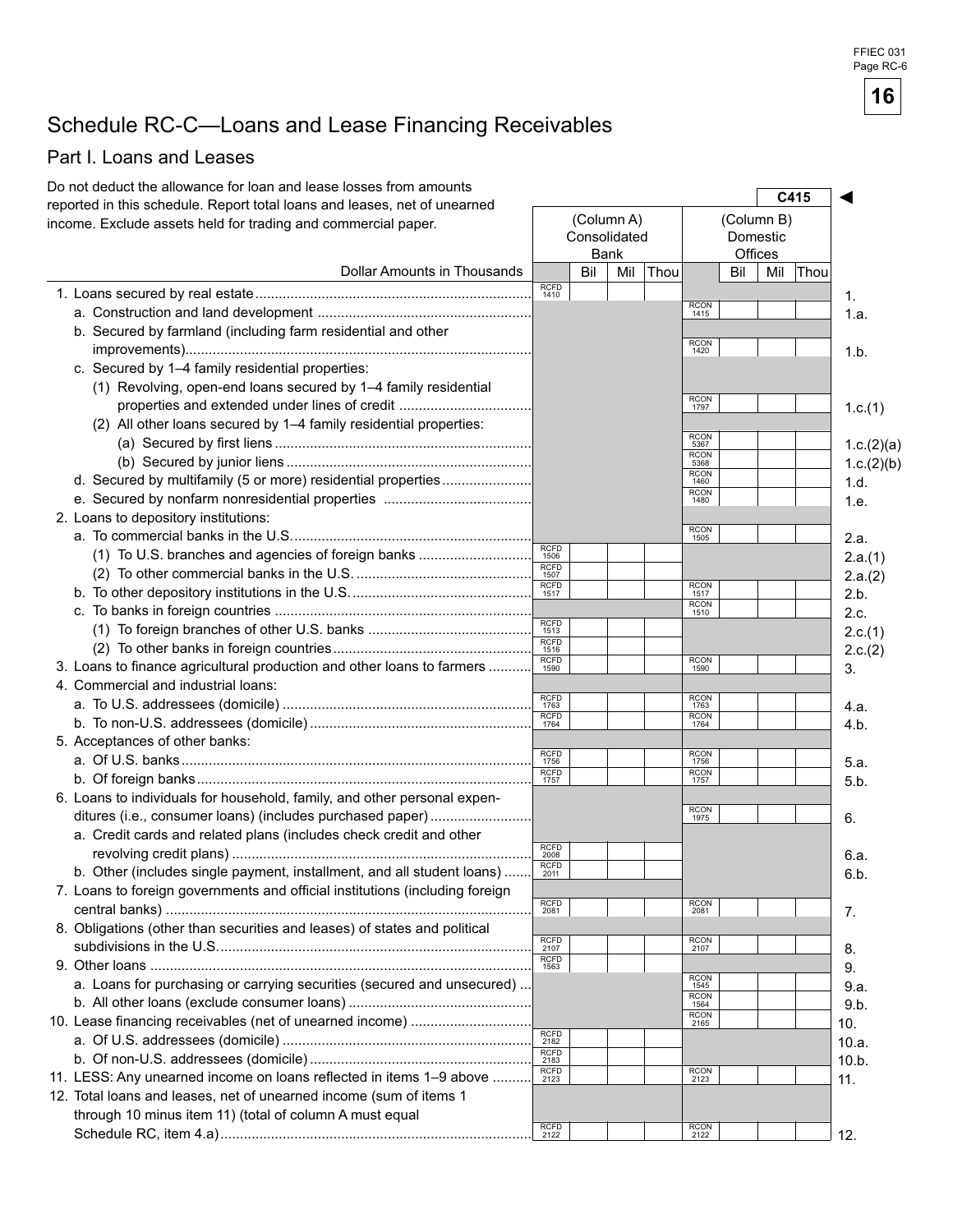### Schedule RC-C—Continued

### Part I. Continued

| Memoranda                                                                                           | Dollar Amounts in Thousands |                     | Bil | Mil | Thou |           |
|-----------------------------------------------------------------------------------------------------|-----------------------------|---------------------|-----|-----|------|-----------|
| 1. Not applicable                                                                                   |                             |                     |     |     |      |           |
| 2. Loans and leases restructured and in compliance with modified terms (included in                 |                             |                     |     |     |      |           |
| Schedule RC-C, part I, above and not reported as past due or nonaccrual in Schedule RC-N,           |                             |                     |     |     |      |           |
| Memorandum item 1):                                                                                 |                             |                     |     |     |      |           |
| a. Loans secured by real estate:                                                                    |                             |                     |     |     |      |           |
|                                                                                                     |                             | <b>RCFD</b><br>1687 |     |     |      | M.2.a.(1) |
|                                                                                                     |                             | <b>RCFD</b><br>1689 |     |     |      | M.2.a.(2) |
| b. All other loans and all lease financing receivables (exclude loans to individuals for            |                             |                     |     |     |      |           |
|                                                                                                     |                             | <b>RCFD</b><br>8691 |     |     |      | M.2.b.    |
| c. Commercial and industrial loans to and lease financing receivables of non-U.S. addressees        |                             |                     |     |     |      |           |
|                                                                                                     |                             | <b>RCFD</b><br>8692 |     |     |      | M.2.c.    |
| 3. Maturity and repricing data for loans and leases (excluding those in nonaccrual status):         |                             |                     |     |     |      |           |
| a. Closed-end loans secured by first liens on 1-4 family residential properties in domestic offices |                             |                     |     |     |      |           |
| (reported in Schedule RC-C, part I, item 1.c.(2)(a), column B) with a remaining maturity or         |                             |                     |     |     |      |           |
| repricing frequency of: 1, 2                                                                        |                             |                     |     |     |      |           |
|                                                                                                     |                             | <b>RCON</b><br>A564 |     |     |      | M.3.a.(1) |
|                                                                                                     |                             | <b>RCON</b><br>A565 |     |     |      | M.3.a.(2) |
|                                                                                                     |                             | <b>RCON</b><br>A566 |     |     |      | M.3.a.(3) |
|                                                                                                     |                             | <b>RCON</b><br>A567 |     |     |      | M.3.a.(4) |
|                                                                                                     |                             | <b>RCON</b><br>A568 |     |     |      | M.3.a.(5) |
|                                                                                                     |                             | <b>RCON</b><br>A569 |     |     |      | M.3.a.(6) |
| b. All loans and leases (reported in Schedule RC-C, part I, items 1 through 10, column A)           |                             |                     |     |     |      |           |
| EXCLUDING closed-end loans secured by first liens on 1-4 family residential properties              |                             |                     |     |     |      |           |
| in domestic offices (reported in Schedule RC-C, part I, item 1.c.(2)(a), column B) with a           |                             |                     |     |     |      |           |
| remaining maturity or repricing frequency of: 1, 3                                                  |                             |                     |     |     |      |           |
|                                                                                                     |                             | <b>RCFD</b><br>A570 |     |     |      | M.3.b.(1) |
|                                                                                                     |                             | <b>RCFD</b><br>A571 |     |     |      | M.3.b.(2) |
|                                                                                                     |                             | <b>RCFD</b><br>A572 |     |     |      | M.3.b.(3) |
|                                                                                                     |                             | <b>RCFD</b><br>A573 |     |     |      | M.3.b.(4) |
|                                                                                                     |                             | <b>RCFD</b><br>A574 |     |     |      | M.3.b.(5) |
|                                                                                                     |                             | <b>RCFD</b><br>A575 |     |     |      | M.3.b.(6) |
| c. Loans and leases (reported in Schedule RC-C, part I, items 1 through 10, column A)               |                             |                     |     |     |      |           |
|                                                                                                     |                             | <b>RCFD</b><br>A247 |     |     |      | M.3.c.    |
| d. Loans secured by nonfarm nonresidential properties in domestic offices (reported in              |                             |                     |     |     |      |           |
| Schedule RC-C, part I, item 1.e, column B) with a REMAINING MATURITY of over                        |                             |                     |     |     |      |           |
|                                                                                                     |                             | <b>RCON</b><br>A577 |     |     |      | M.3.d.    |
| e. Commercial and industrial loans (reported in Schedule RC-C, part I, item 4, column A)            |                             |                     |     |     |      |           |
|                                                                                                     |                             | RCFD<br>A578        |     |     |      | M.3.e.    |

<sup>&</sup>lt;sup>1</sup> Report fixed rate loans and leases by remaining maturity and floating rate loans by repricing frequency.

<sup>&</sup>lt;sup>2</sup> Sum of Memorandum items 3.a.(1) through 3.a.(6) plus total nonaccrual closed-end loans secured by first liens on 1–4 family residential properties in domestic offices included in Schedule RC-N, Memorandum item 3.c.(2), column C, must equal total closed-end loans secured by first liens on 1–4 family residential properties from Schedule RC-C, part I, item 1.c.(2)(a), column B.

<sup>3</sup> Sum of Memorandum items 3.b.(1) through 3.b.(6), plus total nonaccrual loans and leases from Schedule RC-N, sum of items 1 through 8, column C, minus nonaccrual closed-end loans secured by first liens on 1–4 family residential properties in domestic offices included in Schedule RC-N, Memorandum item 3.c.(2), column C, must equal total loans and leases from Schedule RC-C, part I, sum of items 1 through 10, column A, minus total closed-end loans secured by first liens on 1-4 family residential properties in domestic offices from Schedule RC-C, part I, item 1.c.(2)(a), column B.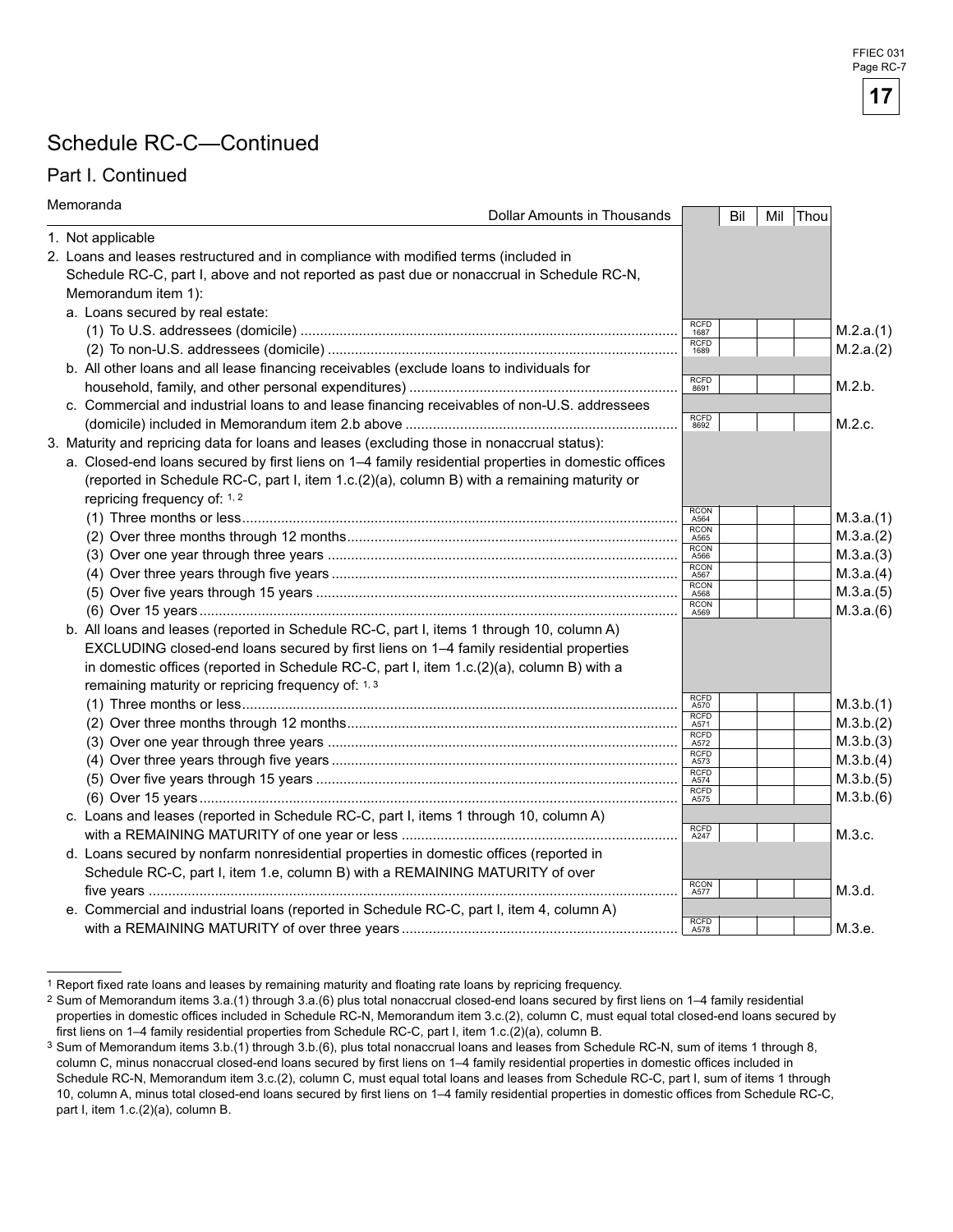

### Schedule RC-C—Continued

### Part I. Continued

| Memoranda (continued)                                                                            | Dollar Amounts in Thousands |                     | Bil | Mil | Thou |      |
|--------------------------------------------------------------------------------------------------|-----------------------------|---------------------|-----|-----|------|------|
| 4. Loans to finance commercial real estate, construction, and land development activities        |                             |                     |     |     |      |      |
| (not secured by real estate) included in Schedule RC-C, part I, items 4 and 9, column A,         |                             |                     |     |     |      |      |
|                                                                                                  |                             | <b>RCFD</b><br>2746 |     |     |      | M.4  |
| 5. Loans and leases held for sale (included in Schedule RC-C, part I, page RC-6)                 |                             | <b>RCFD</b><br>5369 |     |     |      | M.5. |
| 6. Adjustable rate closed-end loans secured by first liens on 1–4 family residential properties  |                             |                     |     |     |      |      |
| in domestic offices (included in Schedule RC-C, part I, item $1.c.(2)(a)$ , column B, page RC-6) |                             | RCON<br>5370        |     |     |      |      |

1 Exclude loans secured by real estate that are included in Schedule RC-C, part I, item 1, column A.

### Schedule RC-D—Trading Assets and Liabilities

Schedule RC-D is to be completed only by banks with \$1 billion or more in total assets or with \$2 billion or more in par/notional amount of off-balance sheet derivative contracts (as reported in Schedule RC-L, items 14.a through 14.e, columns A through D).

|                                                                                                             |                     |     |     | C420     |       |
|-------------------------------------------------------------------------------------------------------------|---------------------|-----|-----|----------|-------|
| <b>Dollar Amounts in Thousands</b>                                                                          |                     | Bil | Mil | Thou     |       |
| <b>ASSETS</b>                                                                                               |                     |     |     |          |       |
|                                                                                                             | <b>RCON</b><br>3531 |     |     |          | 1.    |
| 2. U.S. Government agency obligations in domestic offices (exclude mortgage-backed                          |                     |     |     |          |       |
|                                                                                                             | <b>RCON</b><br>3532 |     |     |          | 2.    |
| 3. Securities issued by states and political subdivisions in the U.S. in domestic offices                   | <b>RCON</b><br>3533 |     |     |          | 3.    |
| 4. Mortgage-backed securities (MBS) in domestic offices:                                                    |                     |     |     |          |       |
| a. Pass-through securities issued or guaranteed by FNMA, FHLMC, or GNMA                                     | <b>RCON</b><br>3534 |     |     |          | 4.a.  |
| b. Other mortgage-backed securities issued or guaranteed by FNMA, FHLMC, or GNMA                            |                     |     |     |          |       |
|                                                                                                             | <b>RCON</b><br>3535 |     |     |          | 4.b   |
|                                                                                                             | <b>RCON</b><br>3536 |     |     |          | 4.c.  |
|                                                                                                             | <b>RCON</b><br>3537 |     |     |          | 5.    |
| 6.-8. Not applicable                                                                                        |                     |     |     |          |       |
|                                                                                                             | <b>RCON</b><br>3541 |     |     |          | 9.    |
|                                                                                                             | <b>RCFN</b><br>3542 |     |     |          | 10.   |
| 11. Revaluation gains on interest rate, foreign exchange rate, and other commodity and equity<br>contracts: |                     |     |     |          |       |
|                                                                                                             | <b>RCON</b><br>3543 |     |     |          | 11.a. |
|                                                                                                             | <b>RCFN</b><br>3543 |     |     |          | 11.b  |
| 12. Total trading assets (sum of items 1 through 11) (must equal Schedule RC, item 5)                       | <b>RCFD</b><br>3545 |     |     |          | 12.   |
|                                                                                                             |                     |     |     |          |       |
| <b>LIABILITIES</b>                                                                                          |                     | Bil | Mil | $ $ Thou |       |
|                                                                                                             | <b>RCFD</b><br>3546 |     |     |          | 13.   |
| 14. Revaluation losses on interest rate, foreign exchange rate, and other commodity and                     |                     |     |     |          |       |
|                                                                                                             | <b>RCFD</b><br>3547 |     |     |          | 14.   |
| 15. Total trading liabilities (sum of items 13 and 14) (must equal Schedule RC, item 15.b)                  | <b>RCFD</b><br>3548 |     |     |          | 15.   |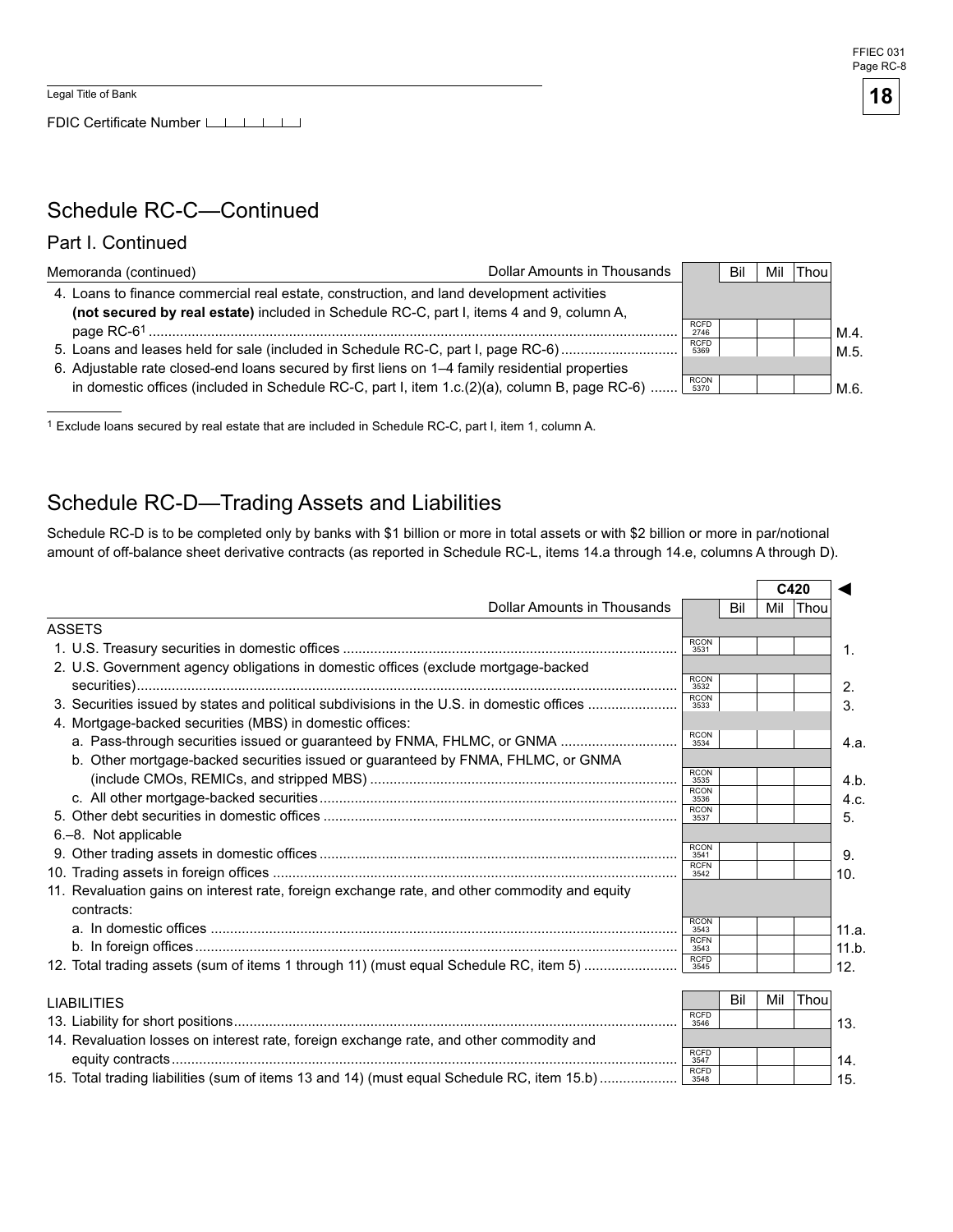### Schedule RC-E—Deposit Liabilities

### Part I. Deposits in Domestic Offices

|                                                  |                     |                          |           |                             |                                         |                 |  |      |                     |                |                               | C425 |  |  |
|--------------------------------------------------|---------------------|--------------------------|-----------|-----------------------------|-----------------------------------------|-----------------|--|------|---------------------|----------------|-------------------------------|------|--|--|
|                                                  |                     |                          |           | <b>Transaction Accounts</b> |                                         |                 |  |      |                     | Nontransaction | Accounts                      |      |  |  |
|                                                  |                     | (Column A)               |           |                             |                                         | (Column B)      |  |      |                     |                | (Column C)                    |      |  |  |
|                                                  |                     | <b>Total transaction</b> |           |                             |                                         | Memo: Total     |  |      |                     |                | Total                         |      |  |  |
|                                                  |                     | accounts (including      |           |                             |                                         | demand deposits |  |      | nontransaction      |                |                               |      |  |  |
|                                                  |                     | total demand             | deposits) |                             | (included in<br>column A)<br>Bil<br>Mil |                 |  |      |                     |                | accounts<br>(including MMDAs) |      |  |  |
| Dollar Amounts in Thousands                      |                     | Bil                      | Mil       | Thou                        |                                         |                 |  | Thou |                     | Bil            | Mil                           | Thou |  |  |
| Deposits of:                                     |                     |                          |           |                             |                                         |                 |  |      |                     |                |                               |      |  |  |
| 1. Individuals, partnerships, and corporations   | <b>RCON</b><br>2201 |                          |           |                             | <b>RCON</b><br>2240                     |                 |  |      | <b>RCON</b><br>2346 |                |                               |      |  |  |
|                                                  | <b>RCON</b><br>2202 |                          |           |                             | <b>RCON</b><br>2280                     |                 |  |      | <b>RCON</b><br>2520 |                |                               |      |  |  |
| 3. States and political subdivisions in the U.S. | <b>RCON</b><br>2203 |                          |           |                             | <b>RCON</b><br>2290                     |                 |  |      | <b>RCON</b><br>2530 |                |                               |      |  |  |
|                                                  | <b>RCON</b><br>2206 |                          |           |                             | <b>RCON</b><br>2310                     |                 |  |      | <b>RCON</b><br>2550 |                |                               |      |  |  |
| 5. Other depository institutions in the U.S.     | <b>RCON</b><br>2207 |                          |           |                             | <b>RCON</b><br>2312                     |                 |  |      | <b>RCON</b><br>2349 |                |                               |      |  |  |
|                                                  | <b>RCON</b><br>2213 |                          |           |                             | <b>RCON</b><br>2320                     |                 |  |      | <b>RCON</b><br>2236 |                |                               |      |  |  |
| 7. Foreign governments and official institutions |                     |                          |           |                             |                                         |                 |  |      |                     |                |                               |      |  |  |
| (including foreign central banks)                | <b>RCON</b><br>2216 |                          |           |                             | <b>RCON</b><br>2300                     |                 |  |      | <b>RCON</b><br>2377 |                |                               |      |  |  |
|                                                  | <b>RCON</b><br>2330 |                          |           |                             | <b>RCON</b><br>2330                     |                 |  |      |                     |                |                               |      |  |  |
| 9. Total (sum of items 1 through 8) (sum of      |                     |                          |           |                             |                                         |                 |  |      |                     |                |                               |      |  |  |
| columns A and C must equal Schedule RC,          |                     |                          |           |                             |                                         |                 |  |      |                     |                |                               |      |  |  |
|                                                  | <b>RCON</b><br>2215 |                          |           |                             | <b>RCON</b><br>2210                     |                 |  |      | <b>RCON</b><br>2385 |                |                               |      |  |  |

**19** 

FFIEC 031 Page RC-9

#### Memoranda

| <u>MGMOLOGN</u>                                                                              | Dollar Amounts in Thousands |                                    | Bil | Mil | Thou |           |
|----------------------------------------------------------------------------------------------|-----------------------------|------------------------------------|-----|-----|------|-----------|
| 1. Selected components of total deposits (i.e., sum of item 9, columns A and C):             |                             |                                    |     |     |      |           |
|                                                                                              |                             | <b>RCON</b><br>6835                |     |     |      | M.1.a.    |
|                                                                                              |                             | <b>RCON</b><br>2365                |     |     |      | M.1.b.    |
| c. Fully insured brokered deposits (included in Memorandum item 1.b above):                  |                             |                                    |     |     |      |           |
|                                                                                              |                             | <b>RCON</b><br>2343                |     |     |      | M.1.c.(1) |
| (2) Issued either in denominations of \$100,000 or in denominations greater than             |                             |                                    |     |     |      |           |
| \$100,000 and participated out by the broker in shares of \$100,000 or less                  |                             | <b>RCON</b><br>2344                |     |     |      | M.1.c.(2) |
| d. Maturity data for brokered deposits:                                                      |                             |                                    |     |     |      |           |
| (1) Brokered deposits issued in denominations of less than \$100,000 with a remaining        |                             |                                    |     |     |      |           |
| maturity of one year or less (included in Memorandum item 1.c.(1) above)                     |                             | <b>RCON</b><br>A243                |     |     |      | M.1.d.(1) |
| (2) Brokered deposits issued in denominations of \$100,000 or more with a remaining maturity |                             |                                    |     |     |      |           |
|                                                                                              |                             | <b>RCON</b><br>A244                |     |     |      | M.1.d.(2) |
| e. Preferred deposits (uninsured deposits of states and political subdivisions in the U.S.   |                             |                                    |     |     |      |           |
| reported in item 3 above which are secured or collateralized as required under               |                             |                                    |     |     |      |           |
|                                                                                              |                             | <b>RCON</b><br>5590                |     |     |      | M.1.e.    |
| 2. Components of total nontransaction accounts (sum of Memorandum items 2.a through 2.c must |                             |                                    |     |     |      |           |
| equal item 9, column C above):                                                               |                             |                                    |     |     |      |           |
| a. Savings deposits:                                                                         |                             |                                    |     |     |      |           |
|                                                                                              |                             | <b>RCON</b><br>6810<br><b>RCON</b> |     |     |      | M.2.a.(1) |
|                                                                                              |                             | 0352                               |     |     |      | M.2.a.(2) |
|                                                                                              |                             | <b>RCON</b><br>6648                |     |     |      | M.2.b.    |
|                                                                                              |                             | <b>RCON</b><br>2604                |     |     |      | M.2.c.    |
|                                                                                              |                             | <b>RCON</b><br>2398                |     |     |      | M.3.      |
| 4. Not applicable                                                                            |                             |                                    |     |     |      |           |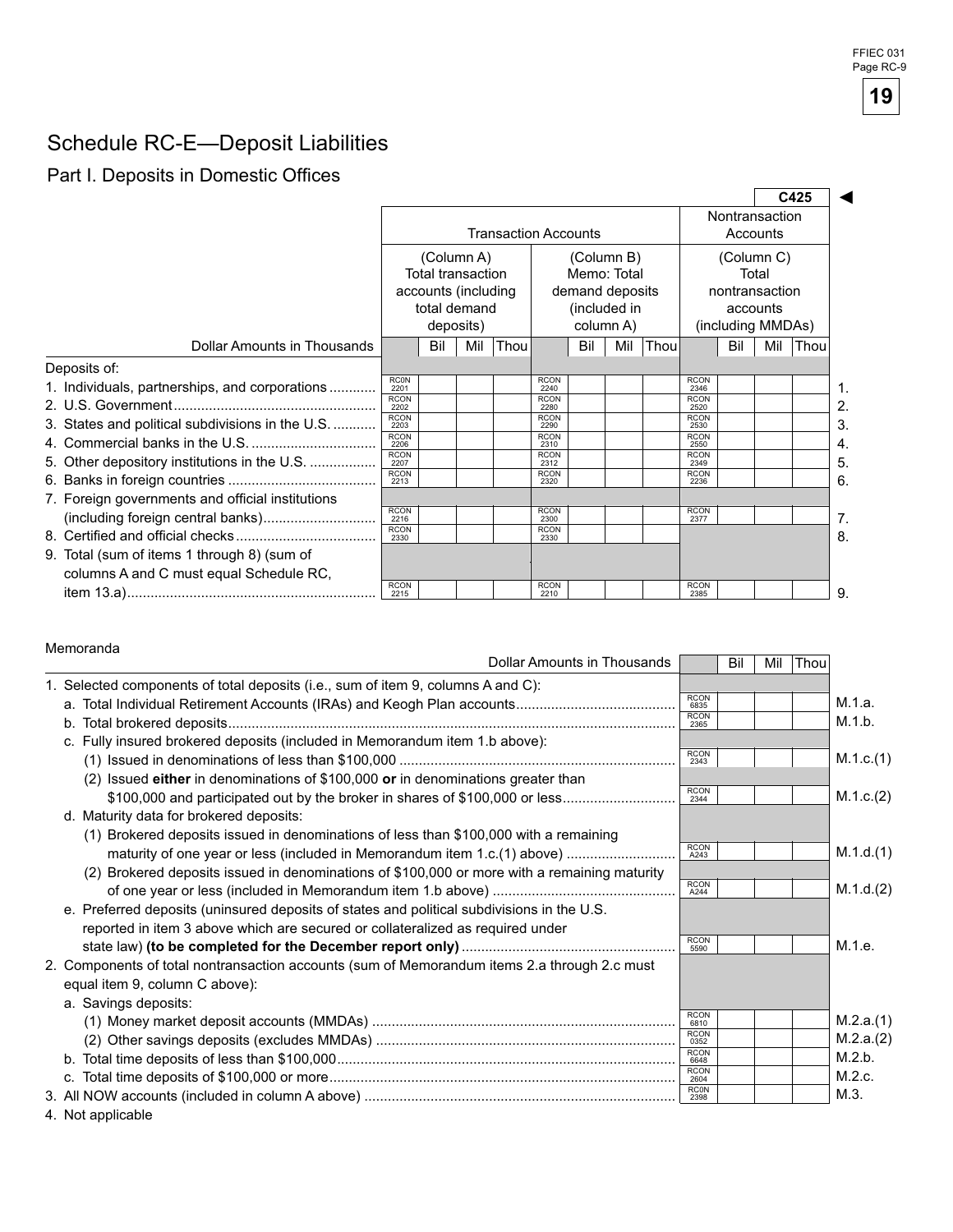FDIC Certificate Number LILLI



**20** 

### Schedule RC-E—Continued

Part I. Continued

Memoranda (continued)

|                                                                                                   | Dollar Amounts in Thousands |                     | Bil | Mil | Thou |           |
|---------------------------------------------------------------------------------------------------|-----------------------------|---------------------|-----|-----|------|-----------|
| 5. Maturity and repricing data for time deposits of less than \$100,000:                          |                             |                     |     |     |      |           |
| a. Time deposits of less than \$100,000 with a remaining maturity or repricing frequency of: 1, 2 |                             |                     |     |     |      |           |
|                                                                                                   |                             | <b>RCON</b><br>A579 |     |     |      | M.5.a.(1) |
|                                                                                                   |                             | <b>RCON</b><br>A580 |     |     |      | M.5.a.(2) |
|                                                                                                   |                             | <b>RCON</b><br>A581 |     |     |      | M.5.a.(3) |
|                                                                                                   |                             | <b>RCON</b><br>A582 |     |     |      | M.5.a.(4) |
| b. Time deposits of less than \$100,000 with a REMAINING MATURITY of one year                     |                             |                     |     |     |      |           |
|                                                                                                   |                             | <b>RCON</b><br>A241 |     |     |      | M.5.b.    |
| 6. Maturity and repricing data for time deposits of \$100,000 or more:                            |                             |                     |     |     |      |           |
| a. Time deposits of \$100,000 or more with a remaining maturity or repricing frequency of: 1, 3   |                             |                     |     |     |      |           |
|                                                                                                   |                             | <b>RCON</b><br>A584 |     |     |      | M.6.a.(1) |
|                                                                                                   |                             | <b>RCON</b><br>A585 |     |     |      | M.6.a.(2) |
|                                                                                                   |                             | <b>RCON</b><br>A586 |     |     |      | M.6.a.(3) |
|                                                                                                   |                             | <b>RCON</b><br>A587 |     |     |      | M.6.a.(4) |
| b. Time deposits of \$100,000 or more with a REMAINING MATURITY of one year                       |                             |                     |     |     |      |           |
|                                                                                                   |                             | <b>RCON</b><br>A242 |     |     |      | M.6.b.    |

 1 Report fixed rate time deposits by remaining maturity and floating rate time deposits by repricing frequency.

 $3$  Sum of Memorandum items 6.a.(1) through 6.a.(4) must equal Schedule RC-E, Memorandum item 2.c above.

<sup>&</sup>lt;sup>2</sup> Sum of Memorandum items 5.a.(1) through 5.a.(4) must equal Schedule RC-E, Memorandum item 2.b above.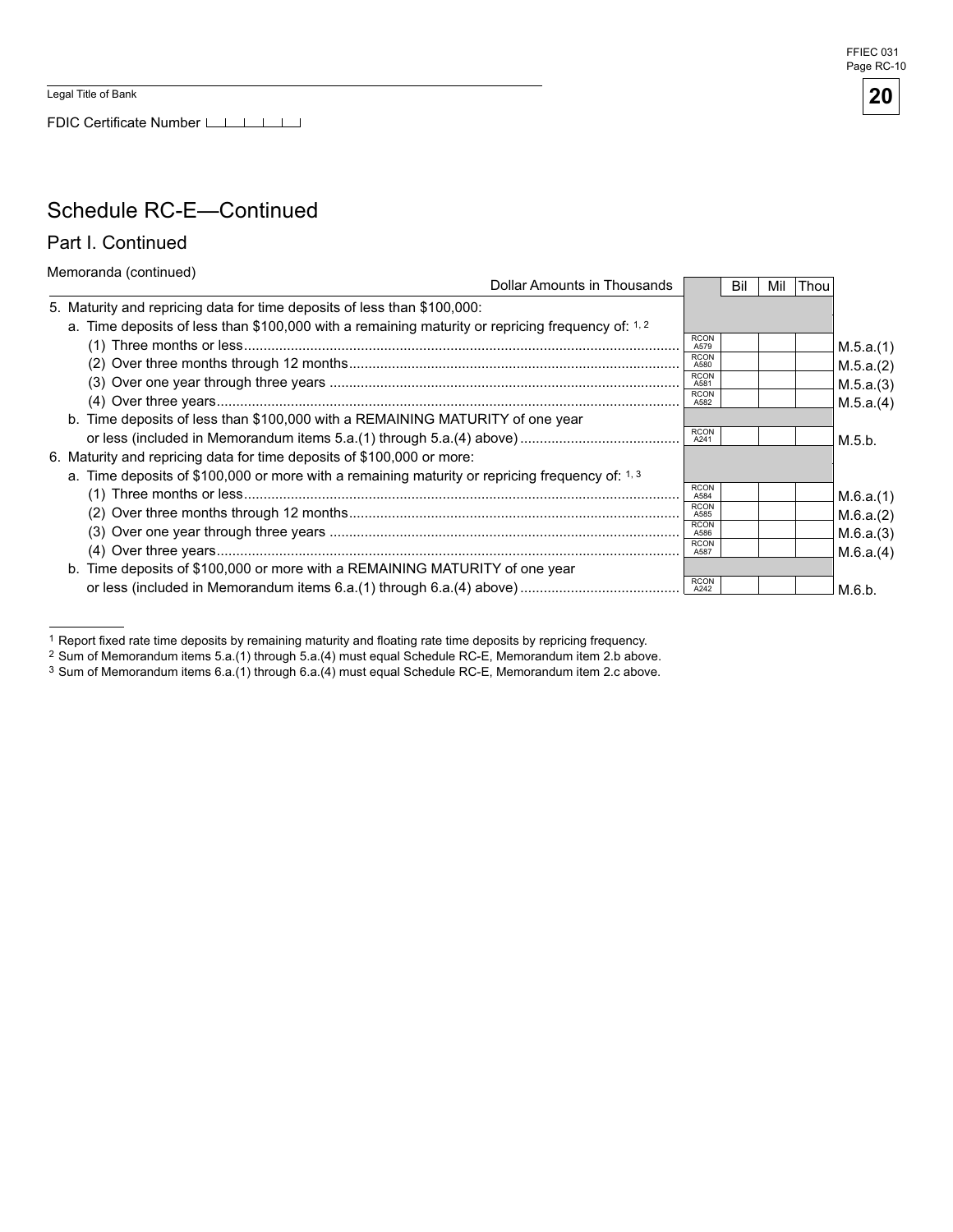h

### Schedule RC-E—Continued

### Part II. Deposits in Foreign Offices (including Edge and Agreement subsidiaries and IBFs)

| Dollar Amounts in Thousands                                                                    |                     | Bil | Mil | Thou |                  |
|------------------------------------------------------------------------------------------------|---------------------|-----|-----|------|------------------|
| Deposits of:                                                                                   |                     |     |     |      |                  |
|                                                                                                | <b>RCFN</b><br>262' |     |     |      |                  |
|                                                                                                | <b>RCFN</b><br>2623 |     |     |      | 2.               |
| 3. Foreign banks (including U.S. branches and agencies of foreign banks, including their IBFs) | <b>RCFN</b><br>2625 |     |     |      | 3.               |
|                                                                                                | <b>RCFN</b><br>2650 |     |     |      | $\overline{4}$ . |
|                                                                                                | <b>RCFN</b><br>2330 |     |     |      | 5.               |
|                                                                                                | <b>RCFN</b><br>2668 |     |     |      | 6.               |
|                                                                                                | <b>RCFN</b><br>2200 |     |     |      |                  |
|                                                                                                |                     |     |     |      |                  |

#### Memorandum

Memorandum

| Dollar Amounts in Thousands                                                                        |              | Bil | Mil | Thou |           |
|----------------------------------------------------------------------------------------------------|--------------|-----|-----|------|-----------|
| 1. Time deposits with a remaining maturity of one year or less (included in Part II, item 7 above) | RCFN<br>A245 |     |     |      | - I M. 1. |

### Schedule RC-F—Other Assets

|                                                                                     |                     |     | C430 |             |      |
|-------------------------------------------------------------------------------------|---------------------|-----|------|-------------|------|
| Dollar Amounts in Thousands                                                         |                     | Bil | Mil  | <b>Thou</b> |      |
|                                                                                     | <b>RCFD</b><br>2164 |     |      |             |      |
|                                                                                     | <b>RCFD</b><br>2148 |     |      |             |      |
| 3. Interest-only strips receivable (not in the form of a security) <sup>2</sup> on: |                     |     |      |             |      |
|                                                                                     | <b>RCFD</b><br>A519 |     |      |             | 3.a. |
|                                                                                     | <b>RCFD</b><br>A520 |     |      |             | 3.b. |
|                                                                                     | <b>RCFD</b><br>2168 |     |      |             | ΄4.  |
| <b>RCFD</b><br><b>TEXT</b><br>a.<br>3549<br>3549                                    |                     |     |      |             | 4.a. |
| <b>RCFD</b><br><b>TEXT</b><br>b.<br>3550<br>3550                                    |                     |     |      |             | 4.b. |
| <b>RCFD</b><br><b>TEXT</b><br>C.<br>3551<br>3551                                    |                     |     |      |             | 4.c. |
|                                                                                     | <b>RCFD</b><br>2160 |     |      |             | 5.   |

| <u>INSIDUMINUMI</u>                                               |                     |     |     |       |        |
|-------------------------------------------------------------------|---------------------|-----|-----|-------|--------|
| Dollar Amounts in Thousands                                       |                     | Bil | Mil | I hou |        |
| 1. Deferred tax assets disallowed for regulatory capital purposes | <b>RCFD</b><br>5610 |     |     |       | ' M.1. |

### Schedule RC-G—Other Liabilities

|                                                                              |                     |     | C435 |      |      |
|------------------------------------------------------------------------------|---------------------|-----|------|------|------|
| Dollar Amounts in Thousands                                                  |                     | Bil | Mil  | Thou |      |
|                                                                              | <b>RCON</b><br>3645 |     |      |      | 1.a. |
| b. Other expenses accrued and unpaid (includes accrued income taxes payable) | <b>RCFD</b><br>3646 |     |      |      | 1.b. |
|                                                                              | <b>RCFD</b><br>3049 |     |      |      | 2.   |
|                                                                              | <b>RCFD</b><br>3000 |     |      |      | 3    |
|                                                                              | <b>RCFD</b><br>2938 |     |      |      | 4.   |
| <b>RCFD</b><br><b>TEXT</b><br>а.<br>3552<br>3552                             |                     |     |      |      | 4.a. |
| <b>RCFD</b><br><b>TEXT</b><br>b.<br>3553<br>3553                             |                     |     |      |      | 4.b. |
| <b>RCFD</b><br><b>TEXT</b><br>C.<br>3554<br>3554                             |                     |     |      |      | 4.c. |
|                                                                              | <b>RCFD</b><br>2930 |     |      |      | 5    |

<sup>1</sup> See discussion of deferred income taxes in Glossary entry on "income taxes."

<sup>&</sup>lt;sup>2</sup> Report interest-only strips receivable in the form of a security as available-for-sale securities in Schedule RC, item 2.b, or as trading assets in Schedule RC, item 5, as appropriate.

<sup>3</sup> For savings banks, include "dividends" accrued and unpaid on deposits.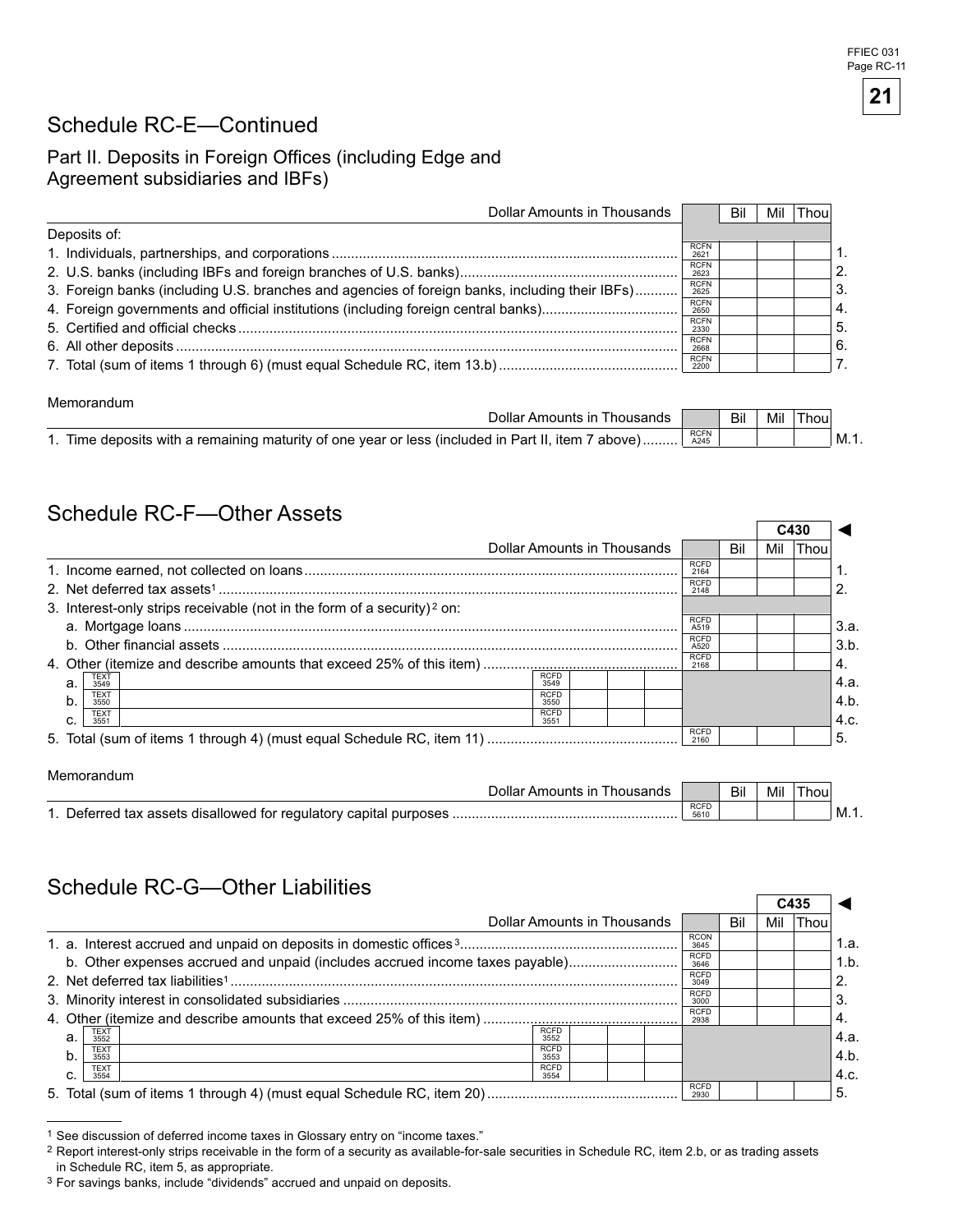Legal Title of Bank

FDIC Certificate Number

### Schedule RC-H—Selected Balance Sheet Items for Domestic Offices

|                                                                                                                                           |      |                     |                  |     | C440        |                  |
|-------------------------------------------------------------------------------------------------------------------------------------------|------|---------------------|------------------|-----|-------------|------------------|
|                                                                                                                                           |      |                     | Domestic Offices |     |             |                  |
| Dollar Amounts in Thousands                                                                                                               |      |                     | Bil              | Mil | Thou        |                  |
|                                                                                                                                           |      | <b>RCON</b><br>2155 |                  |     |             | 1.               |
|                                                                                                                                           |      | <b>RCON</b><br>2920 |                  |     |             | $\overline{2}$ . |
|                                                                                                                                           | 1350 | <b>RCON</b>         |                  |     |             | 3.               |
| 4. Federal funds purchased and securities sold under agreements to repurchase                                                             |      | <b>RCON</b><br>2800 |                  |     |             | 4.               |
|                                                                                                                                           |      | <b>RCON</b><br>3190 |                  |     |             | 5.               |
| <b>EITHER</b>                                                                                                                             |      |                     |                  |     |             |                  |
| 6. Net due from own foreign offices, Edge and Agreement subsidiaries, and IBFs<br>ΟR                                                      |      | <b>RCON</b><br>2163 |                  |     |             | 6.               |
| 7. Net due to own foreign offices, Edge and Agreement subsidiaries, and IBFs                                                              |      | <b>RCON</b><br>2941 |                  |     |             | 7.               |
| 8. Total assets (excludes net due from foreign offices, Edge and Agreement subsidiaries, and                                              |      | <b>RCON</b><br>2192 |                  |     |             | 8.               |
| 9. Total liabilities (excludes net due to foreign offices, Edge and Agreement subsidiaries, and                                           |      |                     |                  |     |             |                  |
|                                                                                                                                           |      | <b>RCON</b><br>3129 |                  |     |             | 9.               |
|                                                                                                                                           |      |                     |                  |     |             |                  |
| In items 10-17, report the amortized (historical) cost of both held-to-maturity and<br>available-for-sale securities in domestic offices. |      |                     | Bil              | Mil | <b>Thou</b> |                  |
|                                                                                                                                           |      | <b>RCON</b><br>1039 |                  |     |             | 10.              |
| 11. U.S. Government agency obligations (exclude mortgage-backed securities)                                                               |      | <b>RCON</b><br>1041 |                  |     |             | 11.              |
|                                                                                                                                           |      | <b>RCON</b><br>1042 |                  |     |             | 12.              |
| 13. Mortgage-backed securities (MBS):                                                                                                     |      |                     |                  |     |             |                  |
| a. Pass-through securities:                                                                                                               |      |                     |                  |     |             |                  |
|                                                                                                                                           |      | <b>RCON</b><br>1043 |                  |     |             | 13.a.(1)         |
|                                                                                                                                           |      | <b>RCON</b><br>1044 |                  |     |             | 13.a.(2)         |
| b. Other mortgage-backed securities (include CMOs, REMICs, and stripped MBS):                                                             |      |                     |                  |     |             |                  |
|                                                                                                                                           |      | <b>RCON</b><br>1209 |                  |     |             | 13.b.(1)         |
|                                                                                                                                           |      | <b>RCON</b><br>1280 |                  |     |             | 13.b.(2)         |
|                                                                                                                                           |      | <b>RCON</b><br>1281 |                  |     |             | 14.              |
|                                                                                                                                           |      | <b>RCON</b><br>1282 |                  |     |             | 15.              |
|                                                                                                                                           |      |                     |                  |     |             |                  |
| a. Investments in mutual funds and other equity securities with readily determinable                                                      |      |                     |                  |     |             |                  |
|                                                                                                                                           |      | RCON<br>A510        |                  |     |             | 16.a.            |
|                                                                                                                                           |      | <b>RCON</b><br>1752 |                  |     |             | 16.b.            |
| 17. Total amortized (historical) cost of both held-to-maturity and available-for-sale securities                                          |      |                     |                  |     |             |                  |
|                                                                                                                                           |      | RCON<br>1374        |                  |     |             | 17.              |
|                                                                                                                                           |      |                     |                  |     |             |                  |

Memorandum (to be completed only by banks with IBFs and other "foreign" offices)

| Dollar Amounts in Thousands                                         |                     | Bil | Mil | Thou |      |
|---------------------------------------------------------------------|---------------------|-----|-----|------|------|
| <b>FITHFR</b>                                                       |                     |     |     |      |      |
|                                                                     | <b>RCON</b><br>3051 |     |     |      | M.1. |
| OR                                                                  |                     |     |     |      |      |
| 2. Net due to the IBF of the domestic offices of the reporting bank | <b>RCON</b><br>3059 |     |     |      | M.2. |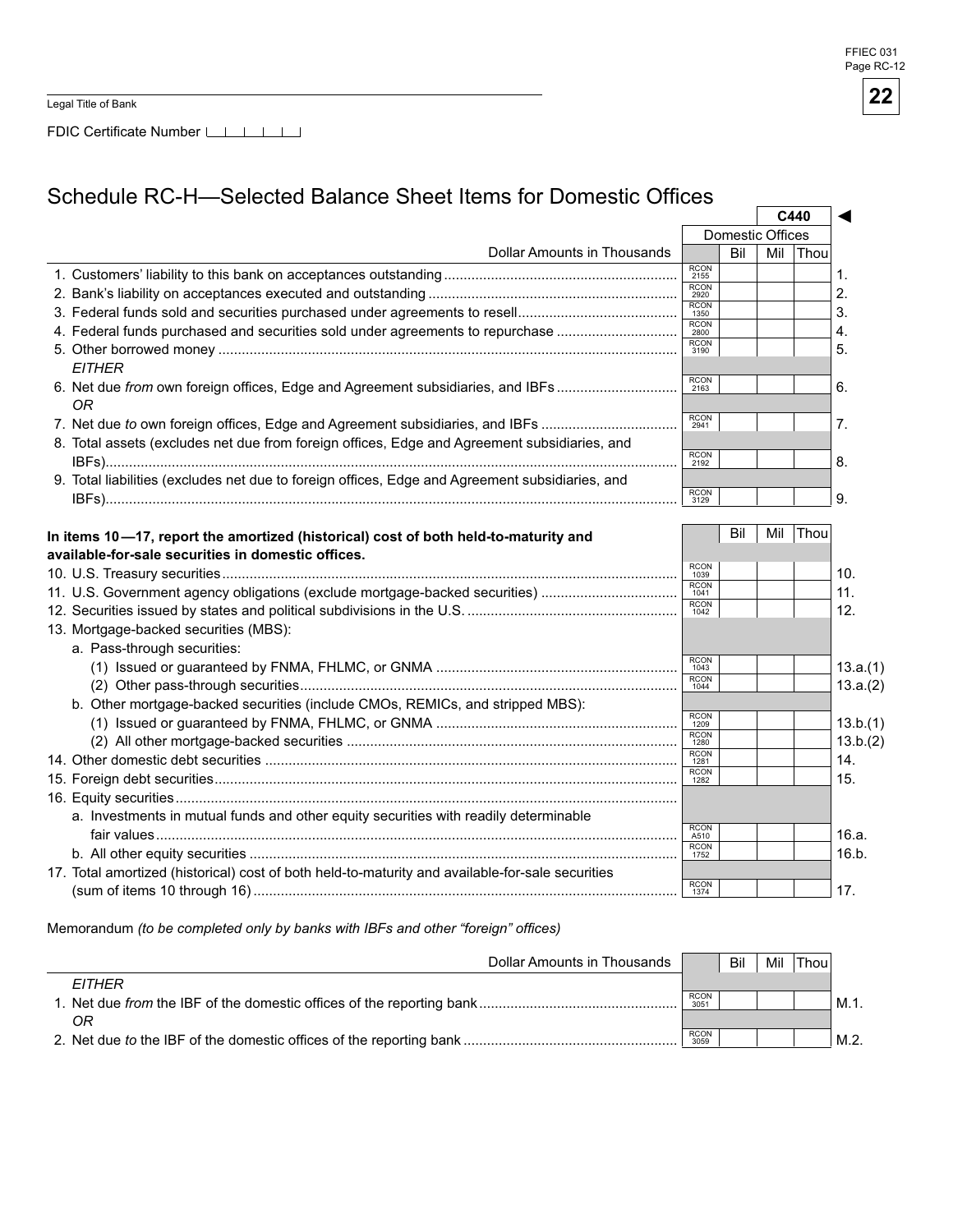FDIC Certificate Number  $\Box$  | | | |

### Schedule RC-I—Selected Assets and Liabilities of IBFs

To be completed only by banks with IBFs and other "foreign" offices.  $\sqrt{6445}$ 

| To be completed only by banks with IBFs and other "foreign" offices.                          |                     |     |     |      |     |
|-----------------------------------------------------------------------------------------------|---------------------|-----|-----|------|-----|
| Dollar Amounts in Thousands                                                                   |                     | Bil | Mil | Thou |     |
| 1. Total IBF assets of the consolidated bank (component of Schedule RC, item 12)              | <b>RCFN</b><br>2133 |     |     |      |     |
| 2. Total IBF loans and lease financing receivables (component of Schedule RC-C, part I,       |                     |     |     |      |     |
|                                                                                               | <b>RCFN</b><br>2076 |     |     |      |     |
| 3. IBF commercial and industrial loans (component of Schedule RC-C, part I, item 4, column A) | <b>RCFN</b><br>2077 |     |     |      | 3.  |
|                                                                                               | <b>RCFN</b><br>2898 |     |     |      |     |
| 5. IBF deposit liabilities due to banks, including other IBFs (compenent of Schedule RC-E,    |                     |     |     |      |     |
|                                                                                               | <b>RCFN</b><br>2379 |     |     |      | -5. |
| 6. Other IBF deposit liabilities (component of Schedule RC-E, part II, items 1, 4, 5, and 6)  | <b>RCFN</b><br>2381 |     |     |      | 6.  |

#### Schedule RC-K—Quarterly Averages<sup>1</sup> Dollar Amounts in Thousands **CAULT REGIST** CASS Dollar Amounts in Thousands ASSETS 1. Interest-bearing balances due from depository institutions................................................................ 2. U.S. Treasury securities and U.S. Government agency obligations<sup>2</sup> (including mortgage**backed securities issued or guaranteed by FNMA, FHLMC, or GNMA)**...................................... 3. Securities issued by states and political subdivisions in the U.S. 2 .................................................... 4. a. Other debt securities<sup>2</sup> (including mortgage-backed securities not issued or guaranteed **by FNMA, FHLMC, or GNMA)** ..................................................................................................... b. Equity securities<sup>3</sup> (includes investments in mutual funds and Federal Reserve stock) ................ 5. Federal funds sold and securities purchased under agreements to resell......................................... 6. Loans: a. Loans in domestic ofies: (1) Total loans............................................................................................................................... (2) Loans secured by real estate.................................................................................................. (3) Loans to finance agricultural production and other loans to farmers ...................................... (4) Commercial and industrial loans............................................................................................. (5) Loans to individuals for household, family, and other personal expenditures......................... b. Total loans in foreign offices, Edge and Agreement subsidiaries, and IBFs................................. 7. Trading assets.................................................................................................................................... 8. Lease and financing receivables (net of unearned income) .............................................................. 9. Total assets 4 ...................................................................................................................................... LIABILITIES 10. Interest-bearing transaction accounts in domestic offices (NOW accounts, ATS accounts, and telephone and preauthorized transfer accounts) (exclude demand deposits) ............................ 11. Nontransaction accounts in domestic offices: a. Money market deposit accounts (MMDAs) ................................................................................... b. Other savings deposits.................................................................................................................. c. Time deposits of \$1 , or more............................................................................................... d. Time deposits of less than \$1 , ............................................................................................. 12. Interest-bearing deposits in foreign offices, Edge and Agreement subsidiaries, and IBFs ................ 13. Federal funds purchased and securities sold under agreements to repurchase .............................. 14. Other borrowed money (includes mortgage indebtedness and obligations under capitalized leases) ............................................................................................................................. RCFD 3381 RCFD 3382 RCFD 3383 RCFD 3647 RCFD 3648 RCFD 3365 RCON 336 RCON 3385 RCON 3386 RCON 3387 RCON 3388 RCFN 336 RCFD<br>3401 RCFD 3484 RCFD 3368 RCON 3485 RCON 3486 RCON 3487 RCON A514 RCON A529 RCFN<br>3404 RCFD 3353 RCFD 3355 ◄ 1. 2. 3. 4.a. 4.b. 5. 6.a.(1) 6.a.(2) 6.a.(3) 6.a.(4) 6.a.(5) 6.b. 7. 8. 9.  $10.$ 11.a. 11.b. 11.c. 11.d. 12. 13. 14.

<sup>1</sup> For all items, banks have the option of reporting either (1) an average of daily figures for the quarter, or (2) an average of weekly figures (i.e., the Wednesday of each week of the quarter).

<sup>2</sup> Quarterly averages for all debt securities should be based on amortized cost.

<sup>&</sup>lt;sup>3</sup> Quarterly averages for all equity securities should be based on historical cost.

<sup>4</sup> The quarterly average for total assets should reflect all debt securities (not held for trading) at amortized cost, equity securities with readily determinable fair values at the lower of cost or fair value, and equity securities without readily determinable fair values at historical cost.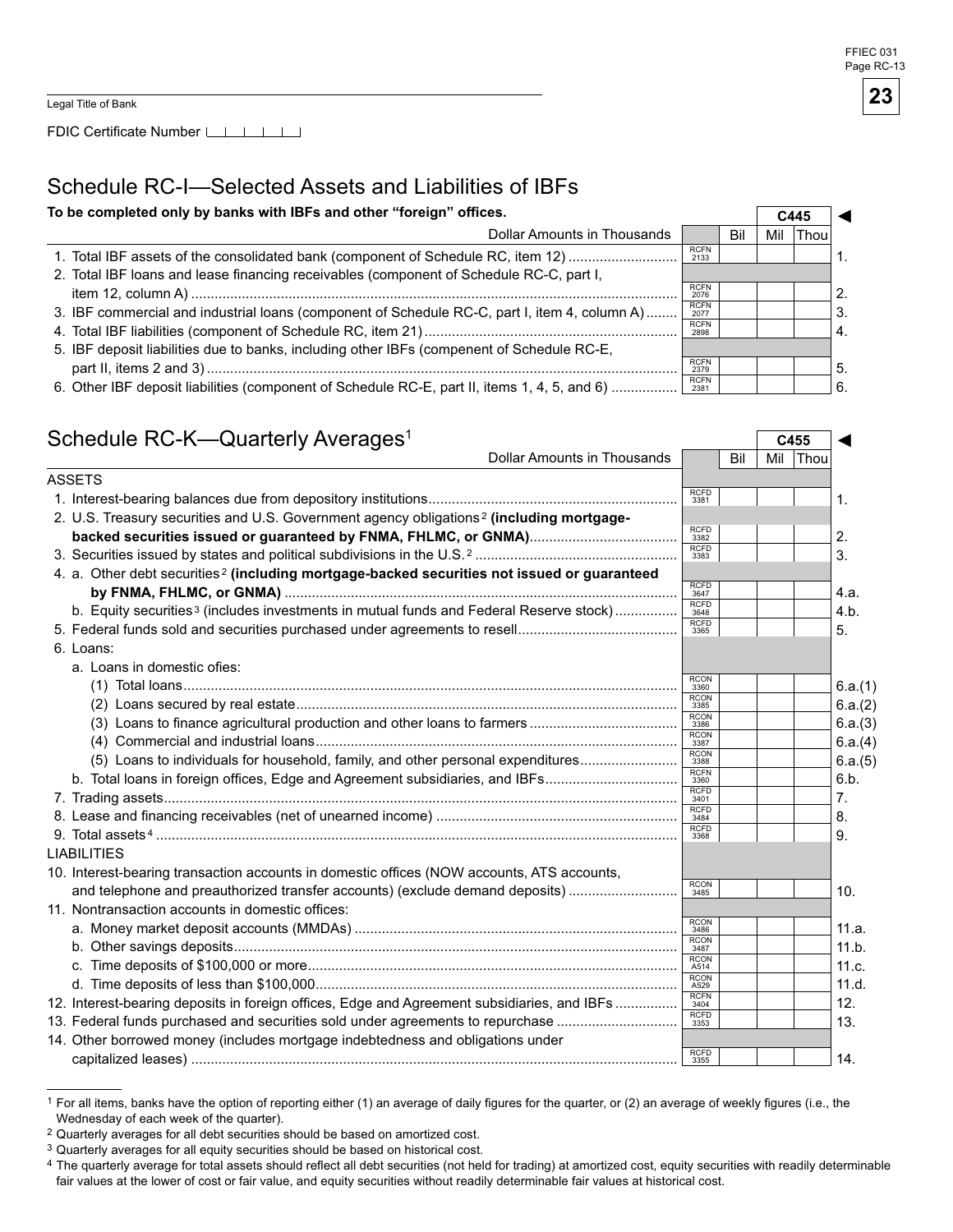# Schedule RC-L—Off-Balance Sheet Items

Please read carefully the instructions for the preparation of Schedule RC-L. Some of the amounts reported in Schedule RC-L are regarded as volume indicators and not necessarily as measures of risk.

|                                                                                                           |                             |                     | C460 |      |         |
|-----------------------------------------------------------------------------------------------------------|-----------------------------|---------------------|------|------|---------|
|                                                                                                           | Dollar Amounts in Thousands | Bil                 | Mil  | Thou |         |
| 1. Unused commitments:                                                                                    |                             |                     |      |      |         |
| a. Revolving, open-end lines secured by 1-4 family residential properties, e.g., home equity              |                             |                     |      |      |         |
|                                                                                                           |                             | <b>RCFD</b><br>3814 |      |      | 1.a.    |
|                                                                                                           |                             | <b>RCFD</b><br>3815 |      |      | 1.b.    |
| c. Commercial real estate, construction, and land development:                                            |                             |                     |      |      |         |
|                                                                                                           |                             | <b>RCFD</b><br>3816 |      |      | 1.c.(1) |
|                                                                                                           |                             | <b>RCFD</b><br>6550 |      |      | 1.c.(2) |
|                                                                                                           |                             | <b>RCFD</b><br>3817 |      |      | 1.d.    |
|                                                                                                           |                             | <b>RCFD</b><br>3818 |      |      | 1.e.    |
| 2. Financial standby letters of credit and foreign office guarantees                                      |                             | <b>RCFD</b><br>3819 |      | 2.   |         |
| a. Amount of financial standby letters of credit conveyed to others                                       | <b>RCFD</b><br>3820         |                     |      |      | 2.a.    |
|                                                                                                           |                             | <b>RCFD</b><br>3821 |      | 3.   |         |
| a. Amount of performance standby letters of credit conveyed to others  3822                               |                             |                     |      |      | 3.a.    |
|                                                                                                           |                             | <b>RCFD</b><br>3411 |      | 4.   |         |
| 5. Participations in acceptances (as described in the instructions) conveyed to others by the             |                             |                     |      |      |         |
|                                                                                                           |                             | <b>RCFD</b><br>3428 |      | 5.   |         |
| 6. Participations in acceptances (as described in the instructions) acquired by the reporting             |                             |                     |      |      |         |
|                                                                                                           |                             | <b>RCFD</b><br>3429 |      | 6.   |         |
| 7. Securities borrowed ………………………………………………………………………………………                                                  |                             | <b>RCFD</b><br>3432 |      | 7.   |         |
| 8. Securities lent (including customers' securities lent where the customer is indemnified against        |                             |                     |      |      |         |
|                                                                                                           |                             | <b>RCFD</b><br>3433 |      | 8.   |         |
| 9. Financial assets transferred with recourse that have been treated as sold for Call Report              |                             |                     |      |      |         |
| purposes:                                                                                                 |                             |                     |      |      |         |
| a. First lien 1-4 family residential mortgage loans:                                                      |                             |                     |      |      |         |
| (1) Outstanding principal balance of mortgages transferred as of the report date                          |                             | <b>RCFD</b>         |      |      | 9.a.(1) |
| (2) Amount of recourse exposure on these mortgages as of the report date                                  |                             | A521<br><b>RCFD</b> |      |      | 9.a.(2) |
| b. Other financial assets (excluding small business obligations reported in item 9.c.):                   |                             | A522                |      |      |         |
| (1) Outstanding principal balance of assets transferred as of the report date                             |                             | <b>RCFD</b>         |      |      | 9.b.(1) |
|                                                                                                           |                             | A523<br><b>RCFD</b> |      |      | 9.b.(2) |
| c. Small business obligations transferred with recourse under Section 208 of the Riegle                   |                             | A524                |      |      |         |
| Community Development and Regulatory Improvement Act of 1994:                                             |                             |                     |      |      |         |
| (1) Outstanding principal balance of small business obligations transferred as of                         |                             |                     |      |      |         |
|                                                                                                           |                             | <b>RCFD</b>         |      |      | 9.c.(1) |
| (2) Amount of retained recourse on these obligations as of the report date                                |                             | A249<br><b>RCFD</b> |      |      |         |
| 10. Notional amount of credit derivatives:                                                                |                             | A250                |      |      | 9.c.(2) |
|                                                                                                           |                             | <b>RCFD</b>         |      |      |         |
|                                                                                                           |                             | A534<br><b>RCFD</b> |      |      | 10.a.   |
|                                                                                                           |                             | A535<br><b>RCFD</b> |      |      | 10.b.   |
|                                                                                                           |                             | 8765                |      | 11.  |         |
| 12. All other off-balance sheet liabilities (exclude off-balance sheet derivatives) (itemize and describe |                             | <b>RCFD</b>         |      |      |         |
| each component of this item over 25% of Schedule RC, item 28, "Total equity capital")                     |                             | 3430                |      | 12.  |         |
| TEXT                                                                                                      | <b>RCFD</b>                 |                     |      |      |         |
| a.<br>3555<br><b>TEXT</b>                                                                                 | 3555<br><b>RCFD</b>         |                     |      |      | 12.a.   |
| b.<br>3556<br><b>TEXT</b>                                                                                 | 3556<br><b>RCFD</b>         |                     |      |      | 12.b.   |
| c.<br>3557<br><b>TEXT</b>                                                                                 | 3557<br><b>RCFD</b>         |                     |      |      | 12.c.   |
| d.<br>3558                                                                                                | 3558                        |                     |      |      | 12.d.   |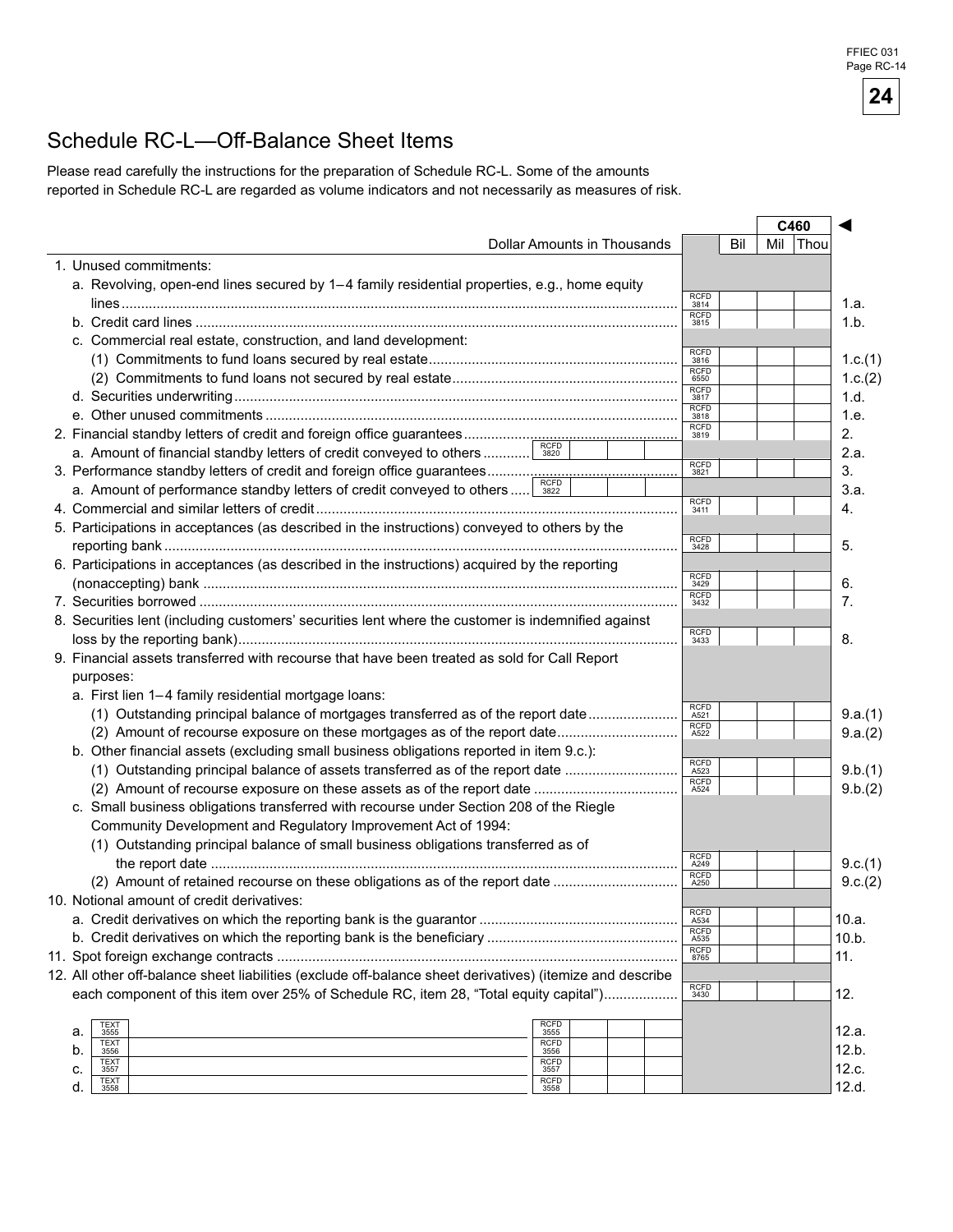Legal Title of Bank

FDIC Certificate Number

### Schedule RC-L—Continued

|    |                     |                                                                                                      |                     | Dollar Amounts in Thousands |             | Bil | Mil | <b>Thou</b> |       |
|----|---------------------|------------------------------------------------------------------------------------------------------|---------------------|-----------------------------|-------------|-----|-----|-------------|-------|
|    |                     | 13. All other off-balance sheet assets (exclude off-balance sheet derivatives) (itemize and describe |                     |                             | <b>RCFD</b> |     |     |             |       |
|    |                     | each component of this item over 25% of Schedule RC, item 28, "Total equity capital")                |                     |                             | 5591        |     |     |             | 13.   |
| a. | <b>TEXT</b><br>5592 |                                                                                                      | <b>RCFD</b><br>5592 |                             |             |     |     |             | 13.a. |
| b. | <b>TEXT</b><br>5593 |                                                                                                      | <b>RCFD</b><br>5593 |                             |             |     |     |             | 13.b. |
| c. | <b>TEXT</b><br>5594 |                                                                                                      | <b>RCFD</b><br>5594 |                             |             |     |     |             | 13.c. |
|    | <b>TEXT</b><br>5595 |                                                                                                      | <b>RCFD</b><br>5595 |                             |             |     |     |             | 13.d. |

|                                                                                                                                                   |       |     |                                          |                   |     |                                             |               |     |                                                     |                   |                                         |                                      | C461        |          |
|---------------------------------------------------------------------------------------------------------------------------------------------------|-------|-----|------------------------------------------|-------------------|-----|---------------------------------------------|---------------|-----|-----------------------------------------------------|-------------------|-----------------------------------------|--------------------------------------|-------------|----------|
| Dollar Amounts in Thousands                                                                                                                       |       |     | (Column A)<br>Interest Rate<br>Contracts |                   |     | (Column B)<br>Foreign Exchange<br>Contracts |               |     | (Column C)<br><b>Equity Derivative</b><br>Contracts |                   | Commodity and<br><b>Other Contracts</b> | (Column D)                           |             |          |
| <b>Off-balance Sheet Derivatives</b><br><b>Position Indicators</b>                                                                                | Trill | Bil |                                          | Mil   Thou   Tril | Bil |                                             | Mil Thou Tril | Bil |                                                     | Mil Thou Tril Bil |                                         | Mil                                  | <b>Thou</b> |          |
| 14. Gross amounts (e.g., notional<br>amounts) (for each column, sum of<br>items 14.a through 14.e must equal<br>sum of items 15, 16.a, and 16.b): |       |     |                                          |                   |     |                                             |               |     |                                                     |                   |                                         |                                      |             |          |
| a. Futures contracts                                                                                                                              |       |     |                                          |                   |     |                                             |               |     |                                                     |                   |                                         |                                      |             | 14.a.    |
| b. Forward contracts $\ldots$ $\ldots$ $\ldots$ $\ldots$ $\ldots$ $\ldots$ $\ldots$                                                               |       |     | <b>RCFD 8693</b><br><b>RCFD 8697</b>     |                   |     | <b>RCFD 8694</b><br><b>RCFD 8698</b>        |               |     | <b>RCFD 8695</b><br><b>RCFD 8699</b>                |                   |                                         | <b>RCFD 8696</b><br><b>RCFD 8700</b> |             | 14.b.    |
| c. Exchange-traded option contracts:                                                                                                              |       |     |                                          |                   |     |                                             |               |     |                                                     |                   |                                         |                                      |             |          |
|                                                                                                                                                   |       |     |                                          |                   |     |                                             |               |     |                                                     |                   |                                         |                                      |             | 14.c.(1) |
| (2) Purchased options                                                                                                                             |       |     | <b>RCFD 8701</b>                         |                   |     | <b>RCFD 8702</b>                            |               |     | <b>RCFD 8703</b>                                    |                   |                                         | <b>RCFD 8704</b>                     |             | 14.c.(2) |
| d. Over-the-counter option contracts:                                                                                                             |       |     | <b>RCFD 8705</b>                         |                   |     | <b>RCFD 8706</b>                            |               |     | <b>RCFD 8707</b>                                    |                   |                                         | <b>RCFD 8708</b>                     |             |          |
|                                                                                                                                                   |       |     | <b>RCFD 8709</b>                         |                   |     |                                             |               |     | <b>RCFD 8711</b>                                    |                   |                                         |                                      |             | 14.d.(1) |
| (2) Purchased options                                                                                                                             |       |     |                                          |                   |     | <b>RCFD 8710</b>                            |               |     |                                                     |                   |                                         | <b>RCFD 8712</b>                     |             | 14.d.(2) |
|                                                                                                                                                   |       |     | <b>RCFD 8713</b>                         |                   |     | <b>RCFD 8714</b>                            |               |     | <b>RCFD 8715</b>                                    |                   |                                         | <b>RCFD 8716</b>                     |             |          |
|                                                                                                                                                   |       |     | <b>RCFD 3450</b>                         |                   |     | <b>RCFD 3826</b>                            |               |     | <b>RCFD 8719</b>                                    |                   |                                         | <b>RCFD 8720</b>                     |             | 14.e.    |
| 15. Total gross notional amount of                                                                                                                |       |     |                                          |                   |     |                                             |               |     |                                                     |                   |                                         |                                      |             |          |
| derivative contracts held for trading                                                                                                             |       |     | RCFD A126                                |                   |     | RCFD A127                                   |               |     | <b>RCFD 8723</b>                                    |                   |                                         | <b>RCFD 8724</b>                     |             | 15.      |
| 16. Gross notional amount of<br>derivative contracts held for<br>purposes other than trading:                                                     |       |     |                                          |                   |     |                                             |               |     |                                                     |                   |                                         |                                      |             |          |
| a. Contracts marked to market                                                                                                                     |       |     |                                          |                   |     |                                             |               |     |                                                     |                   |                                         |                                      |             | 16.a.    |
|                                                                                                                                                   |       |     | <b>RCFD 8725</b>                         |                   |     | <b>RCFD 8726</b>                            |               |     | <b>RCFD 8727</b>                                    |                   |                                         | <b>RCFD 8728</b>                     |             |          |
| b. Contracts not marked to market                                                                                                                 |       |     | <b>RCFD 8729</b>                         |                   |     | <b>RCFD 8730</b>                            |               |     | <b>RCFD 8731</b>                                    |                   |                                         | <b>RCFD 8732</b>                     |             | 16.b.    |
| c. Interest rate swaps where the<br>bank has agreed to pay a                                                                                      |       |     |                                          |                   |     |                                             |               |     |                                                     |                   |                                         |                                      |             | 16.c.    |
|                                                                                                                                                   |       |     | RCFD A589                                |                   |     |                                             |               |     |                                                     |                   |                                         |                                      |             |          |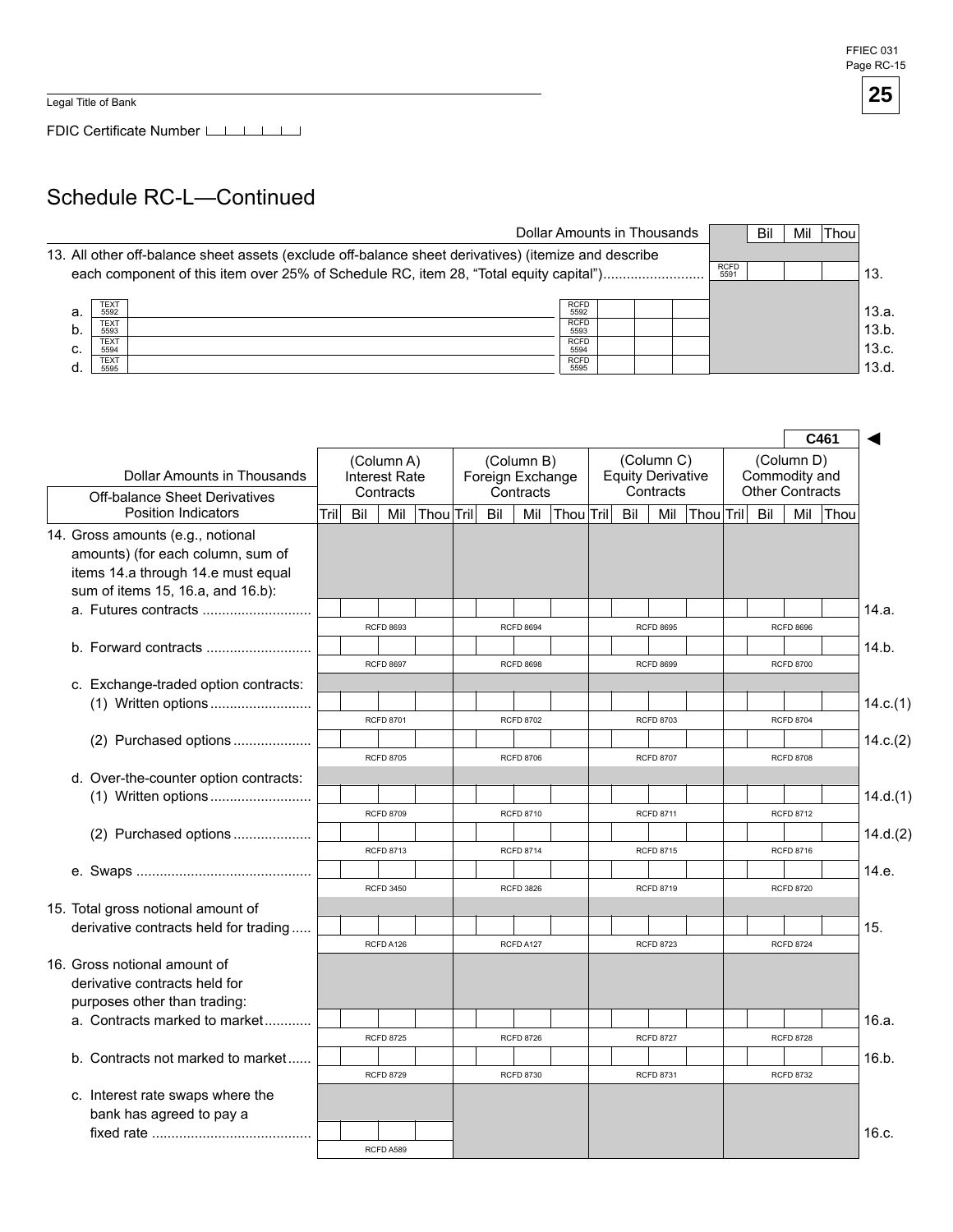## Schedule RC-L—Continued

|                                                                     |              |                      |                         |      |             |                  |                         |      |             |                                        |           |      |             |                                         |            | C462 |          |
|---------------------------------------------------------------------|--------------|----------------------|-------------------------|------|-------------|------------------|-------------------------|------|-------------|----------------------------------------|-----------|------|-------------|-----------------------------------------|------------|------|----------|
| Dollar Amounts in Thousands<br><b>Off-balance Sheet Derivatives</b> |              | <b>Interest Rate</b> | (Column A)<br>Contracts |      |             | Foreign Exchange | (Column B)<br>Contracts |      |             | (Column C)<br><b>Equity Derivative</b> | Contracts |      |             | Commodity and<br><b>Other Contracts</b> | (Column D) |      |          |
| <b>Position Indicators</b>                                          |              | Bil                  | Mil                     | Thou |             | Bil              | Mil                     | Thou |             | Bil                                    | Mil       | Thou |             | Bil                                     | Mil        | Thou |          |
| 17. Gross fair values of                                            |              |                      |                         |      |             |                  |                         |      |             |                                        |           |      |             |                                         |            |      |          |
| derivative contracts:                                               |              |                      |                         |      |             |                  |                         |      |             |                                        |           |      |             |                                         |            |      |          |
| a. Contracts held for                                               |              |                      |                         |      |             |                  |                         |      |             |                                        |           |      |             |                                         |            |      |          |
| trading:                                                            |              |                      |                         |      |             |                  |                         |      |             |                                        |           |      |             |                                         |            |      |          |
| (1) Gross positive                                                  | <b>RCFD</b>  |                      |                         |      | <b>RCFD</b> |                  |                         |      | <b>RCFD</b> |                                        |           |      | <b>RCFD</b> |                                         |            |      |          |
| fair value                                                          | 8733         |                      |                         |      | 8734        |                  |                         |      | 8735        |                                        |           |      | 8736        |                                         |            |      | 17.a.(1) |
| (2) Gross negative                                                  |              |                      |                         |      | <b>RCFD</b> |                  |                         |      | <b>RCFD</b> |                                        |           |      | <b>RCFD</b> |                                         |            |      |          |
| fair value                                                          | RCFD<br>8737 |                      |                         |      | 8738        |                  |                         |      | 8739        |                                        |           |      | 8740        |                                         |            |      | 17.a.(2) |
| b. Contracts held for                                               |              |                      |                         |      |             |                  |                         |      |             |                                        |           |      |             |                                         |            |      |          |
| purposes other than                                                 |              |                      |                         |      |             |                  |                         |      |             |                                        |           |      |             |                                         |            |      |          |
| trading that are marked                                             |              |                      |                         |      |             |                  |                         |      |             |                                        |           |      |             |                                         |            |      |          |
| to market:                                                          |              |                      |                         |      |             |                  |                         |      |             |                                        |           |      |             |                                         |            |      |          |
| (1) Gross positive                                                  | <b>RCFD</b>  |                      |                         |      | <b>RCFD</b> |                  |                         |      | <b>RCFD</b> |                                        |           |      | <b>RCFD</b> |                                         |            |      |          |
| fair value                                                          | 8741         |                      |                         |      | 8742        |                  |                         |      | 8743        |                                        |           |      | 8744        |                                         |            |      | 17.b.(1) |
| (2) Gross negative                                                  | <b>RCFD</b>  |                      |                         |      | <b>RCFD</b> |                  |                         |      | <b>RCFD</b> |                                        |           |      | <b>RCFD</b> |                                         |            |      |          |
| fair value                                                          | 8745         |                      |                         |      | 8746        |                  |                         |      | 8747        |                                        |           |      | 8748        |                                         |            |      | 17.b.(2) |
| c. Contracts held for                                               |              |                      |                         |      |             |                  |                         |      |             |                                        |           |      |             |                                         |            |      |          |
| purposes other than                                                 |              |                      |                         |      |             |                  |                         |      |             |                                        |           |      |             |                                         |            |      |          |
| trading that are not<br>marked to market:                           |              |                      |                         |      |             |                  |                         |      |             |                                        |           |      |             |                                         |            |      |          |
|                                                                     |              |                      |                         |      |             |                  |                         |      |             |                                        |           |      |             |                                         |            |      |          |
| (1) Gross positive<br>fair value                                    | <b>RCFD</b>  |                      |                         |      | <b>RCFD</b> |                  |                         |      | <b>RCFD</b> |                                        |           |      | <b>RCFD</b> |                                         |            |      |          |
| (2) Gross negative                                                  | 8749         |                      |                         |      | 8750        |                  |                         |      | 8751        |                                        |           |      | 8752        |                                         |            |      | 17.c.(1) |
| fair value                                                          | <b>RCFD</b>  |                      |                         |      | <b>RCFD</b> |                  |                         |      | <b>RCFD</b> |                                        |           |      | <b>RCFD</b> |                                         |            |      | 17.c.(2) |
|                                                                     | 8753         |                      |                         |      | 8754        |                  |                         |      | 8755        |                                        |           |      | 8756        |                                         |            |      |          |

#### Memoranda

| <u>iviernoranua</u>                                                                             |                     |     |     |       |        |
|-------------------------------------------------------------------------------------------------|---------------------|-----|-----|-------|--------|
| Dollar Amounts in Thousands                                                                     |                     | Bil | Mil | lThou |        |
| $1 - 2$ . Not applicable                                                                        |                     |     |     |       |        |
| 3. Unused commitments with an original maturity exceeding one year that are reported in         |                     |     |     |       |        |
| Schedule RC-L, items 1.a through 1.e, above (report only the unused portions of commitments     |                     |     |     |       |        |
|                                                                                                 | <b>RCFD</b><br>3833 |     |     |       | M.3.   |
| a. Participations in commitments with an original maturity                                      |                     |     |     |       |        |
| <b>RCFD</b>                                                                                     |                     |     |     |       | M.3.a. |
| 4. To be completed only by banks with \$1 billion or more in total assets:                      |                     |     |     |       |        |
| Standby letters of credit and foreign office guarantees (both financial and performance) issued |                     |     |     |       |        |
| to non-U.S. addressees (domicile) included in Schedule RC-L, items 2 and 3, above               | <b>RCFD</b><br>3377 |     |     |       | M.4.   |
| 5. Loans to individuals for household, family, and other personal expenditures that have been   |                     |     |     |       |        |
| securitized and sold (with servicing retained), amounts outstanding by type of loan:            |                     |     |     |       |        |
| a. Loans to purchase private passenger automobiles (to be completed for the                     |                     |     |     |       |        |
|                                                                                                 | <b>RCFD</b><br>2741 |     |     |       | M.5.a. |
|                                                                                                 | <b>RCFD</b><br>2742 |     |     |       | M.5.b. |
| c. All other consumer credit (including mobile home loans) (to be completed for the             |                     |     |     |       |        |
|                                                                                                 | <b>RCFD</b><br>2743 |     |     |       | M.5.c. |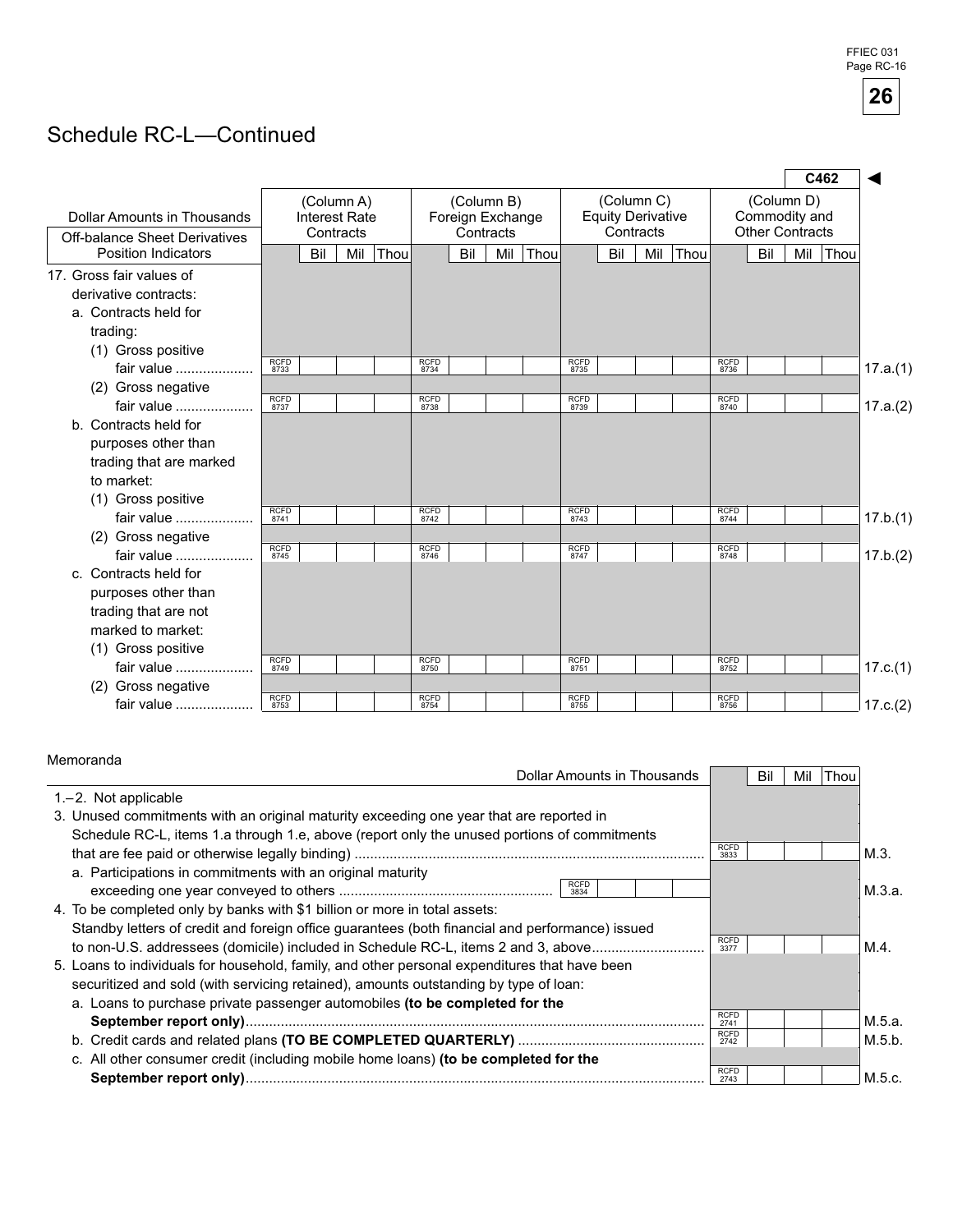### Schedule RC-M—Memoranda

|                                                                                                 |                            |     | $\overline{C465}$ |          |         |
|-------------------------------------------------------------------------------------------------|----------------------------|-----|-------------------|----------|---------|
| <b>Dollar Amounts in Thousands</b>                                                              |                            | Bil |                   | Mil Thou |         |
| 1. Extensions of credit by the reporting bank to its executive officers, directors, principal   |                            |     |                   |          |         |
| shareholders, and their related interests as of the report date:                                |                            |     |                   |          |         |
| a. Aggregate amount of all extensions of credit to all executive officers, directors, principal |                            |     |                   |          |         |
|                                                                                                 | <b>RCFD</b><br>6164        |     |                   |          | 1.a.    |
| b. Number of executive officers, directors, and principal shareholders to whom the amount       |                            |     |                   |          |         |
| of all extensions of credit by the reporting bank (including extensions of credit to            |                            |     |                   |          |         |
| Number<br>related interests) equals or exceeds the lesser of \$500,000 or 5 percent             |                            |     |                   |          |         |
| <b>RCFD</b><br>of total capital as defined for this purpose in agency regulations<br>6165       |                            |     |                   |          | 1.b.    |
| 2. Federal funds sold and securities purchased under agreements to resell with U.S. branches    |                            |     |                   |          |         |
|                                                                                                 | <b>RCFD</b><br>3405        |     |                   |          | 2.      |
| 3. Not applicable                                                                               |                            |     |                   |          |         |
| 4. Outstanding principal balance of 1-4 family residential mortgage loans serviced for others   |                            |     |                   |          |         |
| (include both retained servicing and purchased servicing):                                      |                            |     |                   |          |         |
|                                                                                                 | <b>RCFD</b><br>5500        |     |                   |          | 4.a.    |
| b. Mortgages serviced under a FHLMC contract:                                                   |                            |     |                   |          |         |
|                                                                                                 | <b>RCFD</b><br>5501        |     |                   |          | 4.b.(1) |
|                                                                                                 | <b>RCFD</b><br>5502        |     |                   |          | 4.b.(2) |
| c. Mortgages serviced under a FNMA contract:                                                    |                            |     |                   |          |         |
|                                                                                                 | <b>RCFD</b><br>5503        |     |                   |          | 4.c.(1) |
|                                                                                                 | <b>RCFD</b><br>5504        |     |                   |          | 4.c.(2) |
|                                                                                                 | <b>RCFD</b><br>5505        |     |                   |          | 4.d.    |
| 5. To be completed only by banks with \$1 billion or more in total assets:                      |                            |     |                   |          |         |
| Customers' liability to this bank on acceptances outstanding (sum of items 5.a and 5.b must     |                            |     |                   |          |         |
| equal Schedule RC, item 9):                                                                     |                            |     |                   |          |         |
|                                                                                                 | <b>RCFD</b><br>2103        |     |                   |          | 5.a.    |
|                                                                                                 | <b>RCFD</b><br>2104        |     |                   |          | 5.b.    |
| 6. Intangible assets:                                                                           |                            |     |                   |          |         |
|                                                                                                 | <b>RCFD</b><br>3164        |     |                   |          | 6.a.    |
|                                                                                                 |                            |     |                   |          | 6.a.(1) |
| b. Other identifiable intangible assets:                                                        |                            |     |                   |          |         |
| (1) Purchased credit card relationships and nonmortgage servicing assets                        | <b>RCFD</b><br><b>B026</b> |     |                   |          | 6.b.(1) |
|                                                                                                 | RCFD<br>5507               |     |                   |          | 6.b.(2) |
|                                                                                                 | <b>RCFD</b><br>3163        |     |                   |          | 6.c.    |
| d. Total (sum of items 6.a, 6.b.(1), 6.b.(2), and 6.c) (must equal Schedule RC, item 10)        | RCFD<br>2143               |     |                   |          | 6.d.    |
| e. Amount of intangible assets (included in item 6.b.(2) above) that have been grandfathered    |                            |     |                   |          |         |
|                                                                                                 | <b>RCFD</b>                |     |                   |          | 6.e.    |
| 7. Mandatory convertible debt, net of common or perpetual preferred stock dedicated to          | 6442                       |     |                   |          |         |
|                                                                                                 | <b>RCFD</b>                |     |                   |          |         |
|                                                                                                 | 3295                       |     |                   |          | 7.      |

Do *not* report federal funds sold and securities purchased under agreements to resell with other commercial banks in the U.S. in this item.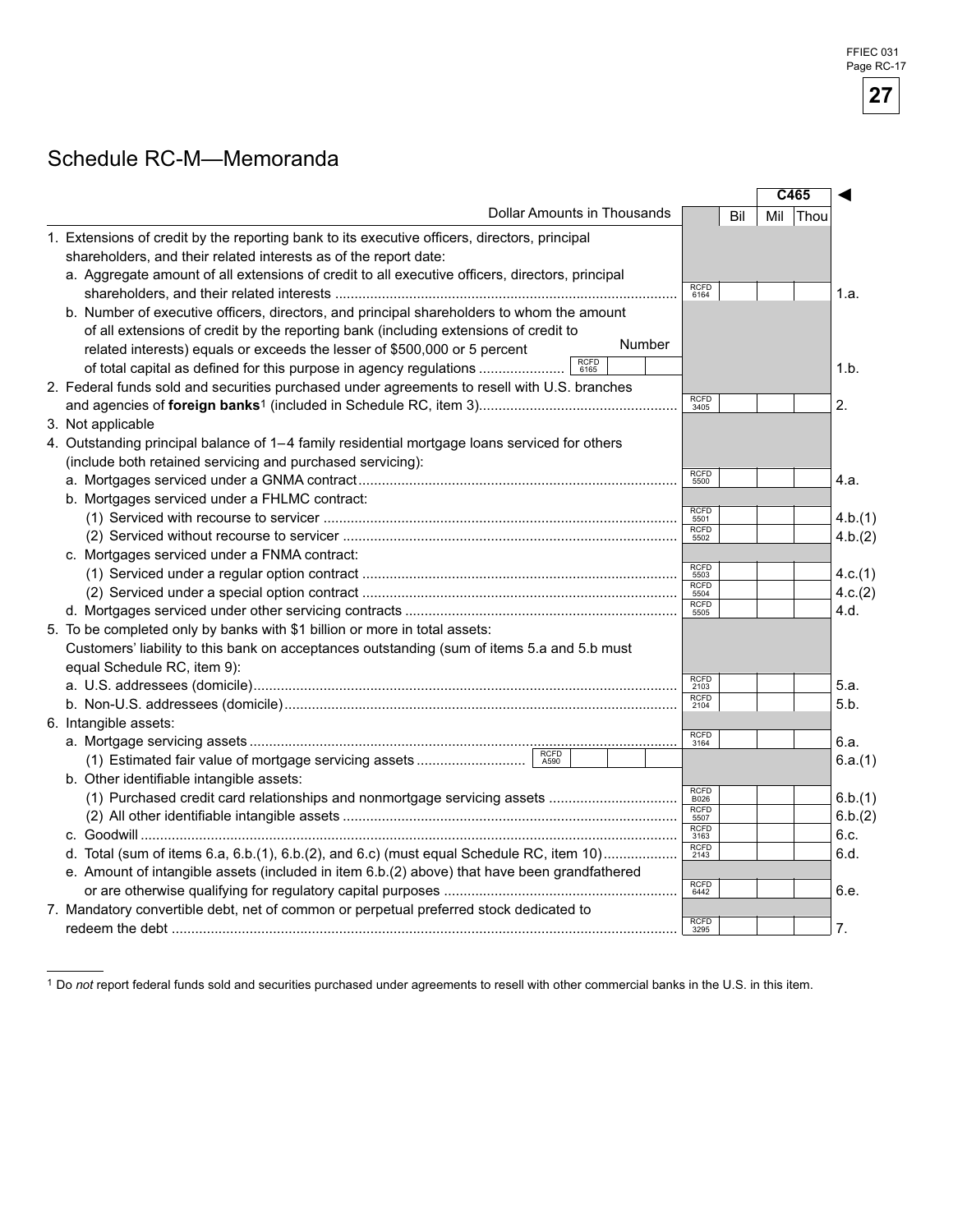٦

Legal Title of Bank

 $\overline{\Gamma}$ 

FDIC Certificate Number

### Schedule RC-M—Continued

| Dollar Amounts in Thousands                                                                                                                 |                     | Bil | Mil | Thou |            |
|---------------------------------------------------------------------------------------------------------------------------------------------|---------------------|-----|-----|------|------------|
| 8. a. Other real estate owned:                                                                                                              |                     |     |     |      |            |
|                                                                                                                                             | <b>RCFD</b><br>5372 |     |     |      | 8.a.(1)    |
| (2) All other real estate owned:                                                                                                            |                     |     |     |      |            |
|                                                                                                                                             | <b>RCON</b><br>5508 |     |     |      | 8.a.(2)(a) |
|                                                                                                                                             | <b>RCON</b><br>5509 |     |     |      | 8.a.(2)(b) |
|                                                                                                                                             | <b>RCON</b><br>5510 |     |     |      | 8.a.(2)(c) |
|                                                                                                                                             | <b>RCON</b><br>5511 |     |     |      | 8.a.(2)(d) |
|                                                                                                                                             | <b>RCON</b><br>5512 |     |     |      | 8.a.(2)(e) |
|                                                                                                                                             | <b>RCFN</b><br>5513 |     |     |      | 8.a.(2)(f) |
| (3) Total (sum of items 8.a.(1) and 8.a.(2)) (must equal Schedule RC, item 7)                                                               | <b>RCFD</b><br>2150 |     |     |      | 8.a.(3)    |
| b. Investments in unconsolidated subsidiaries and associated companies:                                                                     |                     |     |     |      |            |
|                                                                                                                                             | <b>RCFD</b><br>5374 |     |     |      | 8.b.(1)    |
| (2) All other investments in unconsolidated subsidiaries and associated companies                                                           | <b>RCFD</b><br>5375 |     |     |      | 8.b.(2)    |
| (3) Total (sum of items 8.b.(1) and 8.b.(2)) (must equal Schedule RC, item 8)                                                               | RCFD<br>2130        |     |     |      | 8.b.(3)    |
| 9. Noncumulative perpetual preferred stock and related surplus included in Schedule RC,                                                     |                     |     |     |      |            |
|                                                                                                                                             | <b>RCFD</b><br>3778 |     |     |      | 9.         |
| 10. Mutual fund and annuity sales in domestic offices during the quarter (include proprietary,<br>private label, and third party products): |                     |     |     |      |            |
|                                                                                                                                             | <b>RCON</b><br>6441 |     |     |      | 10.a.      |
|                                                                                                                                             | <b>RCON</b><br>8427 |     |     |      | 10.b.      |
|                                                                                                                                             | <b>RCON</b><br>8428 |     |     |      | 10.c.      |
|                                                                                                                                             | <b>RCON</b><br>8429 |     |     |      | 10.d.      |
|                                                                                                                                             | <b>RCON</b><br>8430 |     |     |      | 10.e.      |
| f. Sales of proprietary mutual funds and annuities (included in items 10.a through                                                          |                     |     |     |      |            |
|                                                                                                                                             | <b>RCON</b><br>8784 |     |     |      | 10.f.      |
| 11. Net unamortized realized deferred gains (losses) on off-balance sheet derivative contracts                                              |                     |     |     |      |            |
|                                                                                                                                             | <b>RCFD</b><br>A525 |     |     |      | 11.        |
| 12. Amount of assets netted against nondeposit liabilities and deposits in foreign offices (other                                           |                     |     |     |      |            |
| than insured branches in Puerto Rico and U.S. territories and possessions) on the balance                                                   |                     |     |     |      |            |
| sheet (Schedule RC) in accordance with generally accepted accounting principles <sup>1</sup>                                                | <b>RCFD</b><br>A526 |     |     |      | 12.        |
| 13. Outstanding principal balance of loans other than 1-4 family residential mortgage loans                                                 |                     |     |     |      |            |
| that are serviced for others (to be completed if this balance is more than \$10 million and                                                 |                     |     |     |      |            |
|                                                                                                                                             | <b>RCFD</b>         |     |     |      | 13.        |
|                                                                                                                                             | A591                |     |     |      |            |

| l Memorandum                                                                          | Dollar Amounts in Thousands |  | Bil | Mil I | <b>Thou</b> |  |
|---------------------------------------------------------------------------------------|-----------------------------|--|-----|-------|-------------|--|
| 1. Reciprocal holdings of banking organizations' capital instruments (to be completed |                             |  |     |       |             |  |
|                                                                                       | <b>RCFD</b><br>3836         |  |     |       | M.1         |  |
|                                                                                       |                             |  |     |       |             |  |

Exclude netted on-balance sheet amounts associated with off-balance sheet derivative contracts, deferred tax assets netted against deferred tax liabilities, and assets netted in accounting for pensions.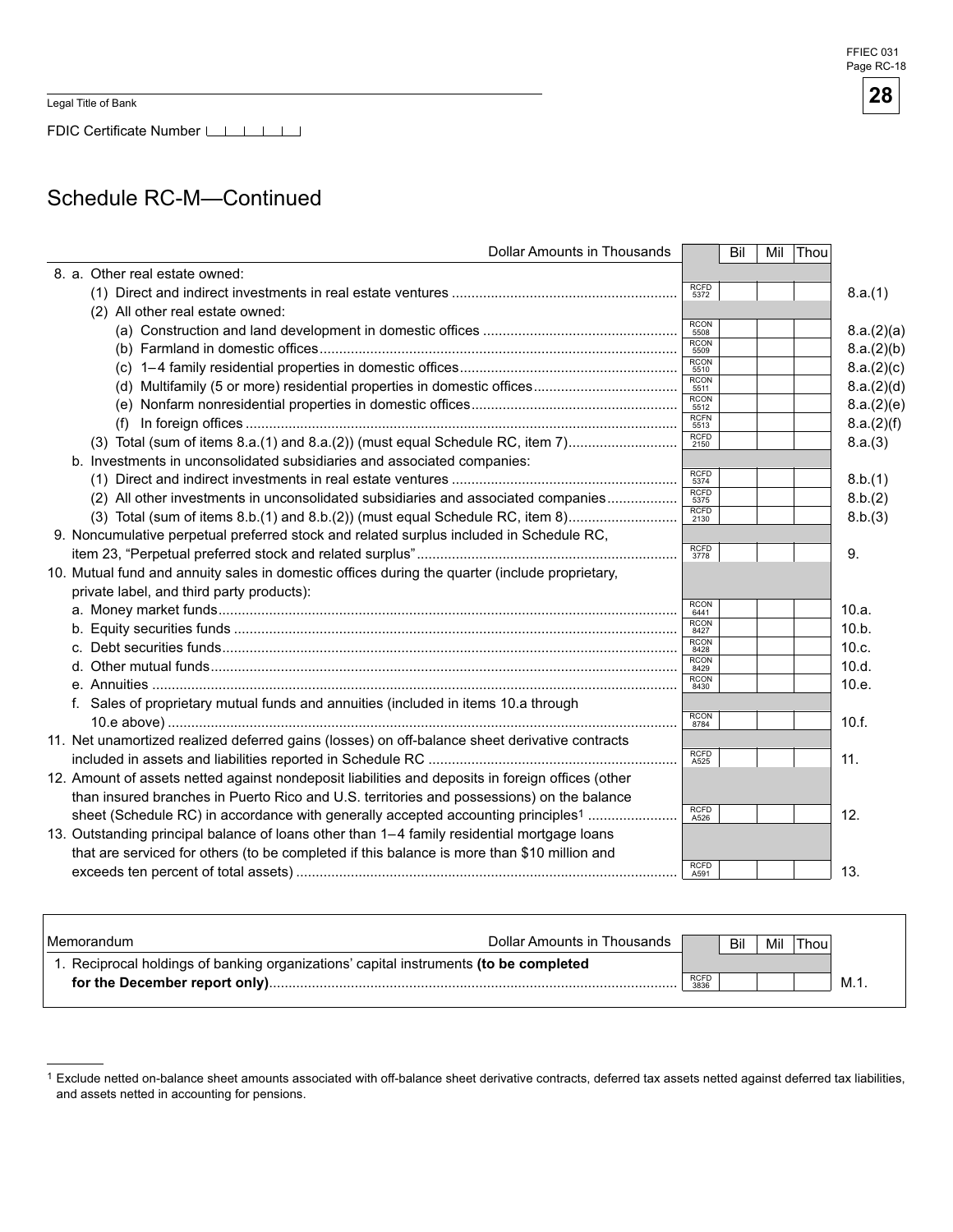FDIC Certificate Number

### Schedule RC-N—Past Due and Nonaccrual Loans, Leases, and Other Assets

| The FFIEC regards the information reported in                                |                     |                                 |                                    |      |                     |                                                                    |     |      |                     |     |                          |      |      |
|------------------------------------------------------------------------------|---------------------|---------------------------------|------------------------------------|------|---------------------|--------------------------------------------------------------------|-----|------|---------------------|-----|--------------------------|------|------|
| all of Memorandum item 1, in items 1 through 10,                             |                     |                                 |                                    |      |                     |                                                                    |     |      |                     |     |                          | C470 |      |
| column A, and in Memorandum items 2 through 4,<br>column A, as confidential. |                     | 30 through 89<br>days and still | (Column A)<br>Past due<br>accruing |      |                     | (Column B)<br>Past due 90<br>days or more<br>and still<br>accruing |     |      |                     |     | (Column C)<br>Nonaccrual |      |      |
| Dollar Amounts in Thousands                                                  |                     | Bil                             | Mil                                | Thou |                     | Bil                                                                | Mil | Thou |                     | Bil | Mil                      | Thou |      |
| 1. Loans secured by real estate:                                             |                     |                                 |                                    |      |                     |                                                                    |     |      |                     |     |                          |      |      |
| a. To U.S. addressees (domicile)                                             | <b>RCFD</b><br>1245 |                                 |                                    |      | <b>RCFD</b><br>1246 |                                                                    |     |      | <b>RCFD</b><br>1247 |     |                          |      | 1.a. |
| b. To non-U.S. addressees (domicile)                                         | <b>RCFD</b><br>1248 |                                 |                                    |      | <b>RCFD</b><br>1249 |                                                                    |     |      | <b>RCFD</b><br>1250 |     |                          |      | 1.b. |
| 2. Loans to depository institutions and acceptances                          |                     |                                 |                                    |      |                     |                                                                    |     |      |                     |     |                          |      |      |
| of other banks:                                                              |                     |                                 |                                    |      |                     |                                                                    |     |      |                     |     |                          |      |      |
| a. To U.S. banks and other U.S. depository                                   |                     |                                 |                                    |      |                     |                                                                    |     |      |                     |     |                          |      |      |
|                                                                              | <b>RCFD</b><br>5377 |                                 |                                    |      | <b>RCFD</b><br>5378 |                                                                    |     |      | <b>RCFD</b><br>5379 |     |                          |      | 2.a. |
|                                                                              | <b>RCFD</b><br>5380 |                                 |                                    |      | <b>RCFD</b><br>5381 |                                                                    |     |      | <b>RCFD</b><br>5382 |     |                          |      | 2.b. |
| 3. Loans to finance agricultural production and                              |                     |                                 |                                    |      |                     |                                                                    |     |      |                     |     |                          |      |      |
|                                                                              | <b>RCFD</b><br>1594 |                                 |                                    |      | <b>RCFD</b><br>1597 |                                                                    |     |      | <b>RCFD</b><br>1583 |     |                          |      | 3.   |
| 4. Commercial and industrial loans:                                          |                     |                                 |                                    |      |                     |                                                                    |     |      |                     |     |                          |      |      |
| a. To U.S. addressees (domicile)                                             | <b>RCFD</b><br>1251 |                                 |                                    |      | <b>RCFD</b><br>1252 |                                                                    |     |      | <b>RCFD</b><br>1253 |     |                          |      | 4.a. |
| b. To non-U.S. addressees (domicile)                                         | <b>RCFD</b><br>1254 |                                 |                                    |      | <b>RCFD</b><br>1255 |                                                                    |     |      | <b>RCFD</b><br>1256 |     |                          |      | 4.b. |
| 5. Loans to individuals for household, family, and                           |                     |                                 |                                    |      |                     |                                                                    |     |      |                     |     |                          |      |      |
| other personal expenditures:                                                 |                     |                                 |                                    |      |                     |                                                                    |     |      |                     |     |                          |      |      |
| a. Credit cards and related plans                                            | <b>RCFD</b><br>5383 |                                 |                                    |      | <b>RCFD</b><br>5384 |                                                                    |     |      | <b>RCFD</b><br>5385 |     |                          |      | 5.a. |
| b. Other (includes single payment, installment,                              |                     |                                 |                                    |      |                     |                                                                    |     |      |                     |     |                          |      |      |
|                                                                              | <b>RCFD</b><br>5386 |                                 |                                    |      | <b>RCFD</b><br>5387 |                                                                    |     |      | <b>RCFD</b><br>5388 |     |                          |      | 5.b. |
| 6. Loans to foreign governments and official                                 |                     |                                 |                                    |      |                     |                                                                    |     |      |                     |     |                          |      |      |
|                                                                              | <b>RCFD</b><br>5389 |                                 |                                    |      | <b>RCFD</b><br>5390 |                                                                    |     |      | <b>RCFD</b><br>5391 |     |                          |      | 6.   |
|                                                                              | <b>RCFD</b><br>5459 |                                 |                                    |      | <b>RCFD</b><br>5460 |                                                                    |     |      | <b>RCFD</b><br>5461 |     |                          |      | 7.   |
| 8. Lease financing receivables:                                              |                     |                                 |                                    |      |                     |                                                                    |     |      |                     |     |                          |      |      |
| a. Of U.S. addressees (domicile)                                             | <b>RCFD</b><br>1257 |                                 |                                    |      | <b>RCFD</b><br>1258 |                                                                    |     |      | <b>RCFD</b><br>1259 |     |                          |      | 8.a. |
| b. Of non-U.S. addressees (domicile)                                         | <b>RCFD</b><br>1271 |                                 |                                    |      | <b>RCFD</b><br>1272 |                                                                    |     |      | <b>RCFD</b><br>1791 |     |                          |      | 8.b. |
| 9. Debt securities and other assets (exclude                                 |                     |                                 |                                    |      |                     |                                                                    |     |      |                     |     |                          |      |      |
| other real estate owned and other repossessed                                |                     |                                 |                                    |      |                     |                                                                    |     |      |                     |     |                          |      |      |
|                                                                              | <b>RCFD</b><br>3505 |                                 |                                    |      | <b>RCFD</b><br>3506 |                                                                    |     |      | <b>RCFD</b><br>3507 |     |                          |      | 9.   |

Amounts reported in items 1 through 8 above include guaranteed and unguaranteed portions of past due and nonaccrual loans and leases. Report in item 10 below certain guaranteed loans and leases that have already been included in the amounts reported in items 1 through 8.

| 10. Loans and leases reported in items 1 through 8 |                     | Bil | Mil | Thoul |                     | Bil | Mil | Thoul |                     | Bil | Mil | <b>Thou</b> |       |
|----------------------------------------------------|---------------------|-----|-----|-------|---------------------|-----|-----|-------|---------------------|-----|-----|-------------|-------|
| above which are wholly or partially guaranteed     |                     |     |     |       |                     |     |     |       |                     |     |     |             |       |
|                                                    | <b>RCFD</b><br>5612 |     |     |       | <b>RCFD</b><br>5613 |     |     |       | <b>RCFD</b><br>5614 |     |     |             | 10.   |
| a. Guaranteed portion of loans and leases          |                     |     |     |       |                     |     |     |       |                     |     |     |             |       |
| included in item 10 above                          | <b>RCFD</b><br>5615 |     |     |       | <b>RCFD</b><br>5616 |     |     |       | <b>RCFD</b><br>5617 |     |     |             | 10.a. |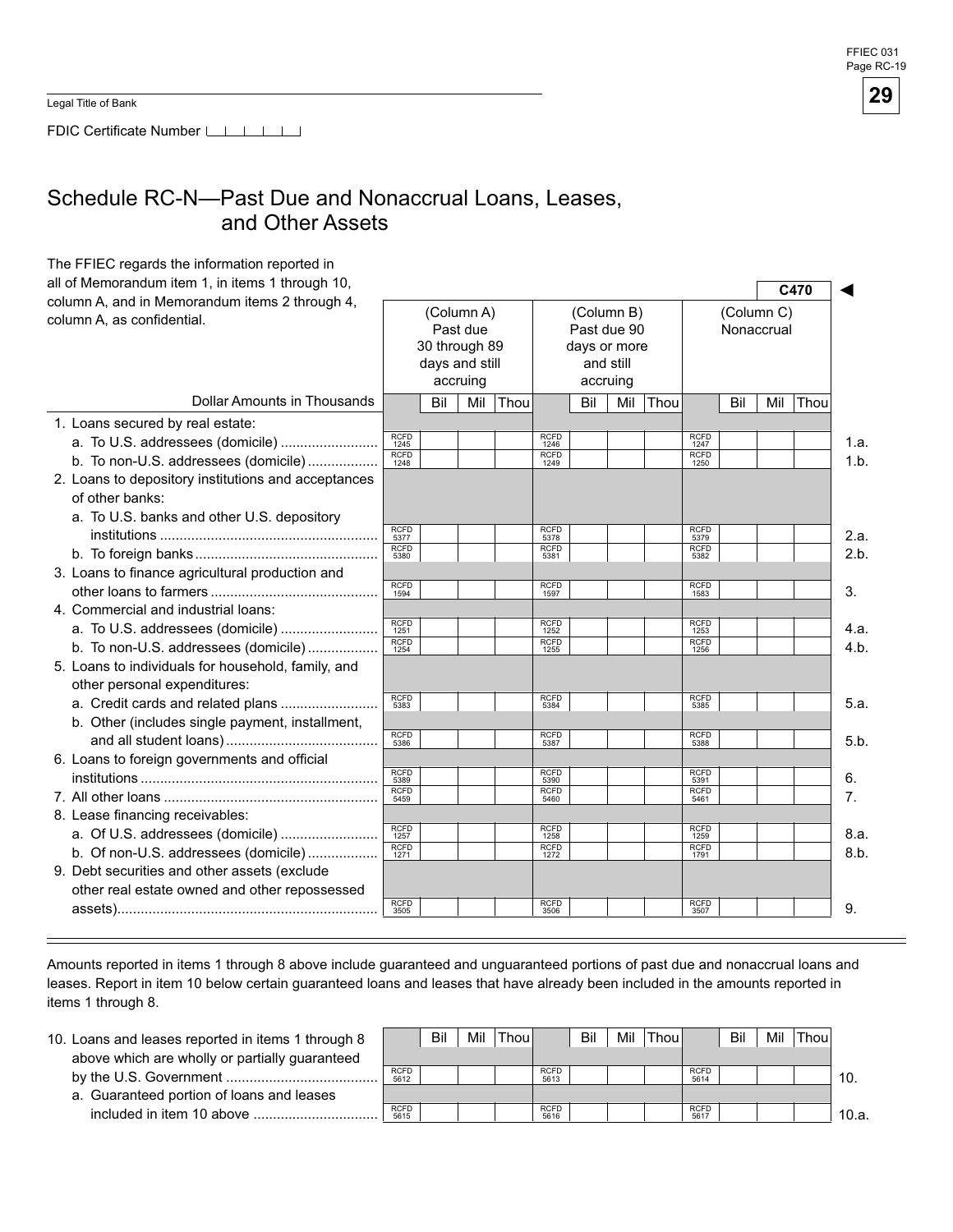## Schedule RC-N—Continued

|                                                                                                                                        |                             |                                 |                        |      |                             |              |                           |      |                             |                          |     | C473 |                  |
|----------------------------------------------------------------------------------------------------------------------------------------|-----------------------------|---------------------------------|------------------------|------|-----------------------------|--------------|---------------------------|------|-----------------------------|--------------------------|-----|------|------------------|
|                                                                                                                                        |                             |                                 | (Column A)<br>Past due |      |                             |              | (Column B)<br>Past due 90 |      |                             | (Column C)<br>Nonaccrual |     |      |                  |
|                                                                                                                                        |                             | 30 through 89<br>days and still |                        |      |                             | days or more | and still                 |      |                             |                          |     |      |                  |
| Memoranda                                                                                                                              |                             |                                 | accruing               |      |                             |              | accruing                  |      |                             |                          |     |      |                  |
| Dollar Amounts in Thousands                                                                                                            |                             | Bil                             | Mil                    | Thou |                             | Bil          | Mil                       | Thou |                             | Bil                      | Mil | Thou |                  |
| 1. Restructured loans and leases included in<br>Schedule RC-N, items 1 through 8, above<br>(and not reported in Schedule RC-C, Part I, |                             |                                 |                        |      |                             |              |                           |      |                             |                          |     |      |                  |
|                                                                                                                                        | <b>RCFD</b><br>1658         |                                 |                        |      | <b>RCFD</b><br>1659         |              |                           |      | <b>RCFD</b><br>1661         |                          |     |      | $M.1$ .          |
| 2. Loans to finance commercial real estate,<br>construction, and land development activities                                           |                             |                                 |                        |      |                             |              |                           |      |                             |                          |     |      |                  |
| (not secured by real estate) included in                                                                                               |                             |                                 |                        |      |                             |              |                           |      |                             |                          |     |      |                  |
| Schedule RC-N, items 4 and 7, above                                                                                                    | <b>RCFD</b><br>6558         |                                 |                        |      | <b>RCFD</b><br>6559         |              |                           |      | <b>RCFD</b><br>6560         |                          |     |      | $M.2$ .          |
| 3. Loans secured by real estate in domestic offices                                                                                    |                             |                                 |                        |      |                             |              |                           |      |                             |                          |     |      |                  |
| (included in Schedule RC-N, item 1, above):                                                                                            | <b>RCON</b>                 |                                 |                        |      | <b>RCON</b>                 |              |                           |      | <b>RCON</b>                 |                          |     |      |                  |
| a. Construction and land development                                                                                                   | 2759<br><b>RCON</b><br>3493 |                                 |                        |      | 2769<br><b>RCON</b><br>3494 |              |                           |      | 3492<br><b>RCON</b><br>3495 |                          |     |      | M.3.a.<br>M.3.b. |
| c. Secured by 1-4 family residential properties:                                                                                       |                             |                                 |                        |      |                             |              |                           |      |                             |                          |     |      |                  |
| (1) Revolving, open-end loans secured by                                                                                               |                             |                                 |                        |      |                             |              |                           |      |                             |                          |     |      |                  |
| 1-4 family residential properties and                                                                                                  |                             |                                 |                        |      |                             |              |                           |      |                             |                          |     |      |                  |
|                                                                                                                                        | <b>RCON</b><br>5398         |                                 |                        |      | <b>RCON</b><br>5399         |              |                           |      | <b>RCON</b><br>5400         |                          |     |      | M.3.c.(1)        |
| (2) All other loans secured by 1-4 family                                                                                              |                             |                                 |                        |      |                             |              |                           |      |                             |                          |     |      |                  |
|                                                                                                                                        | <b>RCON</b><br>5401         |                                 |                        |      | <b>RCON</b><br>5402         |              |                           |      | <b>RCON</b><br>5403         |                          |     |      | M.3.c.(2)        |
| d. Secured by multifamily (5 or more) residential                                                                                      |                             |                                 |                        |      |                             |              |                           |      |                             |                          |     |      |                  |
|                                                                                                                                        | <b>RCON</b><br>3499         |                                 |                        |      | <b>RCON</b><br>3500         |              |                           |      | <b>RCON</b><br>3501         |                          |     |      | M.3.d.           |
| e. Secured by nonfarm nonresidential properties.                                                                                       | <b>RCON</b><br>3502         |                                 |                        |      | <b>RCON</b><br>3503         |              |                           |      | <b>RCON</b><br>3504         |                          |     |      | M.3.e.           |

|                                                    |                     | (Column A)      |     |       |                     | (Column B)   |     |       |        |
|----------------------------------------------------|---------------------|-----------------|-----|-------|---------------------|--------------|-----|-------|--------|
|                                                    |                     | Past due 30     |     |       | Past due 90         |              |     |       |        |
|                                                    |                     | through 89 days |     |       |                     | days or more |     |       |        |
| 4. Interest rate, foreign exchange rate, and other |                     | Bil             | Mil | Thoul |                     | Bil          | Mil | Thoul |        |
| commodity and equity contracts:                    |                     |                 |     |       |                     |              |     |       |        |
| a. Book value of amounts carried as assets.        | <b>RCFD</b><br>3522 |                 |     |       | <b>RCFD</b><br>3528 |              |     |       | М.4.а. |
| b. Replacement cost of contracts with a            |                     |                 |     |       |                     |              |     |       |        |
| positive replacement cost.                         | <b>RCFD</b><br>3529 |                 |     |       | <b>RCFD</b><br>3530 |              |     |       | M.4.b. |

|                                                                                                                                                                                                                            |  | C477 |
|----------------------------------------------------------------------------------------------------------------------------------------------------------------------------------------------------------------------------|--|------|
|                                                                                                                                                                                                                            |  |      |
|                                                                                                                                                                                                                            |  |      |
|                                                                                                                                                                                                                            |  |      |
| Person to whom questions about the Reports of Condition and Income should be directed:<br>Name and Title (TEXT 8901)<br>Telephone: Area code/phone number/extension (TEXT 8902)<br>FAX: Area code/phone number (TEXT 9116) |  |      |
|                                                                                                                                                                                                                            |  |      |
|                                                                                                                                                                                                                            |  |      |
|                                                                                                                                                                                                                            |  |      |
|                                                                                                                                                                                                                            |  |      |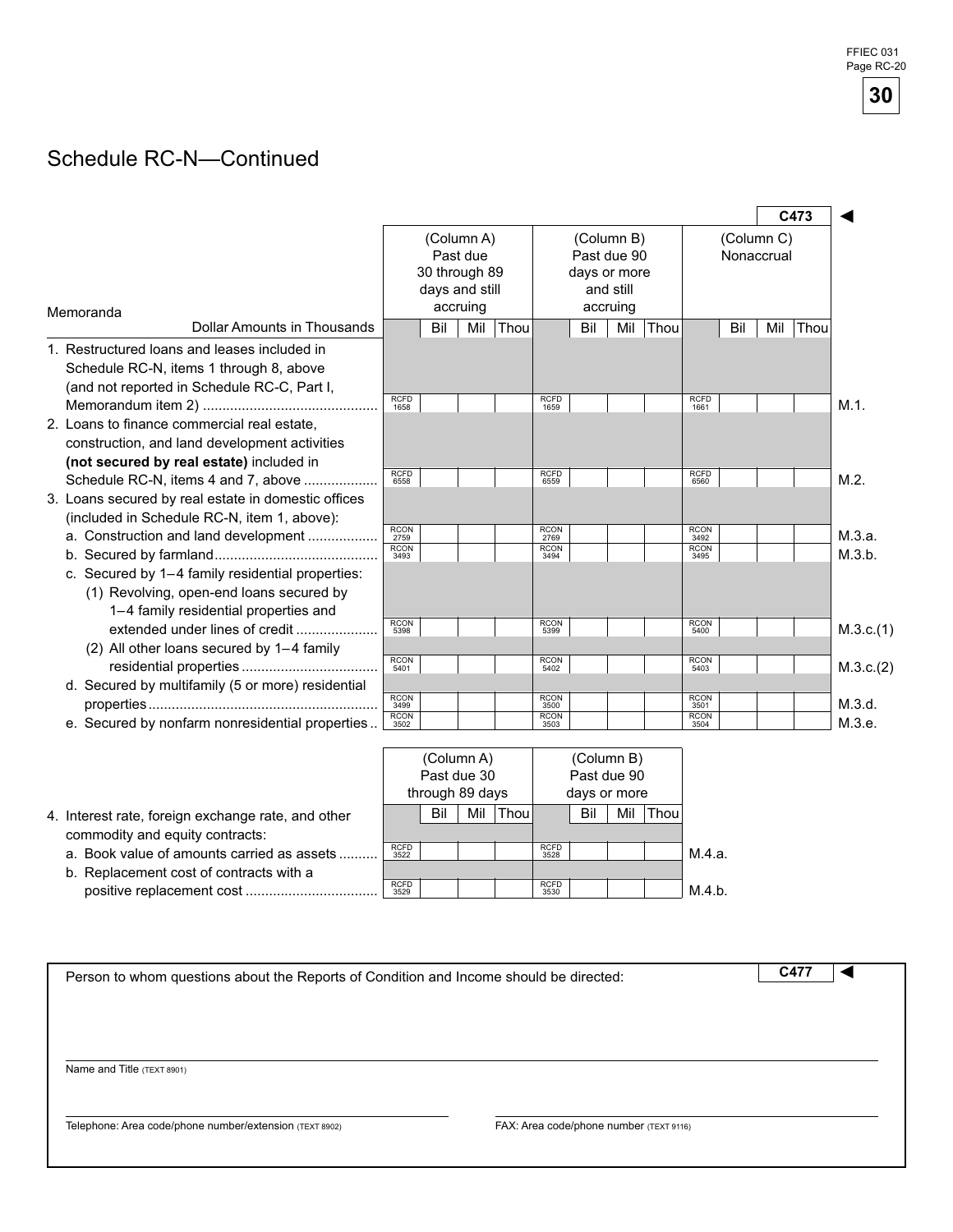FDIC Certificate Number

### Schedule RC-O—Other Data for Deposit Insurance and FICO Assessments

|                                                                                                     |                     |     | C475     |         |
|-----------------------------------------------------------------------------------------------------|---------------------|-----|----------|---------|
| Dollar Amounts in Thousands                                                                         |                     | Bil | Mil Thou |         |
| 1. Unposted debits (see instructions):                                                              |                     |     |          |         |
|                                                                                                     | RCON<br>0030        |     |          | 1.a.    |
| <b>OR</b>                                                                                           |                     |     |          |         |
| b. Separate amount of unposted debits:                                                              |                     |     |          |         |
|                                                                                                     | $RCON$ 0031         |     |          | 1.b.(1) |
|                                                                                                     | RCON<br>0032        |     |          | 1.b.(2) |
| 2. Unposted credits (see instructions):                                                             |                     |     |          |         |
|                                                                                                     | RCON<br>3510        |     |          | 2.a.    |
| <b>OR</b>                                                                                           |                     |     |          |         |
| b. Separate amount of unposted credits:                                                             |                     |     |          |         |
|                                                                                                     | RCON<br>3512        |     |          | 2.b.(1) |
|                                                                                                     | RCON<br>3514        |     |          |         |
| 3. Uninvested trust funds (cash) held in bank's own trust department (not included in total         |                     |     |          | 2.b.(2) |
|                                                                                                     | RCON<br>3520        |     |          |         |
|                                                                                                     |                     |     |          | 3.      |
| 4. Deposits of consolidated subsidiaries in domestic offices and in insured branches in Puerto Rico |                     |     |          |         |
| and U.S. territories and possessions (not included in total deposits):                              | $rac{RCON}{2211}$   |     |          |         |
|                                                                                                     |                     |     |          | 4.a.    |
|                                                                                                     | RCON<br>2351        |     |          | 4.b.    |
|                                                                                                     | RCON<br>5514        |     |          | 4.c.    |
| 5. Deposits in insured branches in Puerto Rico and U.S. territories and possessions:                |                     |     |          |         |
| a. Demand deposits in insured branches (included in Schedule RC-E, Part II)                         | $\frac{RCON}{2229}$ |     |          | 5.a.    |
| b. Time and savings deposits <sup>1</sup> in insured branches (included in Schedule RC-E, Part II)  | RCON<br>2383        |     |          | 5.b.    |
| c. Interest accrued and unpaid on deposits in insured branches (included in Schedule RC-G,          |                     |     |          |         |
|                                                                                                     | RCON<br>5515        |     |          | 5.c.    |
| 6. Reserve balances actually passed through to the Federal Reserve by the reporting bank on         |                     |     |          |         |
| behalf of its respondent depository institutions that are also reflected as deposit liabilities of  |                     |     |          |         |
| the reporting bank:                                                                                 |                     |     |          |         |
| a. Amount reflected in demand deposits (included in Schedule RC-E, Part I, item 4 or 5,             |                     |     |          |         |
|                                                                                                     | RCON<br>2314        |     |          | 6.a.    |
| b. Amount reflected in time and savings deposits <sup>1</sup> (included in Schedule RC-E, Part I,   |                     |     |          |         |
|                                                                                                     | RCON<br>2315        |     |          | 6.b.    |
| 7. Unamortized premiums and discounts on time and savings deposits: 1, 2                            |                     |     |          |         |
|                                                                                                     | RCON<br>5516        |     |          | 7.a.    |
|                                                                                                     | RCON<br>5517        |     |          | 7.b.    |
| 8. To be completed by banks with "Oakar deposits."                                                  |                     |     |          |         |
| a. Deposits purchased or acquired from other FDIC-insured institutions during the quarter           |                     |     |          |         |
| (exclude deposits purchased or acquired from foreign offices other than insured branches            |                     |     |          |         |
|                                                                                                     |                     |     |          |         |
| in Puerto Rico and U.S. territories and possessions):                                               |                     |     |          |         |
| (1) Total deposits purchased or acquired from other FDIC-insured institutions during                |                     |     |          |         |
|                                                                                                     | RCON<br>A531        |     |          | 8.a.(1) |
| (2) Amount of purchased or acquired deposits reported in item 8.a.(1) above attributable            |                     |     |          |         |
| to a secondary fund (i.e., BIF members report deposits attributable to SAIF; SAIF                   |                     |     |          |         |
|                                                                                                     | RCON<br>A532        |     |          | 8.a.(2) |
| b. Total deposits sold or transferred to other FDIC-insured institutions during the quarter         |                     |     |          |         |
| (exclude sales or transfers by the reporting bank of deposits in foreign offices other than         |                     |     |          |         |
|                                                                                                     | RCON<br>A533        |     |          | 8.b.    |

2 Exclude core deposit intangibles.

<sup>1</sup> For FDIC insurance and FICO assessment purposes, "time and savings deposits" consists of nontransaction accounts and all transaction accounts other than demand deposits.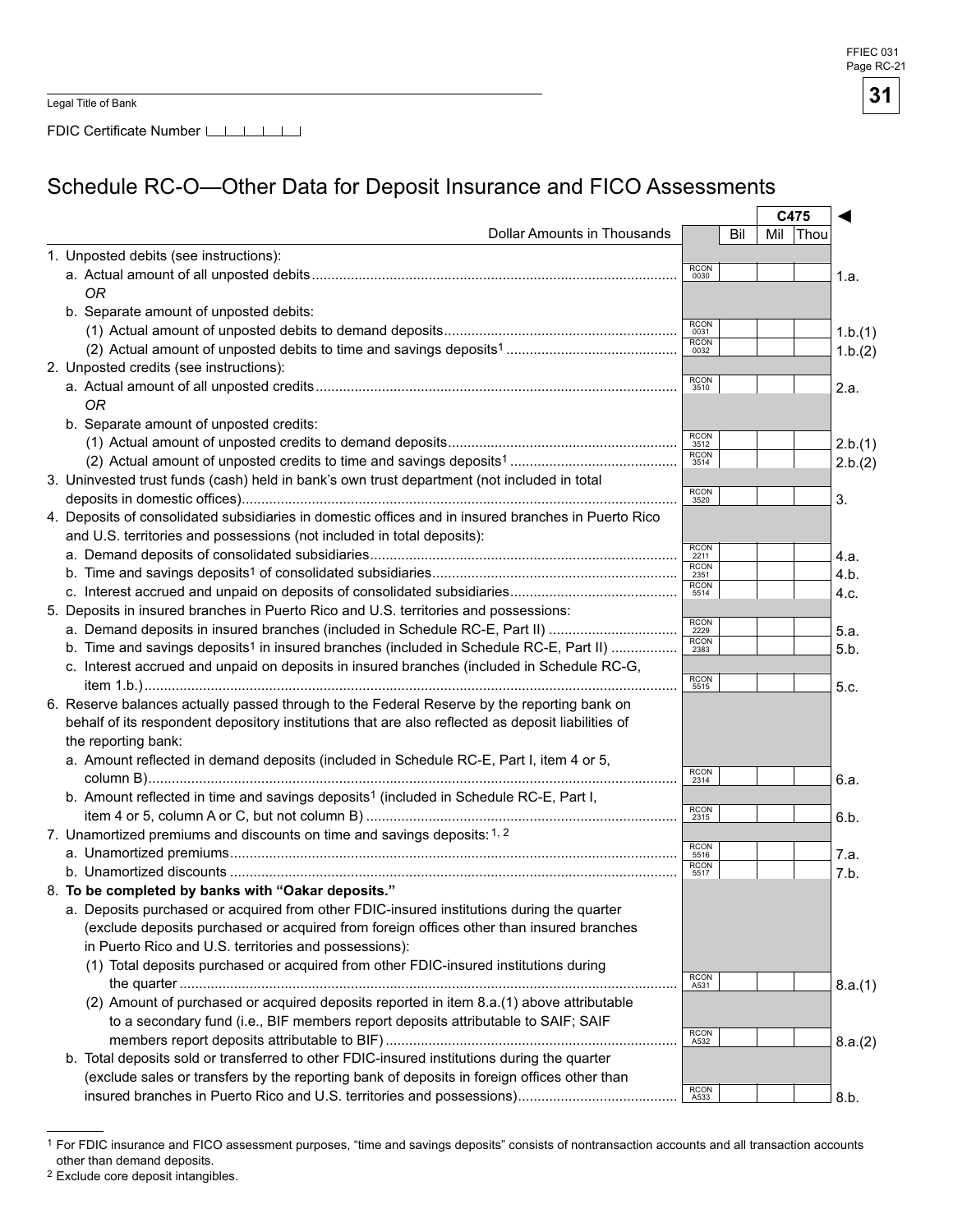**FFIEC 031** Page RC-22

**32** 

### Schedule RC-O—Continued

| Dollar Amounts in Thousands                                                                         |                     | Bil        | Thou<br>Mil |           |
|-----------------------------------------------------------------------------------------------------|---------------------|------------|-------------|-----------|
|                                                                                                     | RCON<br>5596        |            |             | 9.        |
| 10. Benefit-responsive "Depository Institution Investment Contracts" (included in total deposits    |                     |            |             |           |
|                                                                                                     | <b>RCON</b><br>8432 |            |             | 10.       |
| 11. Adjustments to demand deposits in domestic offices and in insured branches in Puerto Rico       |                     |            |             |           |
| and U.S. territories and possessions reported in Schedule RC-E for certain reciprocal               |                     |            |             |           |
| demand balances:                                                                                    |                     |            |             |           |
| a. Amount by which demand deposits would be reduced if the reporting bank's reciprocal              |                     |            |             |           |
| demand balances with the domestic offices of U.S. banks and savings associations and                |                     |            |             |           |
| insured branches in Puerto Rico and U.S. territories and possessions that were reported             |                     |            |             |           |
|                                                                                                     | RCON<br>8785        |            |             | 11.a.     |
| b. Amount by which demand deposits would be increased if the reporting bank's reciprocal            |                     |            |             |           |
| demand balances with foreign banks and foreign offices of other U.S. banks (other than              |                     |            |             |           |
| insured branches in Puerto Rico and U.S. territories and possessions) that were reported            |                     |            |             |           |
|                                                                                                     | <b>RCON</b>         |            |             | 11.b.     |
| c. Amount by which demand deposits would be reduced if cash items in process of                     |                     |            |             |           |
| collection were included in the calculation of the reporting bank's net reciprocal demand           |                     |            |             |           |
| balances with the domestic offices of U.S. banks and savings associations and insured               |                     |            |             |           |
| branches in Puerto Rico and U.S. territories and possessions in Schedule RC-E                       | RCON<br>A182        |            |             | 11.c.     |
| 12. Amount of assets netted against deposit liabilities in domestic offices and in insured branches |                     |            |             |           |
| in Puerto Rico and U.S. territories and possessions on the balance sheet (Schedule RC) in           |                     |            |             |           |
| accordance with generally accepted accounting principles (exclude amounts related to                |                     |            |             |           |
| reciprocal demand balances):                                                                        |                     |            |             |           |
|                                                                                                     | RC0N<br>A527        |            |             | 12.a.     |
|                                                                                                     | <b>RCON</b>         |            |             | 12.b.     |
| Memoranda (to be completed each quarter except as noted)                                            |                     |            |             |           |
| <b>Dollar Amounts in Thousands</b>                                                                  |                     | Bil        | Thou<br>Mil |           |
| 1. Total deposits in domestic offices of the bank (sum of Memorandum items 1.a.(1) and 1.b.(1)      |                     |            |             |           |
| must equal Schedule RC, item 13.a):<br>a. Deposit account of \$100,000 or less:                     |                     |            |             |           |
|                                                                                                     | RCON<br>2702        |            |             | M.1.a.(1) |
| Number<br>(2) Number of deposit accounts of \$100,000 or less (to be                                |                     |            |             |           |
| RCON<br>3779                                                                                        |                     |            |             | M.1.a.(2) |
| b. Deposit accounts of more than \$100,000:                                                         |                     |            |             |           |
|                                                                                                     | RCON<br>2710        |            |             | M.1.b.(1) |
| Number                                                                                              |                     |            |             |           |
| <b>RCON</b><br>(2) Number of deposit accounts of more than \$100,000<br>2722                        |                     |            |             | M.1.b.(2) |
| 2. Estimated amount of uninsured deposits in domestic offices of the bank:                          |                     |            |             |           |
| a. An estimate of your bank's uninsured deposits can be determined by multiplying the               |                     |            |             |           |
| number of deposit accounts of more than \$100,000 reported in Memorandum item 1.b.(2)               |                     |            |             |           |
| above by \$100,000 and subtracting the result from the amount of deposit accounts of                |                     |            |             |           |
| more than \$100,000 reported in Memorandum item 1.b.(1) above.                                      |                     |            |             |           |
|                                                                                                     |                     |            |             |           |
| Indicate in the appropriate box at the right whether your bank has a method or                      |                     |            |             |           |
| procedure for determining a better estimate of uninsured deposits than the estimate                 |                     | <b>YES</b> | <b>NO</b>   |           |
|                                                                                                     | <b>RCON</b><br>6861 |            |             | M.2.a.    |
| b. If the box marked YES has been checked, report the estimate of uninsured deposits                |                     | Bil        | Thou<br>Mil |           |
|                                                                                                     | <b>RCON</b><br>5597 |            |             | M.2.b.    |
| 3. Has the reporting institution been consolidated with a parent bank or savings association        |                     |            |             |           |
|                                                                                                     |                     |            |             |           |
| in that parent bank's or parent saving association's Call Report or Thrift Financial Report?        |                     |            |             |           |

| associat<br>$  -$<br>uu. |                     | ш | .er | No. |       |
|--------------------------|---------------------|---|-----|-----|-------|
| TEXT<br>A545             | <b>RCOM</b><br>A545 |   |     |     | ن:MI' |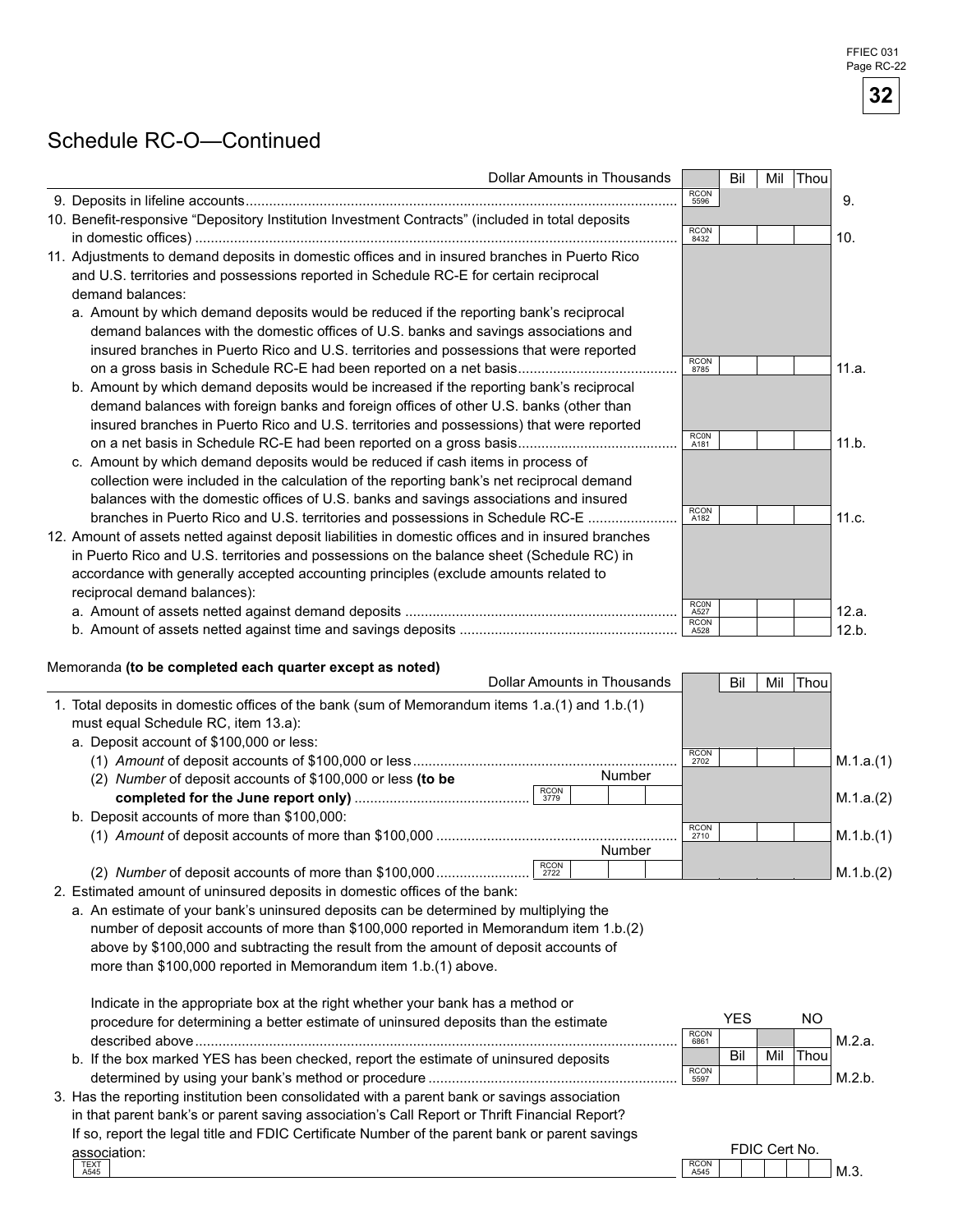FDIC Certificate Number [16]

### Schedule RC-R—Regulatory Capital

This schedule must be completed by all banks as follows: Banks that reported total assets of \$1 billion or more in Schedule RC, item 12, for June 30, 1999, must complete items 2 through 9 and Memoranda items 1 and 2. Banks with assets of less than \$1 billion must complete items 1 through 3 below or Schedule RC-R in its entirety, depending on their response to item 1 below.

1. Test for determining the extent to which Schedule RC-R must be completed. To be completed **only by banks with total assets of less than \$1 billion.** Indicate in the appropriate box at the right whether the bank has total capital greater than or equal to eight percent of adjusted total assets ...... <u>RCFD</u> **C480** 1. ◄ YES NO

For purposes of this test, adjusted total assets equals total assets less cash, U.S. Treasuries, U.S. Government agency obligations, and 80 percent of U.S. Government-sponsored agency obligations plus the allowance for loan and lease losses and selected off-balance sheet items as reported on Schedule RC-L (see instructions).

If the box marked YES has been checked, then the bank only has to complete items 2 and below. If the box marked NO has been checked, the bank must complete the remainder of this schedule.

A NO response to item 1 does not necessarily mean that the bank's actual risk-based capital ratio is less than eight percent or that the bank is not in compliance with the risk-based capital guidelines.

#### **NOTE: All banks are required to complete items 2 and 3 below. See optional worksheet for items 3.a through 3.f.**

| <b>Dollar Amounts in Thousands</b>                                                                                                                             |                     | Bil | Mil | Thor |         |
|----------------------------------------------------------------------------------------------------------------------------------------------------------------|---------------------|-----|-----|------|---------|
| 2. Portion of qualifying limited-life capital instruments (original weighted average maturity of at<br>least five years) that is includible in Tier 2 capital: |                     |     |     |      |         |
|                                                                                                                                                                | <b>RCFD</b><br>A515 |     |     |      | 2.a.    |
|                                                                                                                                                                | <b>RCFD</b><br>A516 |     |     |      | 2.b.    |
| 3. Amounts used in calculating regulatory capital ratios (report amounts determined by the bank                                                                |                     |     |     |      |         |
| for its own internal regulatory capital analyses consistent with applicable capital standards):                                                                | <b>RCFD</b><br>8274 |     |     |      | 3.a.(1) |
|                                                                                                                                                                | <b>RCFD</b><br>8275 |     |     |      | 3.a.(2) |
|                                                                                                                                                                | <b>RCFD</b><br>1395 |     |     |      | 3.a.(3) |
|                                                                                                                                                                | <b>RCFD</b><br>3792 |     |     |      | 3.b.    |
| c. Excess allowance for loan and lease losses (amount that exceeds 1.25% of gross                                                                              |                     |     |     |      |         |
|                                                                                                                                                                | <b>RCFD</b><br>A222 |     |     |      | 3.c.    |
| d. (1) Net risk-weighted assets (gross risk-weighted assets, including market risk equivalent                                                                  |                     |     |     |      |         |
| assets, less excess allowance reported in item 3.c above and all other deductions)                                                                             | <b>RCFD</b><br>A223 |     |     |      | 3.d.(1) |
|                                                                                                                                                                | <b>RCFD</b><br>1651 |     |     |      | 3.d.(2) |
| e. Maximum contractual dollar amount of recourse exposure in low level recourse transactions                                                                   |                     |     |     |      |         |
| (to be completed only if the bank uses the "direct reduction method" to report these                                                                           |                     |     |     |      |         |
|                                                                                                                                                                | <b>RCFD</b><br>1727 |     |     |      | 3.e.    |
| f. "Average total assets" (quarterly average reported in Schedule RC-K, item 9, less all                                                                       |                     |     |     |      |         |
|                                                                                                                                                                | <b>RCFD</b><br>A224 |     |     |      | 3.f.    |

| Items 4–9 and Memoranda items 1 and 2 are to be completed          |                      |                        | (Column A) |       | (Column B)                       |                          |     |      |        |
|--------------------------------------------------------------------|----------------------|------------------------|------------|-------|----------------------------------|--------------------------|-----|------|--------|
| by banks that answered NO to item 1 above and                      |                      | <b>Assets Recorded</b> |            |       |                                  | <b>Credit Equivalent</b> |     |      |        |
| by banks with total assets of \$1 billion or more.                 |                      |                        | on the     |       |                                  | Amount of Off-           |     |      |        |
| 4. Assets and credit equivalent amounts of off-balance sheet items | <b>Balance Sheet</b> |                        |            |       | Balance Sheet Items <sup>3</sup> |                          |     |      |        |
| assigned to the Zero percent risk category:                        |                      | Bil                    | Mil        | Thoul |                                  | Bil                      | Mil | Thou |        |
|                                                                    | <b>RCFD</b><br>5163  |                        |            |       |                                  |                          |     |      | ™4.a.  |
| b. Credit equivalent amount of off-balance sheet items             |                      |                        |            |       | <b>RCFD</b><br>3796              |                          |     |      | l 4.b. |

<sup>1</sup> Exclude mandatory convertible debt reported in Schedule RC-M, item 7.

<sup>2</sup> Do not deduct excess allowance for loan and lease losses.

<sup>&</sup>lt;sup>3</sup> Do not report in column B the risk-weighted amount of assets reported in column A.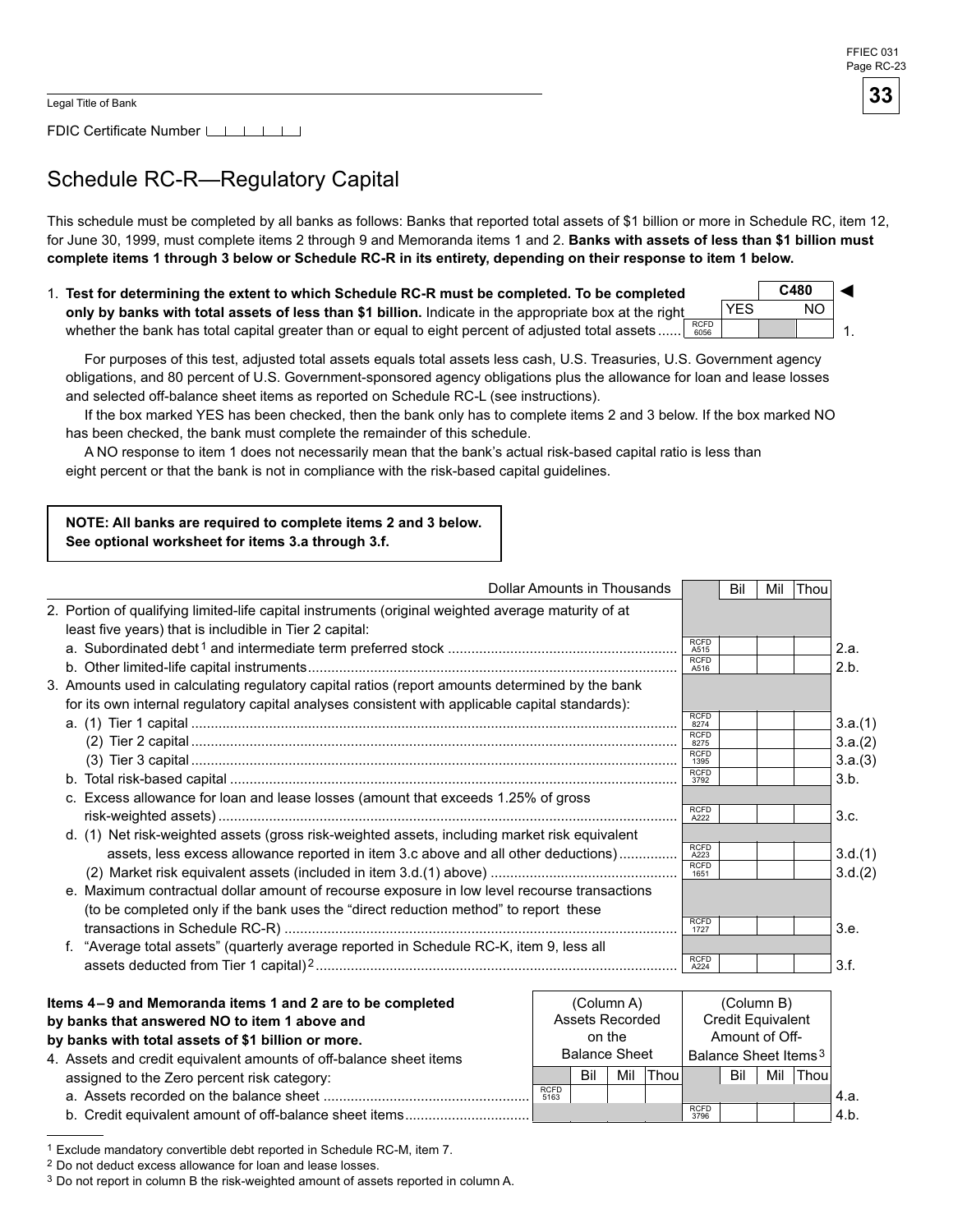### Schedule RC-R—Continued

|                                                                                                                  | (Column A)<br>Assets<br>Recorded<br>on the<br><b>Balance Sheet</b> |     |     |      | (Column B)<br>Credit Equivalent<br>Amount of<br>Off-Balance<br>Sheet Items <sup>1</sup> |     |     |      |      |
|------------------------------------------------------------------------------------------------------------------|--------------------------------------------------------------------|-----|-----|------|-----------------------------------------------------------------------------------------|-----|-----|------|------|
| Dollar Amounts in Thousands                                                                                      |                                                                    | Bil | Mil | Thou |                                                                                         | Bil | Mil | Thou |      |
| 5. Assets and credit equivalent amounts of off-balance sheet items<br>assigned to the 20 percent risk category:  | <b>RCFD</b><br>5165                                                |     |     |      |                                                                                         |     |     |      | 5.a. |
|                                                                                                                  |                                                                    |     |     |      | <b>RCFD</b><br>3801                                                                     |     |     |      | 5.b. |
| 6. Assets and credit equivalent amounts of off-balance sheet items<br>assigned to the 50 percent risk category:  |                                                                    |     |     |      |                                                                                         |     |     |      |      |
|                                                                                                                  | <b>RCFD</b><br>3802                                                |     |     |      |                                                                                         |     |     |      | 6.a. |
|                                                                                                                  |                                                                    |     |     |      | <b>RCFD</b><br>3803                                                                     |     |     |      | 6.b. |
| 7. Assets and credit equivalent amounts of off-balance sheet items<br>assigned to the 100 percent risk category: |                                                                    |     |     |      |                                                                                         |     |     |      |      |
|                                                                                                                  | <b>RCFD</b><br>3804                                                |     |     |      |                                                                                         |     |     |      | 7.a. |
|                                                                                                                  |                                                                    |     |     |      | <b>RCFD</b><br>3805                                                                     |     |     |      | 7.b. |
| 8. On-balance sheet asset values excluded from and deducted in                                                   |                                                                    |     |     |      |                                                                                         |     |     |      |      |
|                                                                                                                  | <b>RCFD</b><br>3806                                                |     |     |      |                                                                                         |     |     |      | 8.   |
| 9. Total assets recorded on the balance sheet (sum of                                                            |                                                                    |     |     |      |                                                                                         |     |     |      |      |
| items 4.a, 5.a, 6.a, 7.a, and 8, column A) (must equal Schedule RC,                                              |                                                                    |     |     |      |                                                                                         |     |     |      |      |
|                                                                                                                  | <b>RCFD</b><br>3807                                                |     |     |      |                                                                                         |     |     |      | 9    |

#### Memoranda

| Dollar Amounts in Thousands                                                                 |                     | Bil | Mil | Thou. |        |
|---------------------------------------------------------------------------------------------|---------------------|-----|-----|-------|--------|
| 1. Current credit exposure across all off-balance sheet derivative contracts covered by the |                     |     |     |       |        |
| risk-based capital standards.                                                               | <b>RCFD</b><br>8764 |     |     |       | ' M.1. |

|                                                   | With a remaining maturity of |            |     |                  |            |                     |      |     |                    |       |                     |      |     |                 |      |        |
|---------------------------------------------------|------------------------------|------------|-----|------------------|------------|---------------------|------|-----|--------------------|-------|---------------------|------|-----|-----------------|------|--------|
|                                                   |                              | (Column A) |     |                  | (Column B) |                     |      |     | (Column C)         |       |                     |      |     |                 |      |        |
|                                                   |                              |            |     | One year or less |            |                     |      |     | Over one year      |       |                     |      |     | Over five years |      |        |
| 2. Notional principal amounts of off-             |                              |            |     |                  |            |                     |      |     | through five years |       |                     |      |     |                 |      |        |
| balance sheet derivative contracts <sup>3</sup> : |                              | Tril       | Bil | Mil              | Thoul      |                     | Tril | Bil | Mil                | Thoul |                     | Tril | Bil | Mil             | Thou |        |
|                                                   | <b>RCFD</b><br>3809          |            |     |                  |            | <b>RCFD</b><br>8766 |      |     |                    |       | <b>RCFD</b><br>8767 |      |     |                 |      | M.2.a. |
| b. Foreign exchange contracts                     | <b>RCFD</b><br>3812          |            |     |                  |            | <b>RCFD</b><br>8769 |      |     |                    |       | <b>RCFD</b><br>8770 |      |     |                 |      | M.2.b. |
|                                                   | <b>RCFD</b><br>8771          |            |     |                  |            | <b>RCFD</b><br>8772 |      |     |                    |       | <b>RCFD</b><br>8773 |      |     |                 |      | M.2.c. |
| d. Other precious metals contracts                | <b>RCFD</b><br>8774          |            |     |                  |            | <b>RCFD</b><br>8775 |      |     |                    |       | <b>RCFD</b><br>8776 |      |     |                 |      | M.2.d. |
| e. Other commodity contracts                      | <b>RCFD</b><br>8777          |            |     |                  |            | <b>RCFD</b><br>8778 |      |     |                    |       | <b>RCFD</b><br>8779 |      |     |                 |      | M.2.e. |
| Equity derivative contracts                       | <b>RCFD</b><br>A000          |            |     |                  |            | <b>RCFD</b><br>A001 |      |     |                    |       | <b>RCFD</b><br>A002 |      |     |                 |      | M.2.f. |

<sup>1</sup> Do not report in column B the risk-weighted amount of assets reported in column A.

**34** 

<sup>&</sup>lt;sup>2</sup> Include the difference between the fair value and the amortized cost of available-for-sale debt securities in item 8 and report the amortized cost of these debt securities in items 4 through 7 above. Item 8 also includes on-balance sheet asset values (or portions thereof) of off-balance sheet interest rate, foreign exchange rate, and commodity contracts and those contracts (e.g., futures contracts) not subject to risk-based capital. Exclude from item 8 margin accounts and accrued receivables not included in the calculation of credit equivalent amounts of off-balance sheet derivatives as well as any portion of the allowance for loan and lease losses in excess of the amount that may be included in Tier 2 capital.

<sup>&</sup>lt;sup>3</sup> Exclude foreign exchange contracts with an original maturity of 14 days or less and all futures contracts.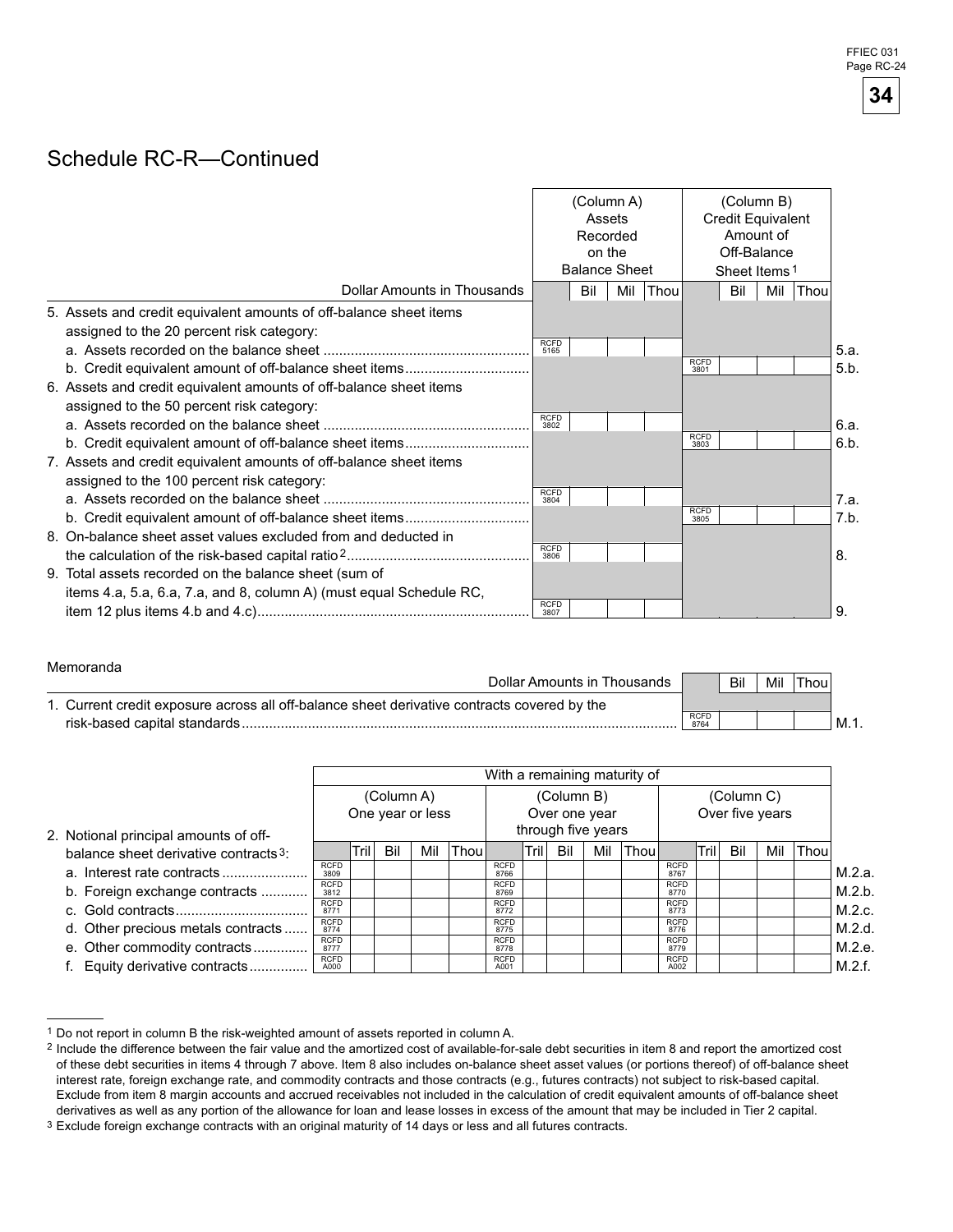

### **Optional Narrative Statement Concerning the Amounts** Reported in the Reports of Condition and Income

at close of business on

#### Legal Title of Bank

 TO HAVE MADE PUBLIC OR THAT WOULD COMPROMISE THE The management of the reporting bank may, *if it wishes*, submit a brief narrative statement on the amounts reported in the Reports of Condition and Income. This optional statement will be made available to the public, along with the publicly available data in the Reports of Condition and Income, in response to any request for individual bank report data. However, the information reported in column A and in all of Memorandum item 1 of Schedule RC-N is regarded as confidential and will not be released to the public. BANKS CHOOSING TO SUBMIT THE NARRATIVE STATEMENT SHOULD ENSURE THAT THE STATEMENT DOES *NOT* CON-TAIN THE NAMES OR OTHER IDENTIFICATIONS OF INDIVID-UAL BANK CUSTOMERS, REFERENCES TO THE AMOUNTS REPORTED IN THE CONFIDENTIAL ITEMS IN SCHEDULE RC-N, OR ANY OTHER INFORMATION THAT THEY ARE NOT WILLING PRIVACY OF THEIR CUSTOMERS. Banks choosing *not* to make a statement may check the "No comment" box below and should make no entries of any kind in the space provided for the narrative statement; i.e., DO *NOT* enter in this space such phrases as "No statement," "Not applicable," "N/A," "No comment," and "None."

 to the submitting bank and the truncated statement will appear as The optional statement must be entered on this sheet. The statement should not exceed 100 words. Further, regardless of the number of words, the statement must not exceed 750 characters, including punctuation, indentation, and standard spacing between words and sentences. If any submission should exceed 750 characters, as defined, it will be truncated at 750 characters with no notice

No comment □ (RCON 6979) **C472 C472** 

BANK MANAGEMENT STATEMENT (please type or print clearly): (TEXT 6980)

 $\overline{\text{City}}$ ,  $\overline{\text{State}}$ 

the bank's statement both on agency computerized records and in computer-file releases to the public.

All information furnished by the bank in the narrative statement must be accurate and not misleading. Appropriate efforts shall be taken by the submitting bank to ensure the statement's accuracy. The statement must be signed, in the space provided below, by a senior officer of the bank who thereby attests to its accuracy.

If, subsequent to the original submission, *material* changes are submitted for the data reported in the Reports of Condition and Income, the existing narrative statement will be deleted from the files, and from disclosure; the bank, at its option, may replace it with a statement, under signature, appropriate to the amended data.

The optional narrative statement will appear in agency records and in release to the public exactly as submitted (or amended as described in the preceding paragraph) by the management of the bank (except for the truncation of statements exceeding the 750-character limit described above). THE STATEMENT WILL *NOT*  BE EDITED OR SCREENED IN ANY WAY BY THE SUPERVI-SORY AGENCIES FOR ACCURACY OR RELEVANCE. DISCLO-SURE OF THE STATEMENT SHALL NOT SIGNIFY THAT ANY FEDERAL SUPERVISORY AGENCY HAS VERIFIED OR CON-FIRMED THE ACCURACY OF THE INFORMATION CONTAINED THEREIN. A STATEMENT TO THIS EFFECT WILL APPEAR ON ANY PUBLIC RELEASE OF THE OPTIONAL STATEMENT SUB-MITTED BY THE MANAGEMENT OF THE REPORTING BANK.